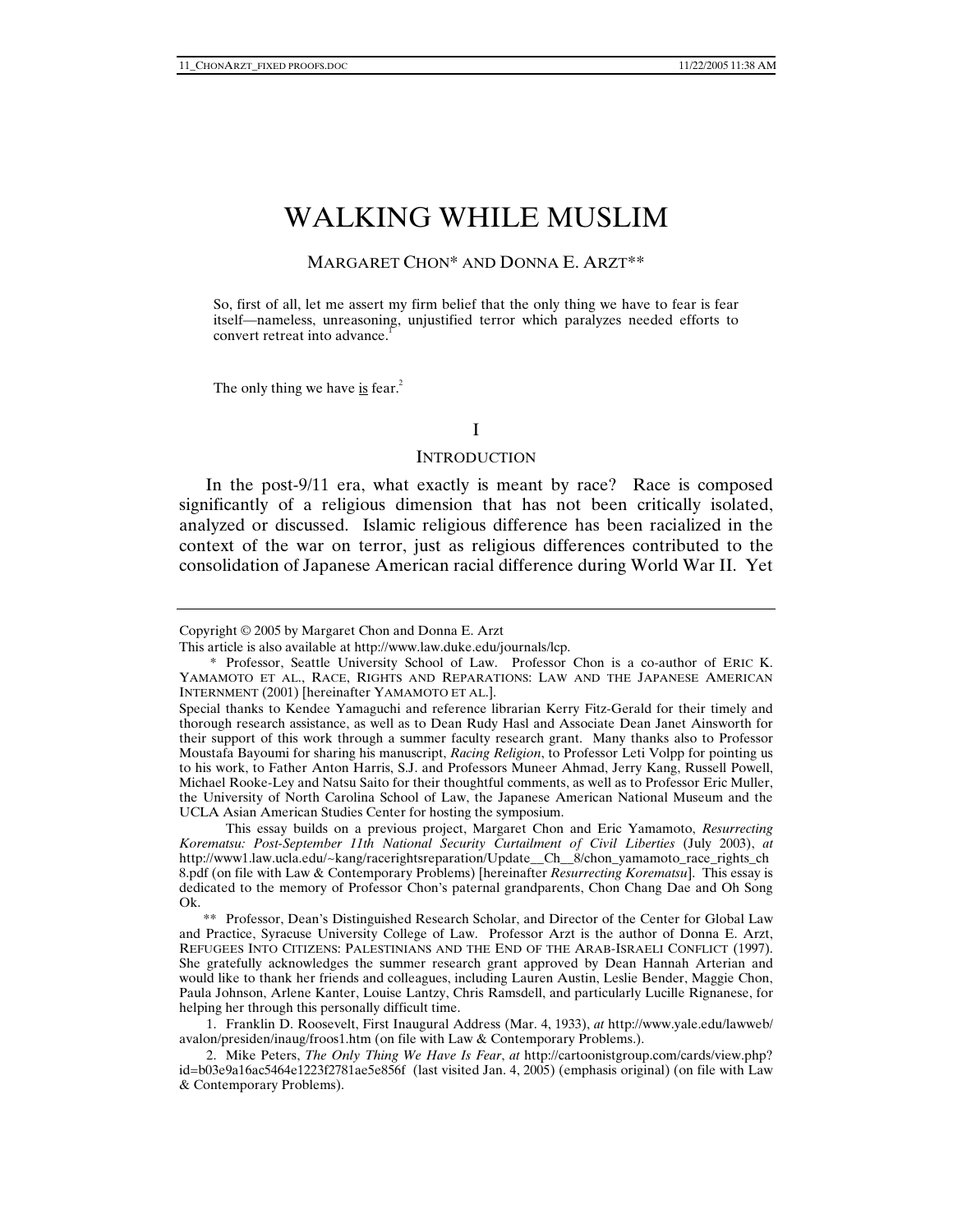the existing architecture of domestic and international anti-discrimination law has avoided recognizing racial discrimination based on religious group difference. Domestic and international law simultaneously creates and obscures current "Muslim" racial identity. The most overt and publicly debated of law's methods in this regard is so-called racial profiling. Equally critical, however, is the incompleteness of legal remedies available to those targeted by religiously driven racial discrimination. Thus by both its commissions and omissions, law is implicated in this process of religioning race.

Legitimate reasons might exist for the relative indifference of the law to group claims of racial discrimination based on religious affiliation. Moreover, alternative means might be available for expressing religion-based harm, such as the Free Exercise Clause of the First Amendment. Nonetheless, religious identity is strikingly absent from the discourse of group-based rights claims. This is not to imply that a religious solution to the war on terror is necessary, but rather that religion should be closely examined as an analytical category in the law and policy of counter-terrorism.

Following the lead of those who argue that the true legacy of the Japanese American reparations movement lies less in its symbolism as a civil rights victory for a particular group than in its potentially ameliorative impact on other oppressed groups,<sup>3</sup> this essay explores the linkages between the differently situated social justice claims of Japanese Americans and Muslim Americans. In the internment cases, religious difference was one aspect of Japanese American racial difference constructed by law. The government's brief filed in the U.S. Supreme Court in *Hirabayashi v. United States*, for example, relied heavily on a cultural explanation of race, arguing in regard to the "Japanese Problem on the West Coast"4 that a "factor to be taken into account in considering the viewpoints and loyalties of the West Coast Japanese is the existence and nature of Shintoism."<sup>5</sup> The Court accepted the overall

 <sup>3.</sup> Eric K. Yamamoto, *Friend, Foe or Something Else: Social Meanings of Redress and Reparations*, 20 DENV. J. INT'L L. & POL'Y 223, 223-24 (1992) ("[A] reparations law's salient meanings lie not in the achievement of payments and apologies to a particular group or in symbolic constitutional victories, but in the commitment of recipients and others to build upon the reparations process' intergroup linkages and political insights to contribute to a broad-based institutional and attitudinal restructuring."); *cf.* Chris K. Iijima, *Reparations and the "Model Minority" Ideology of Acquiescence: The Necessity to Refuse the Return to Original Humiliation*, 19 B.C. THIRD WORLD L.J. 385 (1998); Mari J. Matsuda, *Looking to the Bottom Critical Legal Studies and Reparations*, 22 HARV. C.R.-C.L. L. REV. 323 (1987); Natsu Taylor Saito, *Symbolism Under Siege: Japanese American Redress and the "Racing" of Arab Americans as "Terrorists"*, 8 ASIAN L.J. 1 (2001); Eric K. Yamamoto, *Racial Reparations: Japanese American Redress and African American Claims*, 40 B.C. L. REV. 477 (1998- 1999).

 <sup>4.</sup> Brief for the United States, Hirabayashi v. United States, 320 U.S. 81 (1943), *in* 40 LANDMARK BRIEFS AND ARGUMENTS OF THE SUPREME COURT OF THE UNITED STATES: CONSTITUTIONAL LAW 297 (Phillip B. Kurland & Gerhard Casper eds., 1975) [hereinafter Brief for the United States]; *see also*  Lorraine K. Bannai and Dale Minami, *Internment During World War II and Litigations*, *in* ASIAN AMERICANS AND THE SUPREME COURT 755 (Hyung-Chan Kim ed., 1992) (critiquing the Supreme Court's acceptance of these cultural facts as a misuse of the doctrine of judicial notice).

 <sup>5.</sup> Brief for the United States, *supra* note 4, at 303-04. Moreover, according to the government's logic, "[o]n the West Coast, a substantial number of Japanese were Buddhists, and it has been stated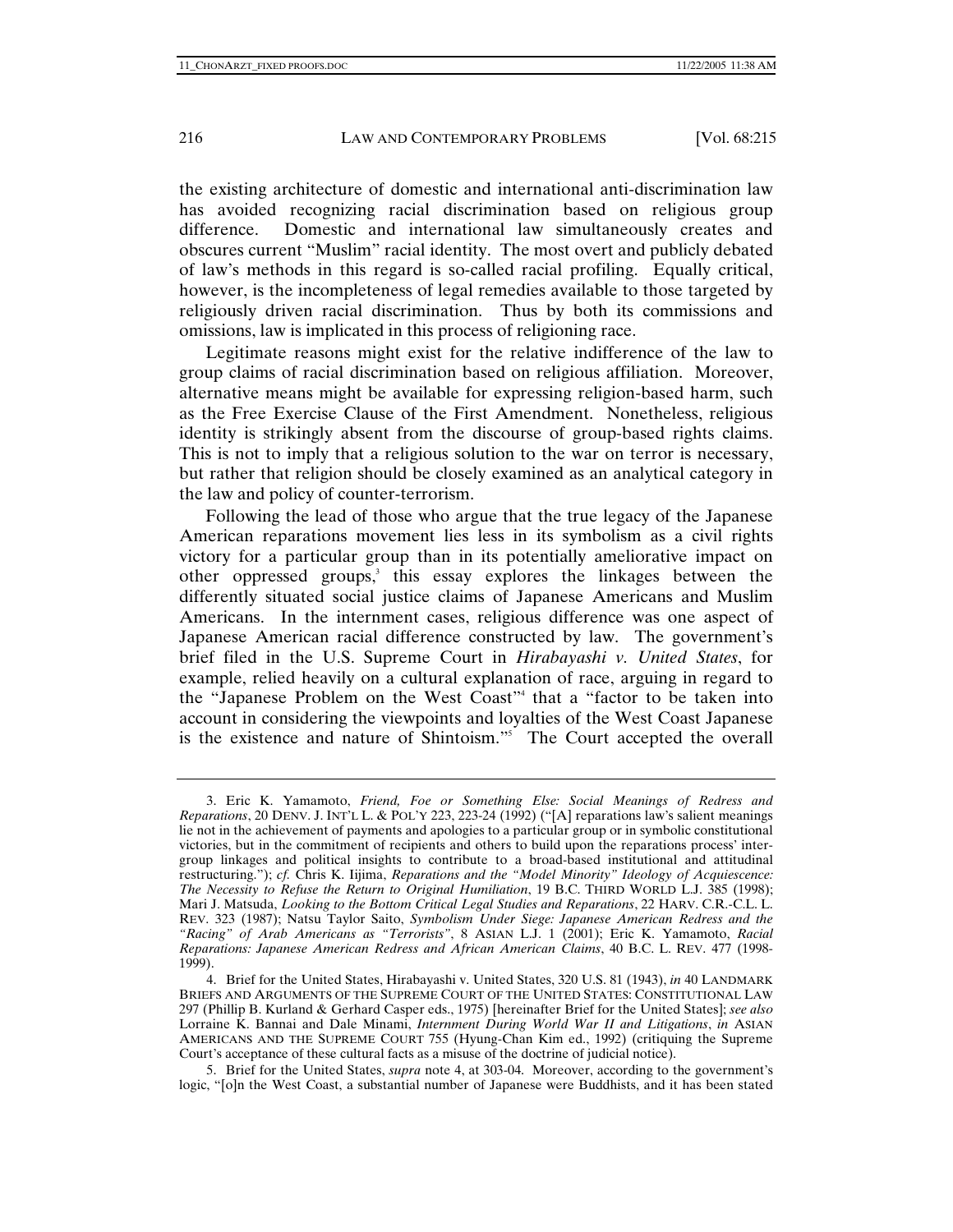premise that cultural differences justified the government's differential treatment what today is called profiling—of Japanese Americans because a propensity to espionage and sabotage can be inferred from those differences.<sup>6</sup>

In the 1940s, cultural, including religious, differences buttressed what is now widely agreed to be a race-based classification. Indeed, *Hirabayashi* and, subsequently, *Korematsu v. United States*, 7 are viewed as turning points in the Supreme Court's jurisprudence on equal protection, enunciating for the first time a potentially more searching judicial scrutiny of government classifications based on race.<sup>8</sup> The cases can also be seen as a pivotal point in the departure from court-endorsed scientific racism to more nuanced and purportedly less racist *cultural* explanations of racial difference. This judicial turn mirrored the progressive trends of anthropology and other social sciences of the day.<sup>9</sup> Nonetheless, the Court endorsed cultural explanations of race to defend the use of profiling. In these wartime cases, the Court folded religious difference into an inherent group willingness to engage in enemy activities. Thus these cases illustrate that culture-based explanations can construct not only benign or community-building group difference,<sup>10</sup> but also a difference based on the presumptive innate and inherited inferiority of a group—the crux of racism. One of the lessons of the internment is that more current cultural views of race are not a panacea to scientific racism.

Today there is widespread if sometimes tacit agreement that the category "Muslim" is a significant component of the war on terror. There is much more confusion and far less agreement on whether this category is a discriminatory proxy for racial difference or an incidental correlation to more acceptable governmental classifications. The historical parallel to the Japanese American experience raises legitimate concerns about exactly how the term "Muslim" is now being construed.

"Walking While Muslim" is an obvious play on the term popularized in the context of African-American racial profiling, "Driving While Black." Like the earlier term, the title suggests that certain people are being targeted for no

that some of the Buddhist priests in the West Coast communities also attempted to indoctrinate their congregations with Japanese nationalism." *Id.* at 306.

 <sup>6.</sup> Hirabayashi, 320 U.S. at 98-99. Thus, Justice Stone mentions the racially discriminatory naturalization laws as preventing Japanese "assimilation as an integral part of the white population" as well as the "large numbers of children of Japanese parentage [who] are sent to Japanese language schools outside the regular hours of public schools in the locality" as supporting the government's view that "these conditions have encouraged the continued attachment of members of this group to Japan and Japanese institutions." *Id.* at 96-98.

 <sup>7. 323</sup> U.S. 214 (1944),

 <sup>8. &</sup>quot;Distinctions between citizens solely because of their ancestry are by their very nature odious to a free people whose institutions are founded upon the doctrine of equality. For that reason, legislative classification or discrimination based on race alone has often been held to be a denial of equal protection." Hirabayashi, 320 U.S. at 100.

 <sup>9.</sup> Peggy Pascoe, *Miscegenation Law, Court Cases, and Ideologies of "Race" in Twentieth-Century America*, J. AM. HIST. 44 (1996).

 <sup>10.</sup> Neil Gotanda, *A Critique of Our "Constitution is Colorblind*," 44 STAN. L. REV. 1 (1991) (explaining culture-race as a benign type of racial difference).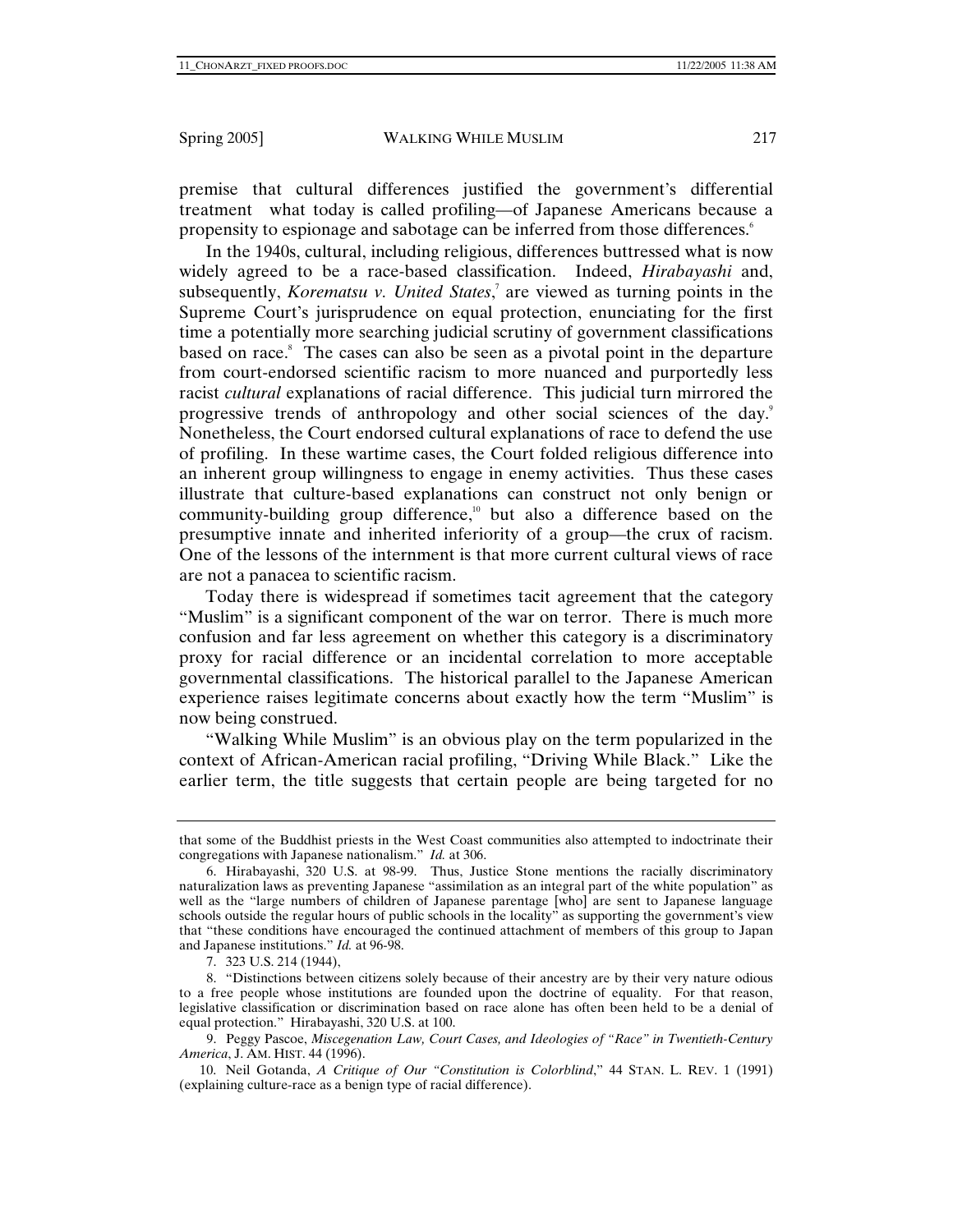legitimate purpose—indeed, for reasons that according to U.S. civil rights and international human rights doctrines are questionable at best and illegal at worst. The word "walking" is implicitly contrasted with "praying" because the focus is on Muslim group identity and not on individual freedom to engage in ritualistic practices.

A new, more descriptively accurate term—terror-profiling—is introduced here. In addition, new remedies are suggested to counteract the abuses associated with terror-profiling. Specific domestic and international laws can and should be developed into more robust anti-discrimination tools. Domestically, under the U.S. equal protection doctrine, insights from the Japanese American internment can be applied to the current war on terror and should indicate a heightened standard of judicial review of claims of religious discrimination. After all, Justice Stone's famous footnote in *United States v. Carolene Products*, which is the embarkation point for "more exacting judicial scrutiny," mentions "religious" minorities in the same breath as racial minorities.<sup>11</sup> In the international arena, these same insights illustrate the need for an international treaty—or, at the very least, widespread national legislation based on human rights principles—to be applied to religious discrimination in the same way codification of such principles has already been applied to gender or race discrimination.

On the most abstract level, the goal of this essay is to deconstruct the terrorist "other" by critically examining religion as an element of race. Currently, the law's simultaneous presence and absence in the domain of religion contribute to the social construction of an inferior racial category, resulting in discrimination proscribed by public rhetoric but tolerated and even extended through key omissions in the structures of legal doctrine and theory.

#### II

### FINDING RELIGION

Religion exists both in the cultural sense as well as the ritual sense. It is about a community of like-minded people who identify with each other in ways other than what they are doing when they are praying. Religion is an aspect, sometimes a defining aspect, of culture. However, it is different from other forms of culture because religious adherents believe that their system of beliefs has a divine origin: they believe God decided what the rules are, and these rules are more fixed than fluid. $12$ 

In the U.S., the law of religious freedom has been compartmentalized into a narrow First Amendment box. Relatively few cases have explored religious

 <sup>11.</sup> U.S. v. Carolene Products Co., 304 U.S. 144 (1938) at 153 n.4 ("Nor need we enquire whether similar considerations enter into the review of statutes directed at particular religious, or national, or racial minorities."). Thanks to Michael Rooke-Ley for this insight.

 <sup>12.</sup> This observation about "divine origin" may not be as descriptive of such belief systems as Buddhism as it is of Christianity and Islam; however, the latter two religious traditions are the main focus of this essay.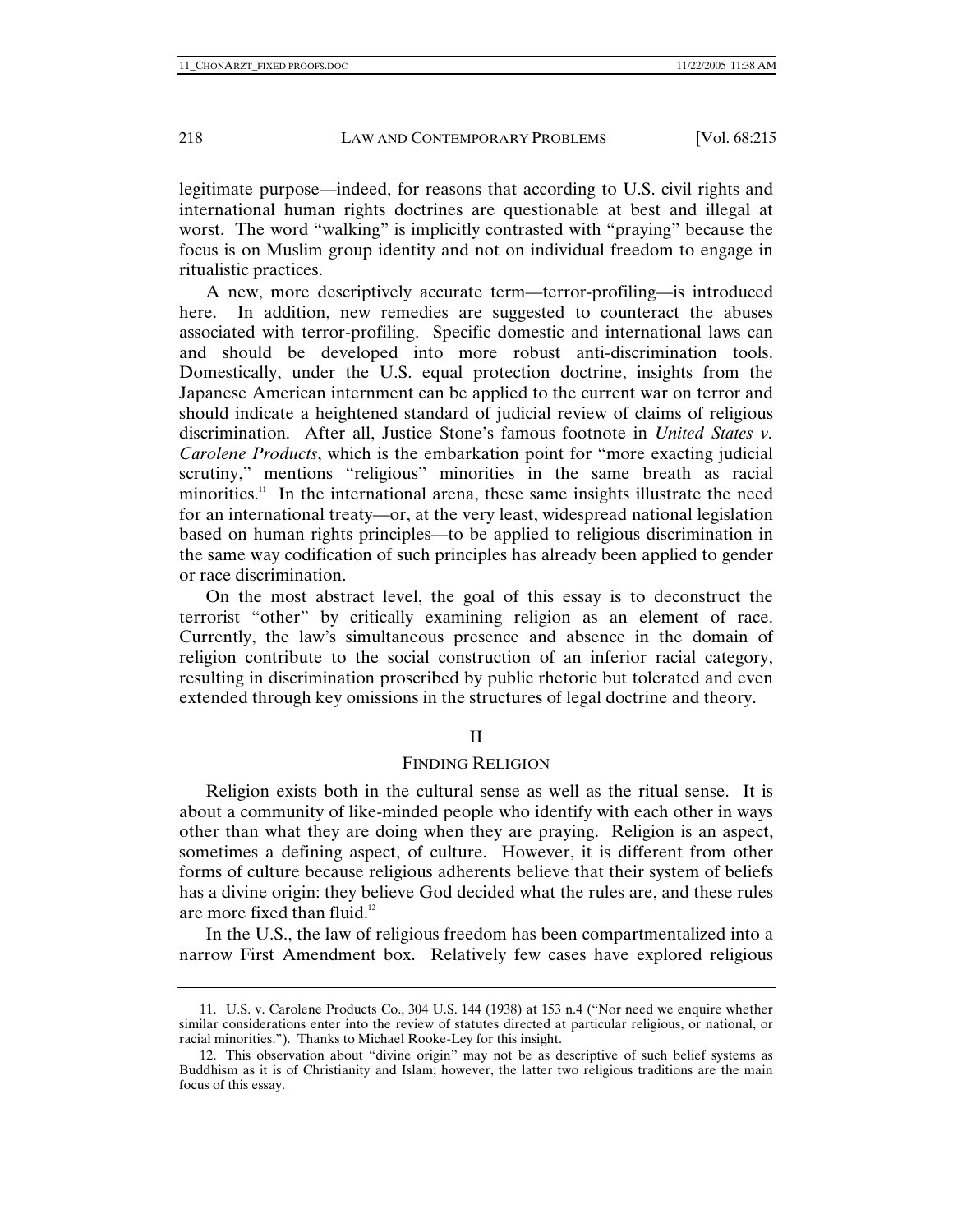tolerance via the intersection of the First and Fourteenth Amendments.<sup>13</sup> But the category of religion is unruly, addressing more than just faith and ritual.<sup>14</sup> Rather than being confined neatly into a private sphere within a public-private dichotomy demanded by U.S. constitutional law, religion spills over into all aspects of civil life and, acknowledged or not, constitutes a critical component of the war on terror. Moreover, law actually affects the shape of religion just as it shapes other cultural aspects of human social organization. Religion and law are mutually constitutive components of culture.15

Even a single religion such as Islam or Christianity is composed of a diversity of perspectives.<sup>16</sup> Thus, any analysis is subject to all the usual postmodern caveats about representation, essentialism, and so on. Nonetheless—and at the risk of oversimplifying—Islam is different from present-day Christianity because its ritual practices tend to be more overtly integrated with daily life compared to the mainstream Protestant Christian denominations as practiced in the U.S. $17$  This difference was also arguably true of the non-Christian Japanese American religious beliefs at the time Pearl

 15. Religion, like race, is a category through which political power is deployed. Thus, in a majority Christian country such as the U.S., the dominant religious groups might exercise political power through the deployment of religious symbolism and activity, notwithstanding the supposed separation of church and state. We are indebted to Russell Powell for this important insight.

16*. See, e.g.*, Khaled Abou El Fadl, *9/11 and the Muslim Transformation*, *in* SEPTEMBER 11 IN HISTORY 70-111 (Mary L. Dudziak ed., 2003); *see also* Abdullahi Ahmed An-Na'im, *Islamic Fundamentalism and Social Change: Neither the "End of History" Nor a "Clash of Civilization," in* THE FREEDOM TO DO GOD'S WILL: RELIGIOUS FUNDAMENTALISM AND SOCIAL CHANGE 25 (Gerrie ter Haar & James J. Busuttil eds., 2002) (commenting that Islam is subject to the same social movements as other institutions and consequently may be practiced differently in different contexts).

 17. While both the Catholic and Orthodox traditions have a daily liturgical tradition that is extremely important to some adherents, the percentage of those who attend daily mass and/or participate in liturgy of the hours is fairly small, at least in the U.S. and Western Europe. The relationship of formal ritual practice to the degree of religiosity is not at issue; rather, there tends to be a greater integration of religious ritual with aspects of non-religious life in Islamic countries, especially those governed by Islamic law. Moreover, the Muslim classical ideal arguably conflates religious categories and our modern view of political categories. That is, to be Muslim is ideally is to live in a state in which the political system operates according to Koranic principles, where religion and government are inseparable. We are indebted to Chris Hart, Anton Harris and Russell Powell for these observations. These differences between Christianity and Islam are particularly highlighted in modern political states governed by Islamic law. By contrast, the First Amendment's establishment clause has created in the U.S. a more formal separation between church and state. However,

although the ritual aspects of [I]slam are more visible on a daily basis (for example, praying 5 times a day), [C]hristian ritual seems to pervade [U].[S]. culture, even as it goes unnamed as such: saying grace, [P]ledge of [A]llegiance, daily [B]ible reading (very common on the [D.C.] buses and metro), [B]ible study groups (not uncommon among DOJ lawyers these days), even groups like [A]lcoholics [A]nonymous.

E-mail from Muneer Ahmad, Associate Professor of Law, American University Washington College of Law, to Margaret Chon, Professor, Seattle University School of Law (Jan. 11, 2005, 9:55A.M.) (on file with Law & Contemporary Problems).

<sup>13</sup>*. See* text accompanying notes 166 to 183 *infra.*

 <sup>14.</sup> Madhavi Sunder, *Piercing the Veil*, 113 YALE L.J. 1399 (2003) (using feminist struggles in Muslim countries to contrast the "New Sovereignty" in which law is used to protect against challenges to cultural and religious authority, with the "New Enlightenment" in which individuals demand more reason and choice within their religious communities).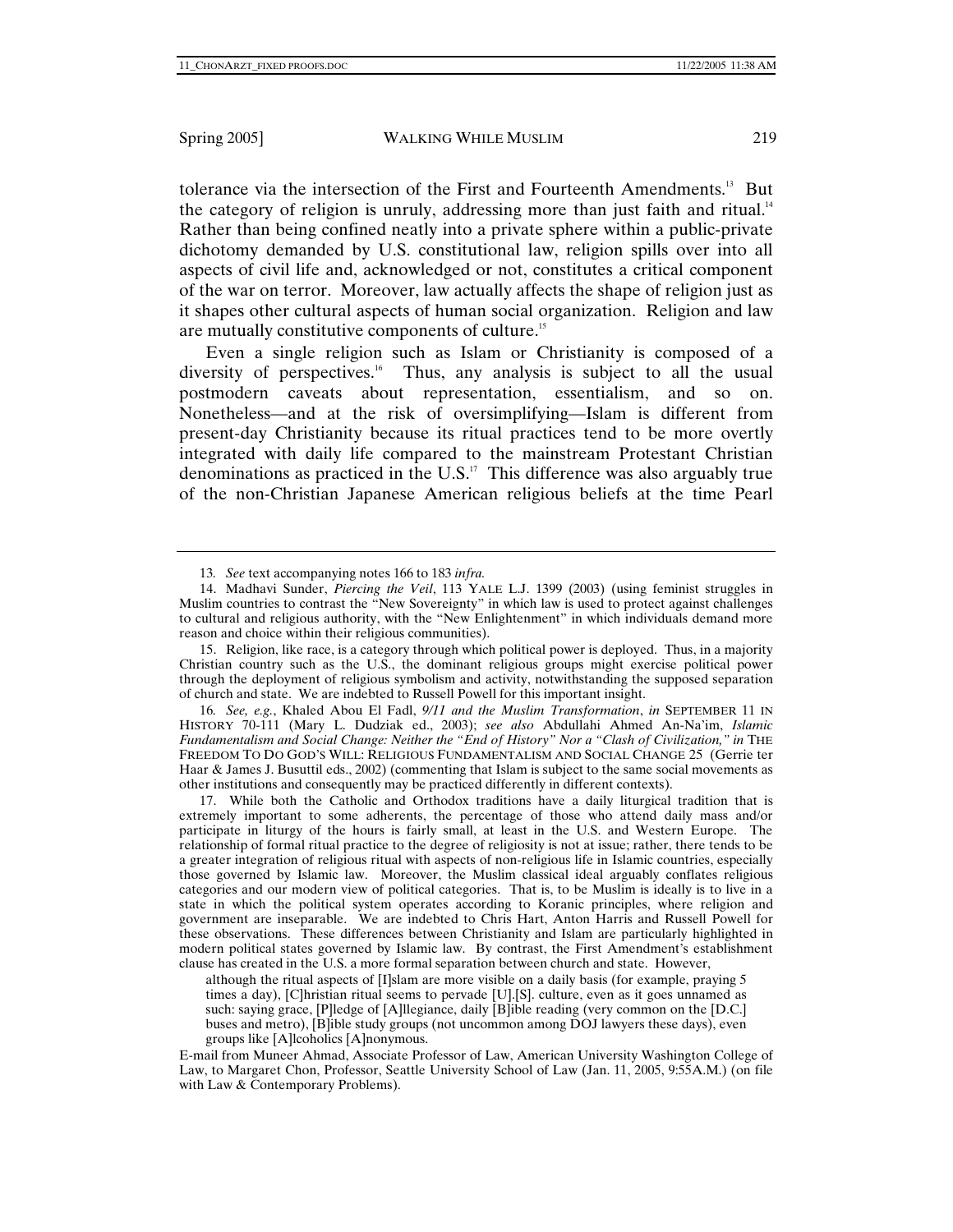Harbor was attacked.<sup>18</sup> But regardless of the specific differences between majority and minority religions, minority religious affiliation can lead to group discrimination, particularly when the cultural distinctiveness of the minority religion is perceived as threatening to the majority.

In the overall framework for articulating anti-discrimination claims based on religion, two areas in particular merit attention: international human rights law and domestic civil rights laws viewed through the lens of critical race theory. Interestingly, despite their obvious nexus to the civil liberties and civil rights concerns expressed in the context of the war on terror, these two areas have failed to address or to account fully for the religious dimension in discrimination.

### A. Domestic Civil Rights

## *1. Racial Formation*

Critical race theorists consider race to be socially constructed. Sociologists Michael Omi and Howard Winant define racial formation "as the sociohistorical process by which racial categories are created, inhabited, transformed and destroyed."19 An Asian "race" within America was formed, for example, by legal phenomena such as immigration, naturalization, and citizenship laws, as well as legally sanctioned economic discrimination. Law constituted and continues to construct Asian American group difference. The internment of Japanese Americans during World War II is a prime example of the legal construction of racial difference. $20$ 

Race is not only about phenotypic characteristics such as skin color or epicanthic folds, but also about how social meanings are organized around these phenotypic differences. In other words, physical difference per se is less important than the social significance attributed to the physical difference, which leads in turn to racial difference. The formation process is both internal and external to the group it defines. For example, during World War II, many Japanese Americans resisted their formation into an inferior racial group.<sup>21</sup>

The above definition of race suggests that the meanings about race change in response to social and political forces, including law. Indeed, new racial categories develop, and existing racial classifications shift over time. For instance, Arabs in America have been classified variously as Black, Asian, and,

 <sup>18.</sup> Gary Y. Okihiro, *Religion and Resistance in America's Concentration Camps*, 45 PHYLON 220, 225 (1984).

 <sup>19.</sup> MICHAEL OMI AND HOWARD, RACIAL FORMATION IN THE UNITED STATES: FROM THE 1960S TO THE 1990S, at 55 (2d ed. 1994).

 <sup>20.</sup> For a fuller account of this racial formation process, see YAMAMOTO ET AL. *supra* note \*, at 31-90.

<sup>21</sup>*. See id.* at 95-176; *see also* ERIC MULLER, FREE TO DIE FOR THEIR COUNTRY: THE STORY OF JAPANESE AMERICAN DRAFT RESISTERS IN WORLD WAR II (2001); CONSCIENCE AND THE CONSTITUTION (Frank Abe ed., 2000).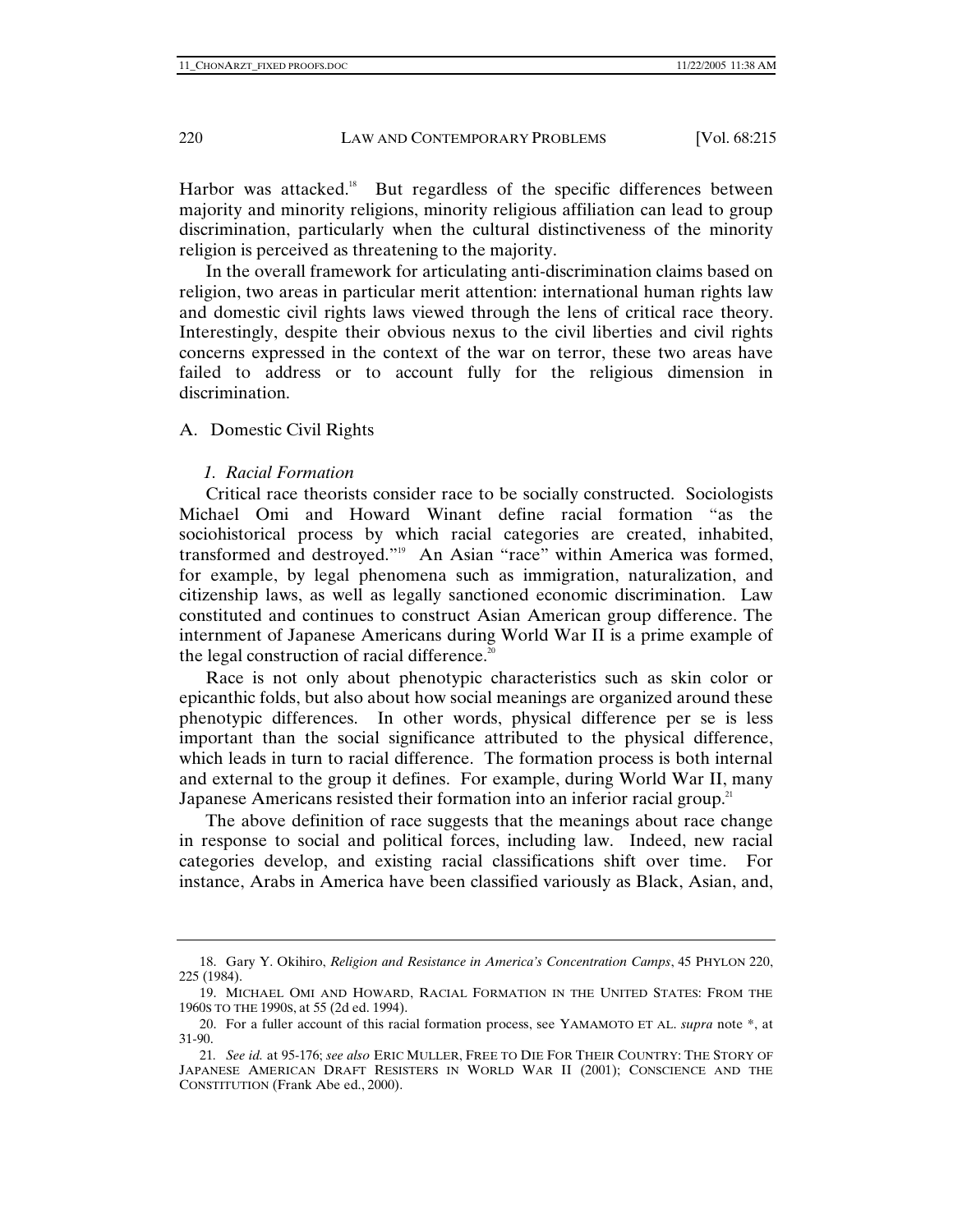currently, White.<sup>22</sup> In addition to the official government racial classifications, other understandings circulate concerning the racial identity of Arabs.<sup>23</sup> In the post-9/11 context, religion is one obvious factor.

Several legal commentators have noted the emerging formation of the figure of the terrorist as a racially different "other" other than the dominant White racial group,<sup>24</sup> Indeed, as Susan Akram and Kevin Johnson have argued, this new category of terrorist is a "complex matrix of 'otherness' based on race, national origin, religion, culture, and political ideology[, which] may contribute to the ferocity of the U.S. government's attacks on the civil rights of Arabs and Muslims. $25^\circ$  Recently, U.S. foreign policy has involved wars against Middle Eastern and Central Asian countries with predominantly Muslim populations.<sup>26</sup> Additionally, the attack on U.S. soil on 9/11 was undeniably led by the terrorist group al-Qaeda, which associates itself with Islam.<sup>27</sup> As with any social construction of a racial category, Arabs and Muslims are formed not only in response to external pressures but also from within the group, as a matter of internal self-identification or differentiation.<sup>28</sup>

24. As Professor Saito wrote prior to 9/11:

Saito, *supra* note 3, at 12.

 25. Susan Akram and Kevin R. Johnson, *Race, Civil Rights, and Immigration Law After September 11, 2001: The Targeting of Arabs and Muslims*, 58 N.Y.U. ANN. SURV. AM. L. 295, 299 (2002); *see generally* Nabeel Abraham, *Anti-Arab Racism and Violence in the United States*, *in* THE DEVELOPMENT OF ARAB-AMERICAN IDENTITY 155 (Ernest McCarus ed., 1994).

26*. See generally* Akram and Johnson, *supra* note 25.

 27. Although many Muslims would consider the actions of al-Qaeda to be inconsistent with Islamic religious teachings, al-Qaeda could be described as Islamist, a term that has gained some currency to describe political movements that claim (whether legitimately or not) Islamic inspiration and aspiration. We are indebted to Muneer Ahmad for this observation. *See* Janet Tassel, *Militant About Islam*, HARV. MAG. (Jan.-Feb. 2005), *at* http://www.harvardmagazine.com/on-line/010540.html (on file with Law & Contemporary Problems).

 28. Sunita Patel, *Performative Aspects of Race: "Arab, Muslim, and South Asian" Racial Formation After September 11*, 10 UCLA ASIAN PAC. AM. L.J. (forthcoming 2005) (manuscript on file with Law & Contemporary Problems);Yvonne Yazbeck Haddad, *Maintaining the Faith of the Fathers: Dilemmas of Religious Identity in Christian and Muslim Arab-American Communities*, *in* THE DEVELOPMENT OF ARAB-AMERICAN IDENTITY *supra* note 25, at 79-80; *see also* Peter Monoghan, *Defining the "Arab* 

 <sup>22.</sup> Helen Hatab Samhan, *Not Quite White: Race Classification and the Arab American Experience*, *at* http://www.aaiusa.org/not\_quite\_white.htm (April 4, 1997) (presented at a symposium on Arab Americans by the Center for Contemporary Arab Studies, Georgetown University) (on file with Law & Contemp. Probs.). Ultimately, Arab can only be used as a linguistic category rather than representing phenotypic similarity. The cultural, ethnic and phenotypic diversity among Arabs is illustrated by comparing Yemenis to North Africans to Syrians. However, the Arabic written form is common across all Arab cultures. We are indebted to Russell Powell for this observation.

 <sup>23.</sup> International law might characterize Arabs as a "national, religious or linguistic minority." *Declaration on the Rights of Persons Belonging to National or Ethnic, Religious or Linguistic Minorities*, G.A. Res. 47/135, U.N. GAOR, 47th Sess., Annex, Agenda Item 97, Supp. No. 49, at 4, U.N. Doc. A/Res/47/135 (1993).

Arab Americans and Muslims have been "raced" as "terrorists": foreign, disloyal, and imminently threatening. Although Arabs trace their roots to the Middle East and claim many different religious backgrounds, and Muslims come from all over the world and adhere to Islam, these distinctions are blurred and negative images about either Arabs or Muslims are often attributed to both. As Ibrahim Hooper of the Council on American-Islamic Relations notes, "The common stereotypes are that we're all Arabs, we're all violent and we're all conducting a holy war."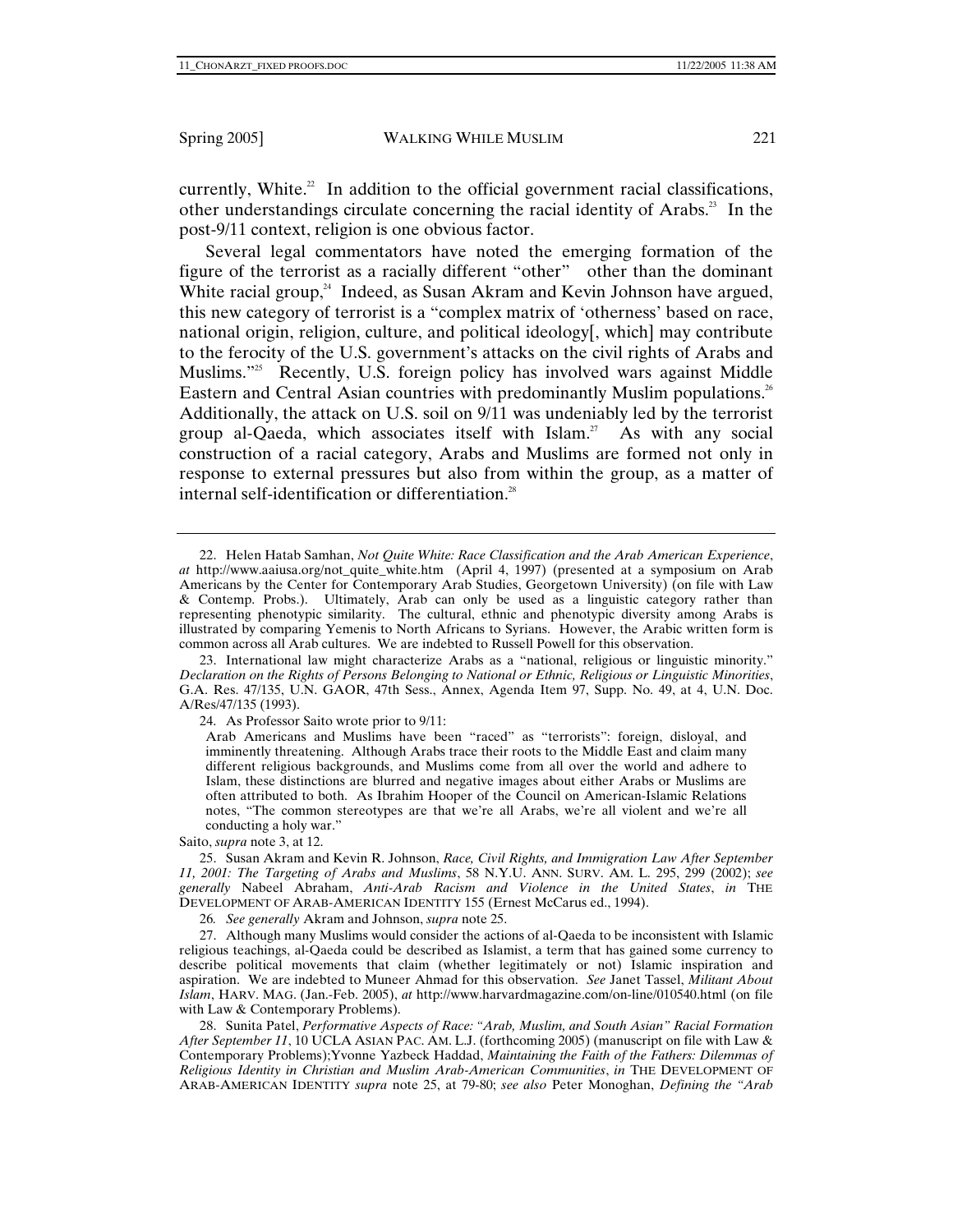Indeed, because of the foreignness imputed to Arabs and Muslims in the U.S., there is a strong analogy between the racial formation of Asian Americans and that of Arab and Muslim Americans.<sup>29</sup> However, there are some important differences between the Japanese American experience during World War II and today's events. First, during World War II, Japanese Americans were viewed generally as ethnically distinct from other Asian groups, unlike today's indiscriminate conflation of Arab and Muslim Americans with non-Muslims of Middle Eastern descent, with non-Muslim South Asians such as Sikhs, or even generally with other people of color.<sup>30</sup> There is also widespread misunderstanding about the overlap between Arabs and Muslims, who are often lumped together but are fundamentally different identity groups. For example, the majority of Arabs in the U.S. are Christian, and Arabs constitute a minority of Muslims worldwide.<sup>31</sup> Partly due to these confusions, the current targeted group includes Latinos and Latinas, African Americans, Asian Americans, Native Americans, and even European Americans.<sup>32</sup> This current group is much more disaggregated across different national origins, dispersed across the geographic U.S., and more diverse ethnically than Japanese Americans were prior to World War II. The one common denominator across

32*. See* text accompanying notes 142-49 *infra*.

*American": Critics Say A New Survey Blocks Community Input*, CHRON. HIGHER EDUC., May 30, 2003, at A14 (discussing a Detroit-area survey about Arab Americans and the associated difficulty of finding a representative sample of Arab Americans).

 <sup>29.</sup> The similarity is so apparent that more than a few Asian American scholars have explored it. As Professor Leti Volpp writes in reference to Edward Said's seminal work: "We are witnessing the redeployment of old Orientalist tropes... [in which] the West is defined as modern, democratic, and progressive, through the East['s] being defined as primitive, barbaric, and despotic." Leti Volpp, *The Citizen and the Terrorist*, 49 UCLA L. REV. 1575, 1586 (June 2002); *see also* Thomas W. Joo, *Presumed Disloyal: Executive Power, Judicial Deference, and the Construction of Race Before and After September 11*, 34 COLUM. HUM. RTS. L. REV. 1, 32-46 (2002-2003) (comparing the prosecution of Wen Ho Lee to the racial formation of Arabs and Muslims). *See generally After Words: Who Speaks on War, Justice and Peace?* 27-28 AMERASIA J. (2001/2002) (special issue of Asian American studies journal devoted to post-9/11 impact on communities of color).

 <sup>30.</sup> At the time of the Pearl Harbor attack, the U.S. had a significant Chinese population, and "anti-Oriental" racism had been expressed against both Chinese and Japanese immigrants. However, after Pearl Harbor, the Chinese in the U.S. were generally distinguished from the Japanese. This may be due to the war against Japan's having been against a specific nation-state and ethnic group, which was the common enemy of the U.S. and China. By contrast, the war on terror is more diffuse and targeted toward no specific nation-state. Free-floating notions of Arab "ethnicity" and Muslim religious identity abound.

The "Arab" is racialized as a terrorist, but the "Arab" racial category is sometimes conflated with the "Muslim" religious category, even though most Arabs in America are not Muslim and most of the world's Muslims are not Arabs. Further complicating matters is the fact that racialized suspicion and even violence extends to persons who are neither Muslim nor Arab but are believed to "look" like Arabs.

Joo, *supra* note 29, at 33-34. Professor Muneer Ahmad has labeled this phenomenon "The Construction of Muslim-Looking People and the 'Logic' of Fungibility," and argues that the category of "Muslim-looking" has racial content. Muneer I. Ahmad, *A Rage Shared by Law: Post-September 11 Racial Violence as Crimes of Passion*, 92 CAL. L. REV. 1259, 1278 (2004) [hereinafter *A Rage Shared by Law*].

<sup>31</sup>*. 100 Questions and Answer About Arab Americans: A Journalist's Guide*, DETROIT FREE PRESS, *at* http://www.freep.com/jobspage/arabs/index.htm (last visited Jan. 4, 2005) (on file with Law & Contemporary Problems).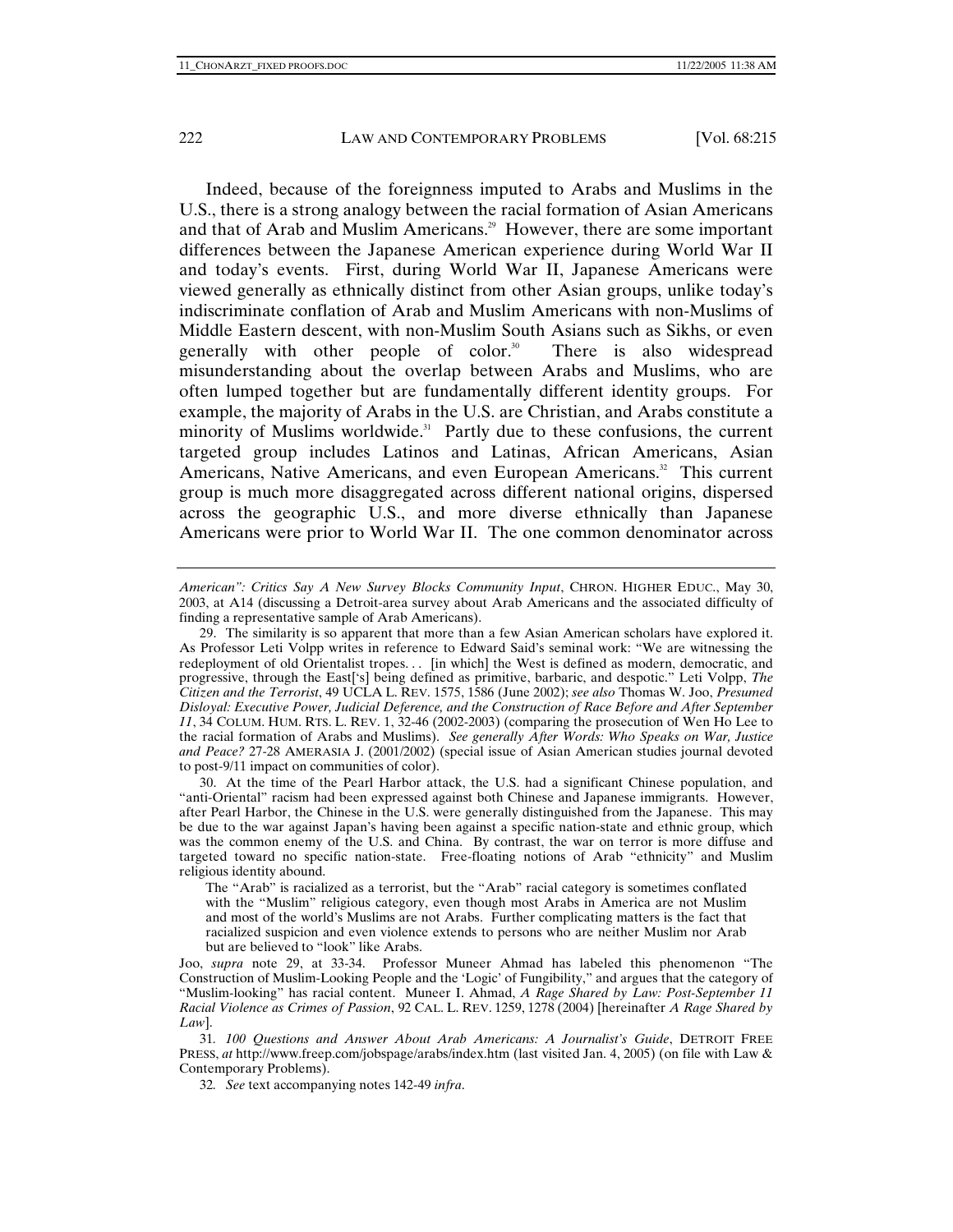this heterogeneity, however, is that the members of the group are linked, mistakenly or not by physical or other cues such as surnames or dress—either to Islam as it is practiced here in the U.S. or to countries of origin with substantial Muslim populations such as Indonesia, Pakistan, the Philippines or, more commonly in the popular imagination, countries of the Middle East.<sup>33</sup>

Second, although two-thirds of the Japanese Americans interned were citizens, it is fair to say that many of the Arabs and Muslims being targeted by government action so far are non-citizens. $34$  Immigration laws, with their relatively limp procedural due process protections, were the basis for law enforcement sweeps immediately after 9/11 and the subsequent registration, detention and deportation procedures such as the National Security Entry-Exit Registration System (NSEERS).<sup>35</sup> The final regulation, issued in August 2002, required all male non-citizens over the age of sixteen from twenty-five countries to report to the local Immigration and Naturalization Service  $(INS)^3$  office for registration and fingerprinting.<sup>37</sup> Most of these countries are majority Muslim.

It is difficult to get exact numbers on Muslim non-citizens because the U.S. Census Bureau is forbidden from collecting data on religion.<sup>38</sup> Estimates of the

Within two weeks after the WTC and Pentagon bombings, my youngest daughter, Tennessee, was called a dirty Arab, twice. An elderly white woman made such a scene on a San Francisco bus that my daughter got off. She was wearing a scarf that I bought her in Egypt last year, but on the other occasion there was nothing distinctive about her clothing. Some of the post-9-11 profiling would be comic and ironic if the circumstances weren't so tragic. Marvin X, an African American playwright, has been criticizing some Arab American owners of ghetto stores for selling pork, alcohol, drugs and extending credit to poor women in exchange for sexual favors. A few days after the terrorist attack, he was surrounded by men with guns at Newark airport. They mistook him for an Arab terrorist.

*Id.*

 34. David Cole has documented extensively how immigration laws have been used historically to violate the associational freedoms of non-citizens. *See, e.g.*, DAVID COLE, ENEMY ALIENS: DOUBLE STANDARDS AND CONSTITUTIONAL FREEDOMS IN THE WAR ON TERRORISM (2003); David Cole, *Secrecy, Guilty by Association, and the Terrorist Profile*, 15 J.L. & RELIGION 267 (2000-2001).

35*. Resurrecting Korematsu*, *supra* note \*, at 33-34; *see also* text accompanying notes 131to 153 *infra*.

36. Now the United States Citizenship and Immigration Services or USCIS.

The domestic registration program included citizens or nationals from Afghanistan, Algeria, Bahrain, Bangladesh, Egypt, Eritrea, Indonesia, Iran, Iraq, Jordan, Kuwait, Libya, Lebanon, Morocco, North Korea, Oman, Pakistan, Qatar, Somalia, Saudi Arabia, Sudan, Syria, Tunisia, United Arab Emirates, and Yemen. However, to date, individuals from more than 150 countries have been registered in the NSEERS program.

 38. 13 USC § 221(c) (2004) ("[N]otwithstanding any other provision of this title, no person shall be compelled to disclose information relative to his religious beliefs or to membership in a religious

 <sup>33.</sup> Ishmael Reed, *Civil Rights: Six Experts Weigh In*, TIME, December 7, 2001, *available at* http://www.time.com/time/nation/article/0,8599,186589,00.html (on file with Law & Contemporary Problems).

<sup>37.</sup> LAWYERS COMMITTEE FOR HUMAN RIGHTS, A YEAR OF LOSS: REEXAMINING CIVIL<br>LIBERTIES SINCE SEPTEMBER 11 22-23 (September 2002). at  $(September 2002)$ ,  $at$ http://www.humanrightsfirst.org/pubs/descriptions/loss\_report.pdf (on file with Law & Contemporary Problems); *see also* Department of Homeland Security Fact Sheet (Changes to National Security Entry/Exit Registration System (NSEERS) (December 1, 2003), at  $(NSEERS)$  (December 1, 2003), *at* http://www.dhs.gov/dhspublic/display?theme=43&content=3020 (on file with Law & Contemporary Problems).

*Id.*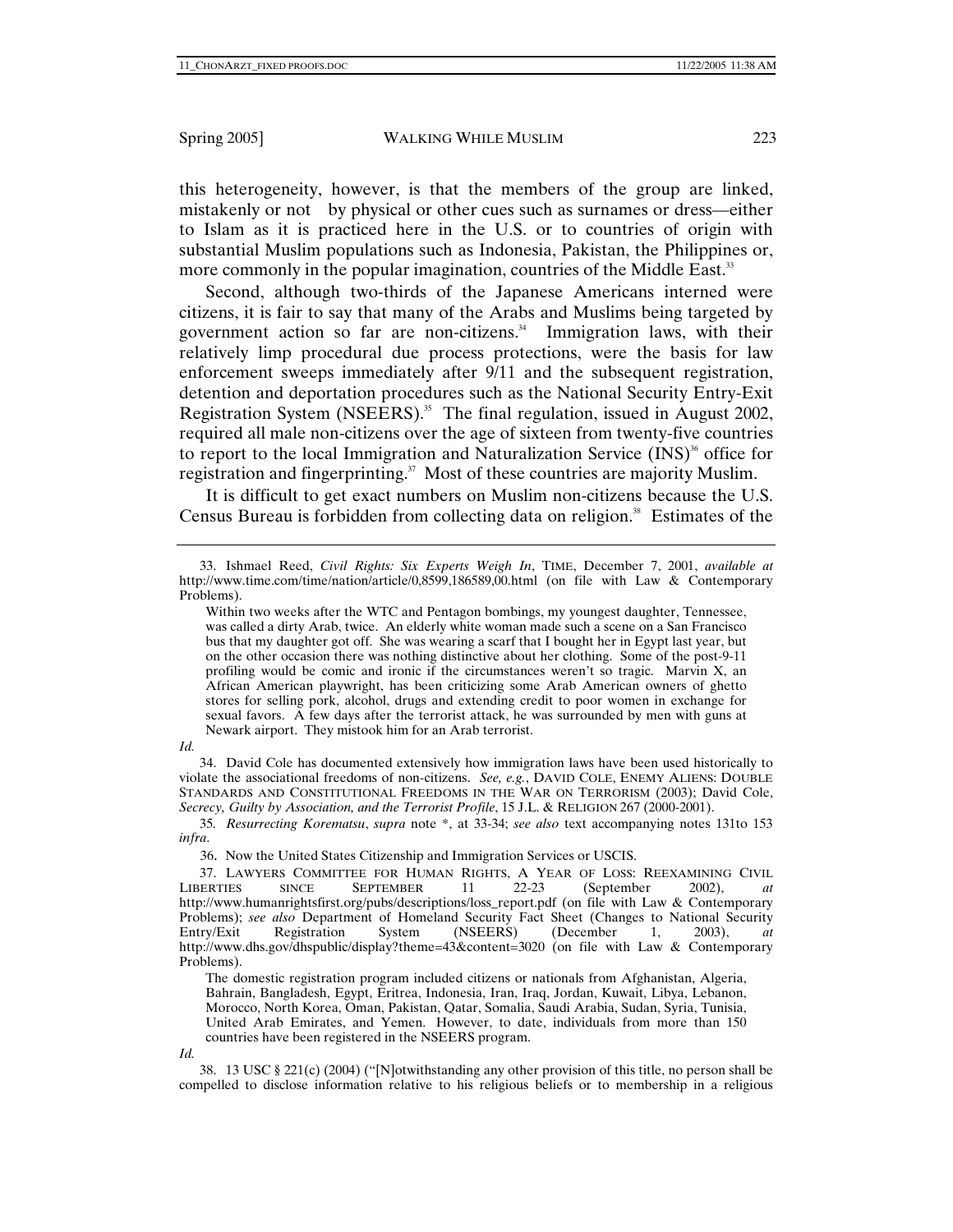U.S. Muslim population range from one to seven million, depending on the source. As Table 1 indicates, the best current estimate is six to seven million. $39$ At least 1.2 million people of Arab ancestry reside in the United States as of the 2000 Census.40 Three-fifths of people of Arab ancestry in the U.S. are of Lebanese, Egyptian or Syrian ancestry, and the vast majority traces their ancestry to countries geographically located in the Middle East.<sup>41</sup> Another recent study estimates that seventy-three percent of Middle Eastern immigrants to the U.S. are Muslim; $42$  suggesting perhaps that the most recent Arab immigrants, who are more likely to be Muslim than the earlier arrivals, who were predominantly Christian, are being targeted by government action. At least one estimate is that thirty-six percent of Muslims in the U.S. are citizens by birth.<sup>43</sup> However, this figure is from a study that weighted the percentage of survey respondents to include twenty percent African Americans and, consequently, may over-estimate birthright citizenship of those from the Middle  $East.<sup>44</sup>$ 

In any event, while exact ratios of citizens to non-citizens being targeted by government action are not easily available, the relevant legal framework is often immigration law, which overrides due process rights with the plenary power doctrine.45 By contrast, the profiling of the Japanese American community during World War II occurred in large part through the deprivation of the rights of citizens, who are presumably entitled to the full panoply of due process protections.

The vastly different numbers and kinds of people affected by racial formation in the post-9/11 era, compared to the internment, has ramifications respecting the social costs and benefits of profiling.<sup>46</sup> However, the crux of the argument here is that religion is a major constitutive component of race now,

41. Table 1, *infra* at p. 244.

 42. Steven A. Camarota, Center for Immigration Studies Backgrounder, *Immigrants from the Middle East: A Profile of the Foreign-Born Population from Pakistan to Morocco*, (August 2002), *at* http://www.cis.org/articles/2002/back902.html (on file with Law & Contemporary Problems).

 43. Zogby International, *The American Muslim Poll* (December 2001), *at*  http://www.projectmaps.com/ PMReport.htm (conducted for Project Maps ) (on file with Law & Contemporary Problems).

body."); *see Religion*, *at* http://www.census.gov/prod/www/religion.htm (last modified Oct. 1, 2004) (on file with Law & Contemporary Problems).

<sup>39</sup>*. See* Table 1, *infra* at p. 254

<sup>40</sup>*. Id.* The Electronic Privacy Information Center discovered through a Freedom of Information Act request that the U.S. Census Bureau shared information with Department of Homeland Security on Arab Americans. *See Freedom of Information Documents on the Census: Department of Homeland Security Obtained Data on Arab Americans from Census Bureau*, *at* http://www.epic.org/privacy/census/foia/default.html (last modified Sept. 17, 2004) (on file with Law & Contemporary Problems).

<sup>44</sup>*. Id.*

<sup>45</sup>*. See, e.g.*, *Resurrecting Korematsu*, *supra* note \*, at 19-48; Natsu Taylor Saito, *Asserting Plenary Power Over the "Other": Indians, Immigrants, Colonial Subjects, and Why U.S. Jurisprudence Needs to Incorporate International Law*, 20 YALE L. & POL'Y REV. 427 (2002).

<sup>46</sup>*. See* Part III, *infra*.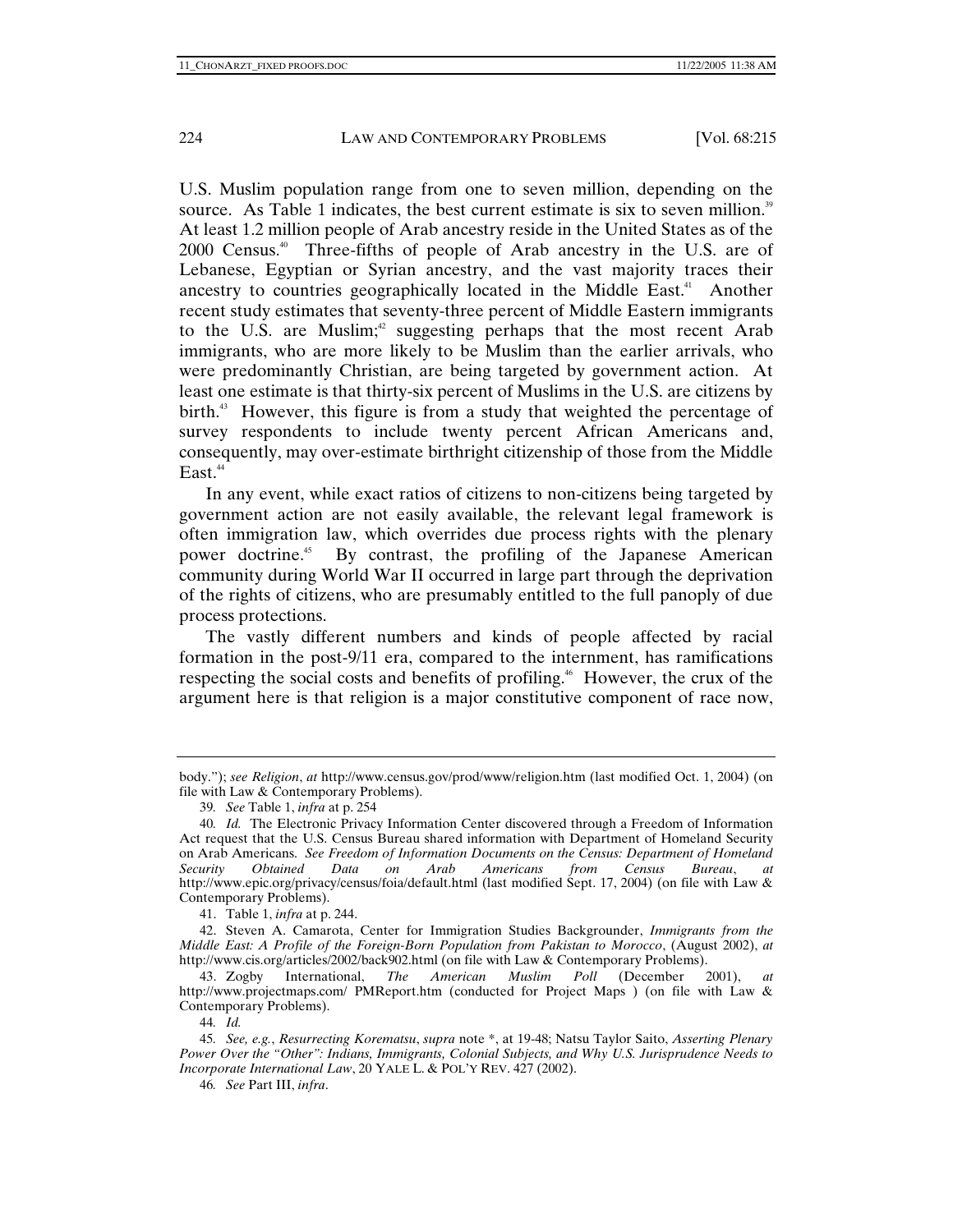different in degree but not in kind to the religious dimension of racial formation preceding and during the internment.

# *2. Religion and Race*

In the context of the Japanese American internment, religion was one of several factors that constructed Japanese American racial difference. Stated recently from an Asian American perspective, "[b]efore World War II, Buddhists were clearly more marginalized than [Japanese American] Protestants. They were seen by the larger society as 'foreign' and more closely tied to Japan. Moreover, Buddhism was often confused with state Shintoism that was used by the Japanese government to instill nationalism in its citizens during the 1930s."47 Despite the general suspicion surrounding Buddhist temples, "[i]n reality, the FBI had only unsupported notions that Buddhist priests were more 'pro-Japan' than other members of the Japanese-American community. Nevertheless, the FBI classified priests as 'known dangerous Group A suspects,' along with members of the Japanese consulate, fishermen, and influential businessmen."<sup>48</sup> Thus the first round of government arrests and detentions of individuals included Buddhist priests.<sup>49</sup>

Ample evidence of demonizing difference based on religion can also be found in legal documents of the day. As noted earlier, the government's *Hirabayashi* brief emphasized religious difference, particularly state Shintoism. Its concern over religious difference was tied to educational choices, such as education at Japanese language schools in the U.S. or schools in Japan. The government's position reflected the general "common sense" of the time.<sup>50</sup> These widely shared views, established as "fact"<sup>51</sup> in the *Hirabayashi* opinion, were then advanced *sub rosa* in the subsequent *Korematsu* case.<sup>52</sup> By then the government could also rely on the so-called "Final Report" issued by the

 <sup>47.</sup> Stephen S. Fugita and Marilyn Fernandez, *Religion and Japanese American Views of Their Incarceration*, 5 J. ASIAN AM. STUD. 113, 116 (2002). Because of its nationalistic and militaristic strands, state Shintoism in the 1940s was not only culturally different but also politically threatening to non-Japanese. This resembles the way in which Islamic beliefs are frequently viewed today as bordering on religious zealotry against non-Muslims.

 <sup>48.</sup> Duncan Ry ken Williams, *Camp Dharma: Japanese-American Buddhist Identity and the Internment Experience of World War II*, *in* WESTWARD DHARMA: BUDDHISM BEYOND ASIA 191, 192 (Charles S. Prebish and Martin Baumann eds., 2002).

<sup>49</sup>*. Id.* at 191 (citing PETER IRONS, JUSTICE AT WAR 22 (1993)).

 <sup>50.</sup> Earl Warren, in his capacity of Attorney General of California at the time, claimed that the U.S.-born Japanese sent to Japan for education "received their religious instruction which ties up their religion with their Emperor, and they come back here imbued with the ideas and the policies of imperial Japan." DAVID L. FAIGMAN, LABORATORY OF JUSTICE: THE SUPREME COURT'S 200-YEAR STRUGGLE TO INTEGRATE SCIENCE AND THE LAW 133 (2004) (quoting Earl Warren's testimony before U.S. Congress, Hearings Before the Select Committee Investigating National Defense Migration, 77th Congress, 2d Session (1942)). One sees traces of this line of thinking in the *Hirabayashi* majority opinion, in which Justice Stone, while not mentioning religion, refers to the education of Japanese children in Japanese language schools as evidence of unassimilability.

 <sup>51.</sup> Bannai & Minami, *supra* note 4; Nanette Dembitz, *Racial Discrimination and Military Judgment: The Supreme Court's Korematsu and Endo Decisions*, 45 COLUM. L. REV. 175, 185 (1945).

 <sup>52.</sup> Dembitz, *supra* note 51, at 189.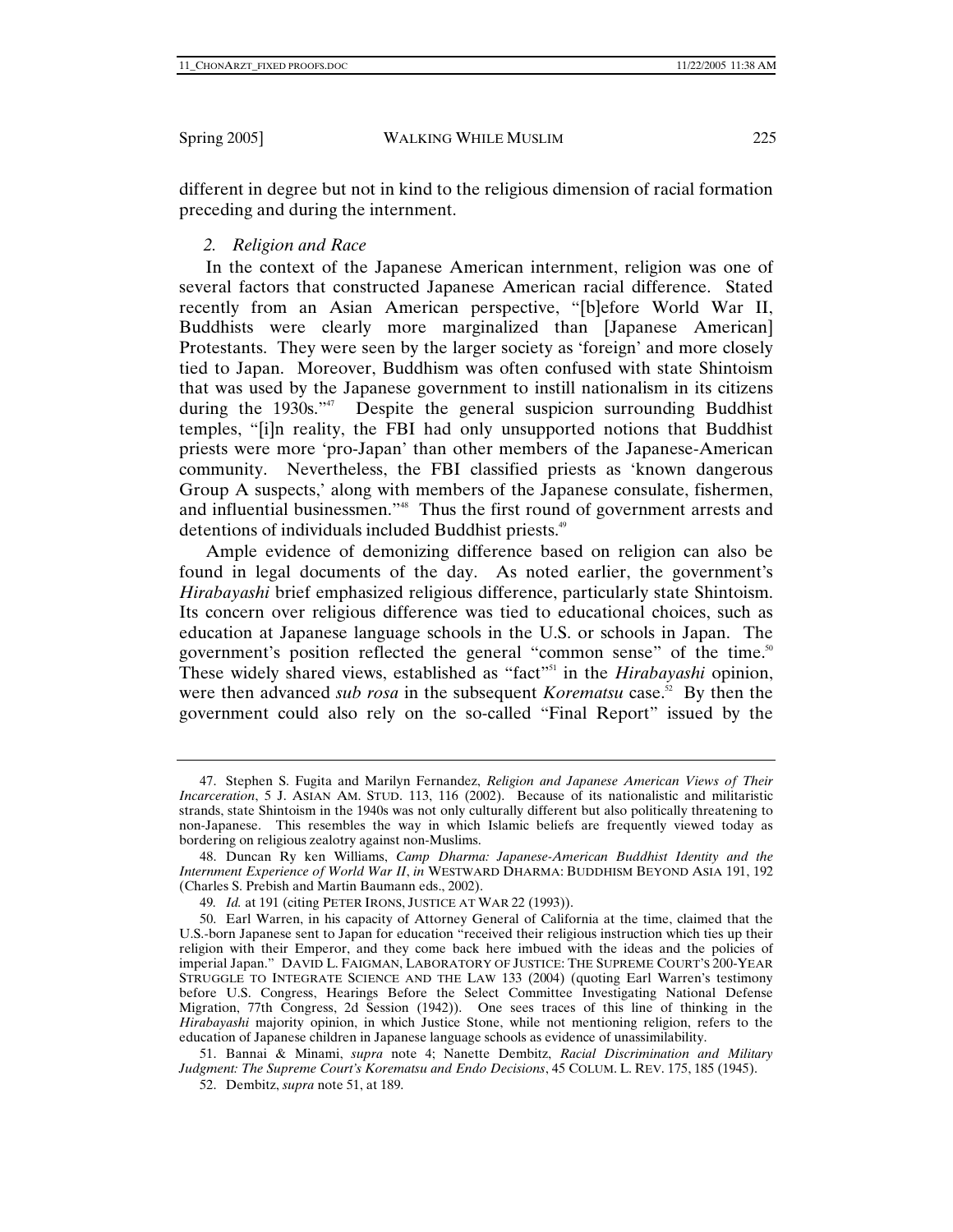Western Defense Command, which advanced the views that the Japanese in America were "a tightly knit racial group, bound to an enemy nation by strong ties of race, culture, custom and religion."53

The power of these legal arguments constructing racial difference is also demonstrated by the unsuccessful efforts to rebut the inference of racial from religious difference by *amici* such as the Japanese American Citizens League.<sup>54</sup> In its *amicus* brief the Northern California branch of the American Civil Liberties Union even drew an analogy to the treatment of Jews and Catholics in the  $U.S.^{55}$ 

This much is clear from the historical record: Perceived religious difference contributed to racial formation of the Japanese Americans, justifying the differential treatment by the executive and legislative branches of government, and endorsed by the Supreme Court.<sup>56</sup> The *Hirabayashi* Court accepted such evidence as General DeWitt's testimony before the Senate, which pointed blame for the racial disloyalty at "propaganda disseminated by Japanese consuls, Buddhist priests and other leaders, among U.S.-born children of Japanese."57 Although the *Korematsu* majority opinions are silent on the role of religion, Justice Murphy noted in his dissent that "[i]ndividuals of Japanese ancestry are condemned because they are said to be 'a large, unassimilated, tightly knit racial group, bound to an enemy nation by strong ties of race, culture, custom and religion.'"58 Religion was one marker of racial difference, so much so that it could be advanced without loss of credibility or face in legal rhetoric by elite lawyers and judges. It was not only culturally different but also politically threatening.

A similar differentiating process is at work today. Islamic beliefs are frequently viewed as religious zealotry directed against the secular or Christian West. One example of this is the term

 <sup>53.</sup> FINAL REPORT: JAPANESE EVACUATION FROM THE WEST COAST vii (1942).

 <sup>54.</sup> Brief Amicus Curia, Hirabayashi v. United States, 320 U.S. 81 (1943), *in* LANDMARK BRIEFS AND ARGUMENTS OF THE SUPREME COURT OF THE UNITED STATES: CONSTITUTIONAL LAW, *supra* note 4, at 473-77.

 <sup>55. &</sup>quot;Racial characteristics have long been advanced as arguments against the assimilation of the Jews here . . . . Too frequently one hears the familiar lie that Jews are not assimilated in America as though the Nazi falsehood re-echoed from our own hills. The familiar statement that Catholics are not absorbed because of a spiritual link with Rome is also too frequently heard." Brief for Northern California Branch of the American Civil Liberties Union, Amicus Curiae, Hirabayashi v. United States, 320 U.S. 81 (1943), *in* LANDMARK BRIEFS AND ARGUMENTS OF THE SUPREME COURT OF THE UNITED STATES: CONSTITUTIONAL LAW, *supra* note 4, at 588-89.

 <sup>56.</sup> The Supreme Court's rhetoric in these cases set up a false dichotomy between racism and military necessity, rather than an understanding that racism could be alloyed with military necessity. We are indebted to Jerry Kang for this insight. He further explores the "passive virtues" of the Court that enabled the judicial acquiescence to the racism manifest in the actions of the other two branches of government in Jerry Kang, *Denying Prejudice: Internment, Redress, and Denial*, 51 UCLA L. REV. 933 (2003-2004).

 <sup>57.</sup> Hirabayashi, 320 U.S. at 91; *see also* YAMAMOTO, ET AL., *supra* note \*, at 123 (providing a full catalog of the evidence that the Court specifically mentions).

 <sup>58.</sup> Korematsu, 323 U.S. at 238.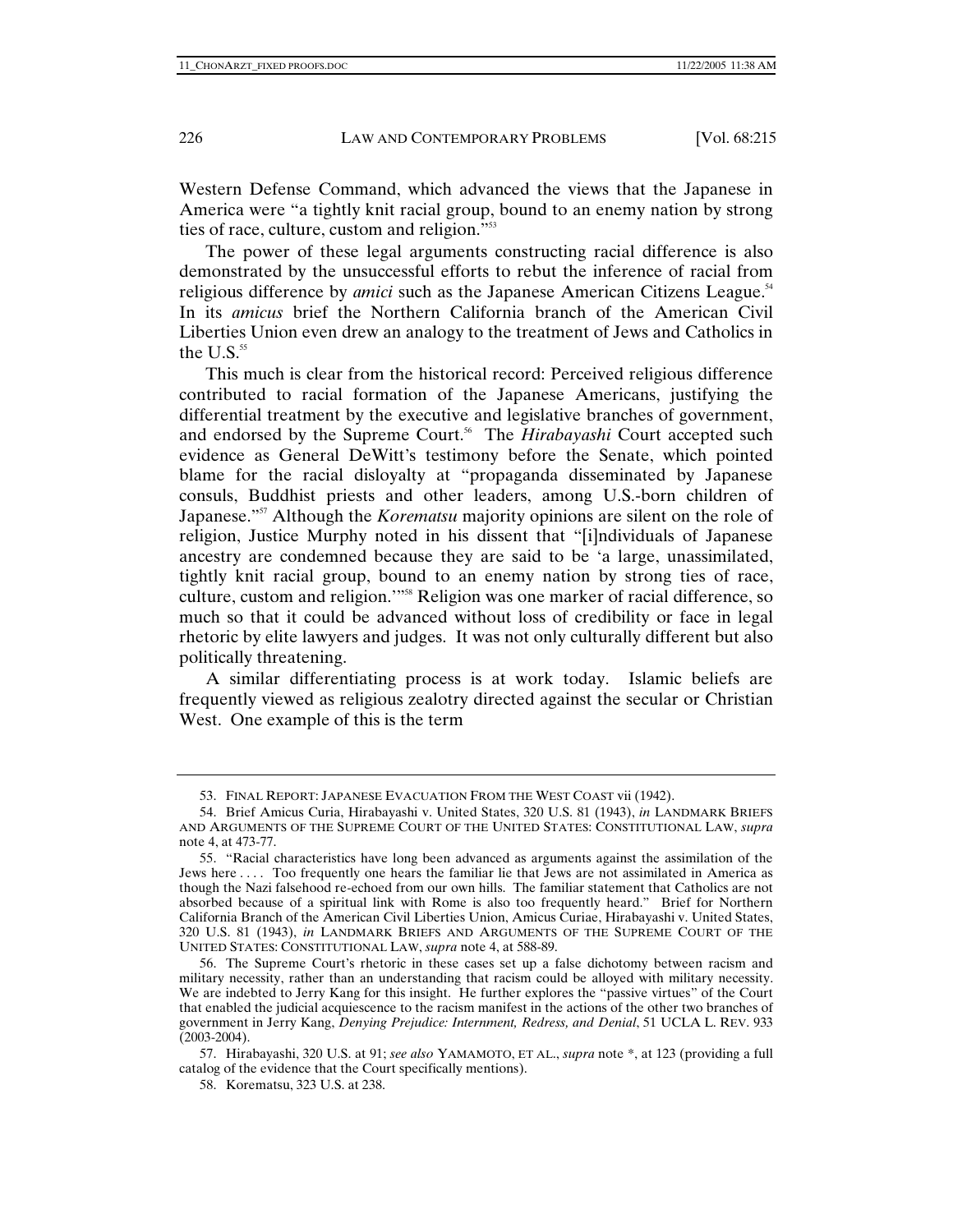jihad, which has gained much notoriety especially since 9/11. Jihad is a core principle in Islamic theology; it means to strive, to apply oneself, to struggle, and to persevere. Jihad, in the most straightforward sense, connotes a strong spiritual and material work ethic in Islam. . . . Importantly, the Qur'an does not use the word 'jihad' to refer to warfare or fighting; such acts are referred to as *qital*.<sup>59</sup>

Despite the layered meanings of jihad, it has entered into the common U.S. lexicon with a strong primary connotation of violent aggression against non- $Muslims<sub>60</sub>$ 

Nonetheless, arguably Shintoism or Buddhism per se did not tip the balance into making the Japanese into a racial other. Rather, religious difference was one of several factors although perhaps not *the* dispositive factor that contributed to that particular instantiation of racial formation. $61$  Can the same be said of the enemy in the war on terror?

#### *3. Religioning Race*

In critical race theory scholarship, religion is typically not discussed as an essential aspect of racial formation. $62$  This omission might be due to the dominant black-white paradigm in which the racial minority group, African American, is typically part of the religious majority. Alternatively, the absence

60*. See, e.g.,* Diana West, *Military on the Mall,* WASH. TIMES, Jan. 21, 2005, at A21.

Invariably, it is Islam and the murderous, expansionist ideology of jihad that drives that extreme fringe you read about to the point of unspeakable violence. And by the way, that's some fringe; according to Daniel Pipes' famous estimate, it includes 10 percent of the Muslim world—100 million-plus people.

61*. Cf.* FAIGMAN, *supra* note 50, at 133 (asserting that a principal reason advanced for Japanese-American unassimilability, according to "American strategists . . . was a religious one").

 <sup>59.</sup> El Fadl, *supra* note 16, at 101-02; *see also* Abdulaziz A. Sachedina, *The Development of Jihad in Islamic Revelation and History*, in CROSS, CRESCENT, AND SWORD: THE JUSTIFICATION AND LIMITATION OF WAR IN WESTERNAND ISLAMIC TRADITION 6-38 (James Turner Johnson & John Kelsay eds., 1990) (discussing the development of the term "jihad" by Islamic jurists). Sa'id Hawa, of the Muslim Brotherhood movement of Syria, identifies five varieties of jihad from sources in the Qur'an and the sayings of Mohammed: jihad through language; jihad through learning; jihad through body and mind; political jihad; and financial jihad. Ibrahim Malik, *Jihad—Its Development and Relevance*, 2 PALESTINE-ISRAEL J. 32, 33 (Spring 1994). *See generally*, EDWARD SAID, COVERING ISLAM: HOW THE MEDIA AND THE EXPERTS DETERMINE HOW WE SEE THE REST OF THE WORLD (1981).

*Id; see also* Michael Isikoff and Mark Hosenball, *Terror Watch: With Friends Like These*, NEWSWEEK, March 26, 2003 (referring to web-sites that "openly advocated violence, jihad and suicide bombings against the United States"); George Galster, *What Anti-War Activist Must Do Now*, DETROIT NEWS, March 26, 2003, at 11A ("America cannot achieve security from massive armed interventions in places that harbor or support terrorists.... [T]he radical mullahs will have no trouble recruiting for a jihad against the 'Great Satan.'").

 <sup>62.</sup> Some critical scholars have addressed the role of Catholicism in constructing a Latina and Latino other. Arguably, Catholicism is a subset of Christianity and deployed differently than a non-Christian religion such as Islam in the racial formation process. *See, e.g.*, José Roberto Juárez, Jr., *Hispanics, Catholicism, and the Legal Academy*, *in* CHRISTIAN PERSPECTIVES IN LEGAL THOUGHT 163 (Michael W. McConnell et al. eds., 2001); Laura Padilla, *Latinas and Religions: Subordination or State of Grace*, 33 U.C. DAVIS L. REV. 973 (2000); Reynardo Anaya Valencia, *On Being an "Out" Catholic: Contextualizing the Role of Religion at LatCrit II*, 19 CHICANO-LATINO L. REV. 449 (1998). *But see*, Devon Carbado, *Race to the Bottom*, 49 UCLA. L. REV. 1283 (2001-2002) (suggesting that gender and sexual orientation are critical analytical categories for racial formation analysis, but omitting religion).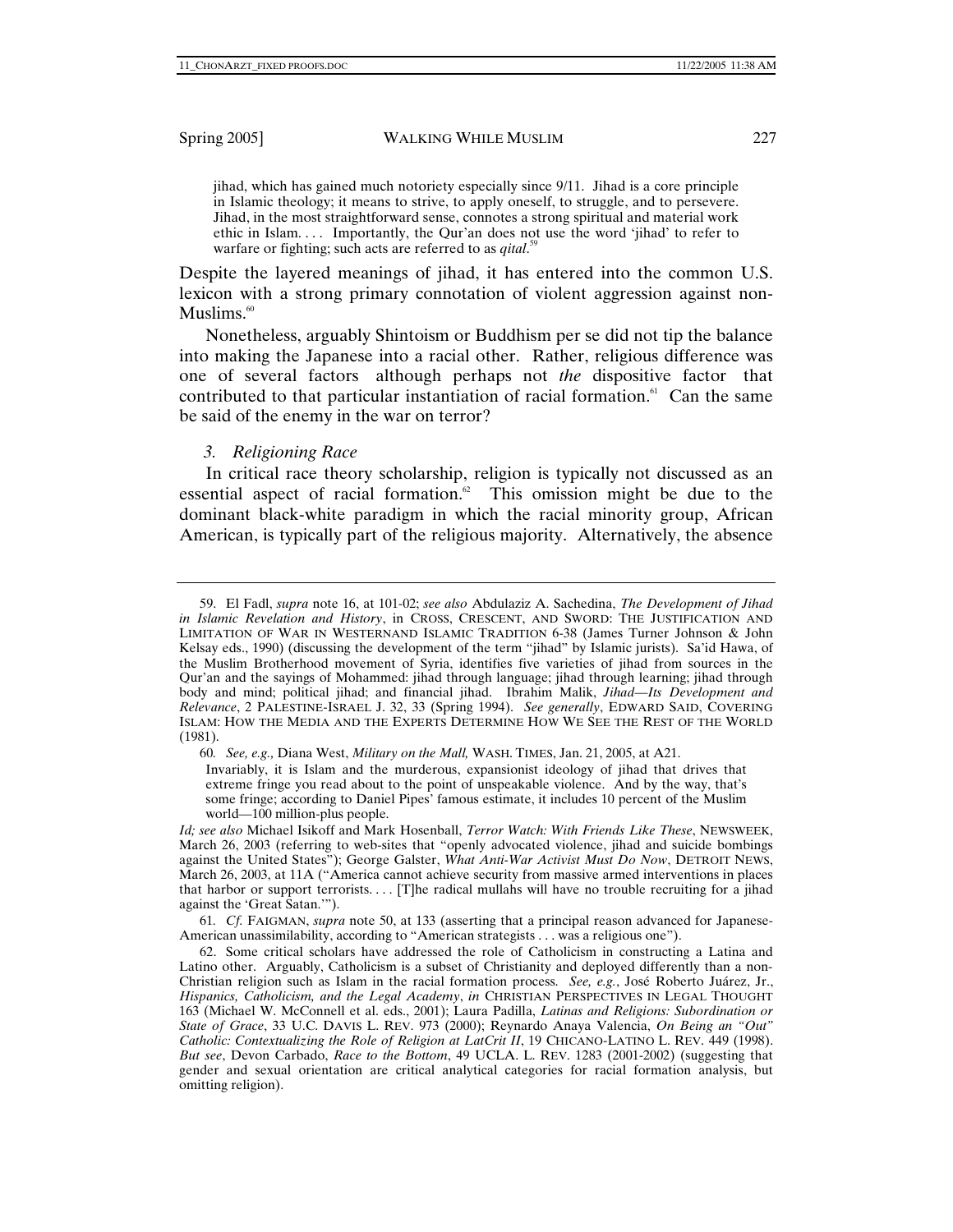of analysis might be due to the general secular orientation of critical theory, a sense that progressive politics are incommensurable with religious faith. Perhaps there is a fundamental paradigm conflict: It may seem at first glance hard to square religion, which in some faith traditions emphasizes divine origin, with race theory, which builds on the insights of social constructionism. In any event, other than the ascription of negative characteristics (for example, a propensity to violence, as well as the label "Muslim" to someone who looks physically different)—critical race theorists have not clarified how religion whether stylized, essentialized, or stereotyped contributes to the racial formation of the terrorist other.

As many critical race theorists have pointed out, race is a malleable and flexible concept, formed by social and political processes. At the same time, racial formation is the hardening of a combination of attributes into an ascribed "immutability," whether or not the attribute is in fact immutable. Furthermore, racism is the ascription of concomitant inferiority to those attributes. Thus, cultural explanations of racial difference can function in much the same way as pseudo-scientific explanations in constructing racial hierarchy.

Post-9/11 Islamic identity is a prime example of this. Like most aspects of culture, it is connected to ancestry in that family and community often influence or direct children's religious choices. Religion is not "immutable" in the way we understand skin color to be. Religious affiliation or identity is always a matter of choice. Yet, especially through the war on terror, Islam is acquiring characteristics of immutability, innateness, inevitable inheritability and, importantly, inferiority. In other words, religious difference is being "racialized." This is similar to the process that occurred after Pearl Harbor respecting the Japanese-American population: the difference is one of degree, not kind.

The key to understanding this is the recognition of power dynamics. As stated earlier, the enduring quality of racism is not phenotype so much as the creation and maintenance of power structures in which the phenotype is subordinated to other superior phenotypes. Legal initiatives enact these racial hierarchies, both symbolically and materially. Describing NSEERS, the post-9/11 government immigration initiative that disproportionately targets young men from countries with majority Muslim populations, Moustafa Bayoumi claims that "through its legal procedures, [it] in fact creates a race out of a religion."63 He analogizes the process of racial formation around Islam in the war against terror to the blood laws of the Spanish Inquisition:

Thus [George] Fredrickson, rightly I believe, finds racism and not religious division driving the Spanish inquisition's purity of blood laws. "Anti-Judaism became

 <sup>63.</sup> Moustafa Bayoumi, *Racing Religion* at 7 (unpublished paper on file with Law & Contemporary Problems). As the Islamic reactions to President George W. Bush's reference to a "crusade" illustrate, the Spanish Inquisition and the Crusades are embedded in the pan-Islamic psyche as historical experiences of oppression that have yet to be addressed with reconciliation or admission of wrongdoing.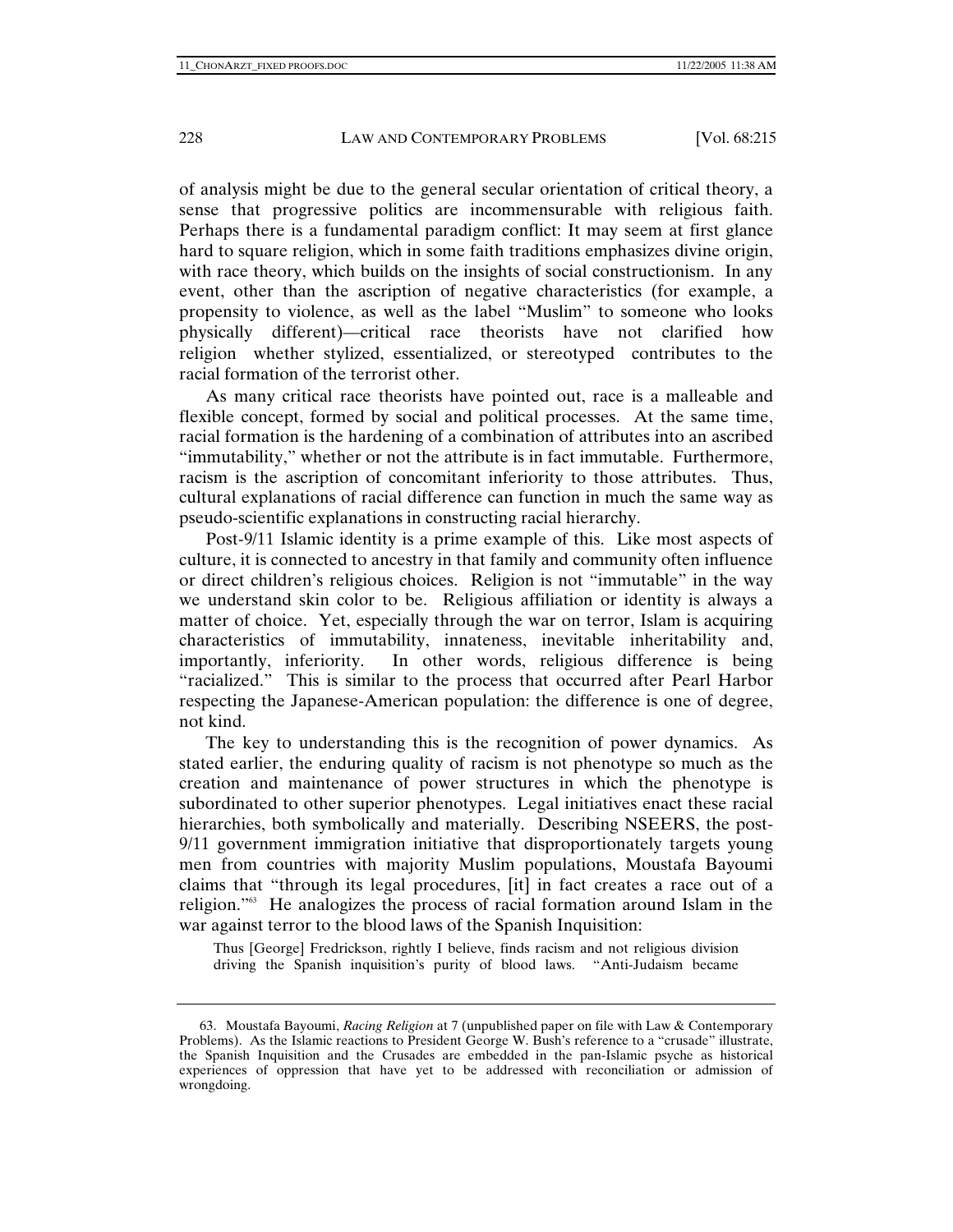antisemitism," Fredrickson explains, "whenever it turned into a consuming hatred that made getting rid of Jews seem preferable to trying to convert them, and anti-Semitism became racism when the belief took hold that Jews were intrinsically and organically evil rather than merely having false beliefs and wrong dispositions." . . . Jews and Muslims in medieval Spain were both collectively marked out as dangerous and excludable because of a belief in their innate and hereditary natures.<sup>6</sup>

That religion is one of several attributes of race, including non-religious physical markers of difference such as skin or hair color, should not distract us from the point that religion can be a *determinative* element in the construction of an inferior racial category. Religion's relation to the other constitutive attributes of this racial category, such as phenotype or national origin, is synergistic. But without focusing on religion alone, at least momentarily, the import of profiling in the context of post-9/11 cannot be fully understood. If racial formation creates an inferior racial group, and if a significant part of its racial difference is composed of religious difference, then profiling is also an attack on that religious group.

Religioning race has major doctrinal ramifications. Given the long tradition of religious freedom within the U.S. through the Establishment and Free Exercise clauses, this theoretical insight should trigger civil liberties responses based on the First Amendment. Alternatively, given the relatively shorter tradition of civil rights enforcement with respect to group-based claims such as claims brought by racial minorities, one would expect heightened doctrinal development around equal protection claims brought under the Fourteenth Amendment. However, domestic anti-discrimination doctrine mirrors the silence in theory. There has been remarkably little doctrinal discourse on the religious element of profiling.

Before this absence is explored more fully, $65$  it is instructive to survey the international framework for religion-based anti-discrimination claims; multicultural societies in Western Europe and elsewhere outside the U.S. are also having difficulty in recognizing the religioning of race.<sup> $66$ </sup>

<sup>64</sup>*. Id.* at 9-10 (citing GEORGE FREDRICKSON, RACISM: A SHORT HISTORY 170 (2002)); *see also*  Hirabayashi, 320 U.S. at 111 (Justice Murphy's dissent noting the "melancholy resemblance to the treatment accorded to members of the Jewish race in Germany and other parts of Europe.")

 <sup>65.</sup> *See* Part III, *infra*.

 <sup>66.</sup> For instance, France's new ban on conspicuous religious symbols in public schools, enforced by disciplinary hearings and expulsions of students, does not apply to the priestly garb of state-funded Catholic chaplains. Elaine Sciolino, *France Turns to Tough Policy on Students' Religious Garb*, N.Y. TIMES, Oct. 22, 2004, at A3. The Netherlands is rethinking its attitudes toward diversity and the toleration of intolerant minorities since the murder of filmmaker Theo van Gogh on November 2, 2004. *See* Bruce Bawer, *The World: Perspective/Security vs. Freedom; Tolerant Dutch Wrestle With Tolerating Intolerance*, N.Y. TIMES, Nov. 14, 2004. However, approaches to these issues diverge on this side of the Atlantic. *See, e.g.*, Pew Forum on Religion and Public Life, *God and Foreign Policy: The Religious Divide Between the U.S. and Europe* (July 10, 2003), *at*  http://pewforum.org/events/index.php?EventID=49 (on file with Law & Contemporary Problems).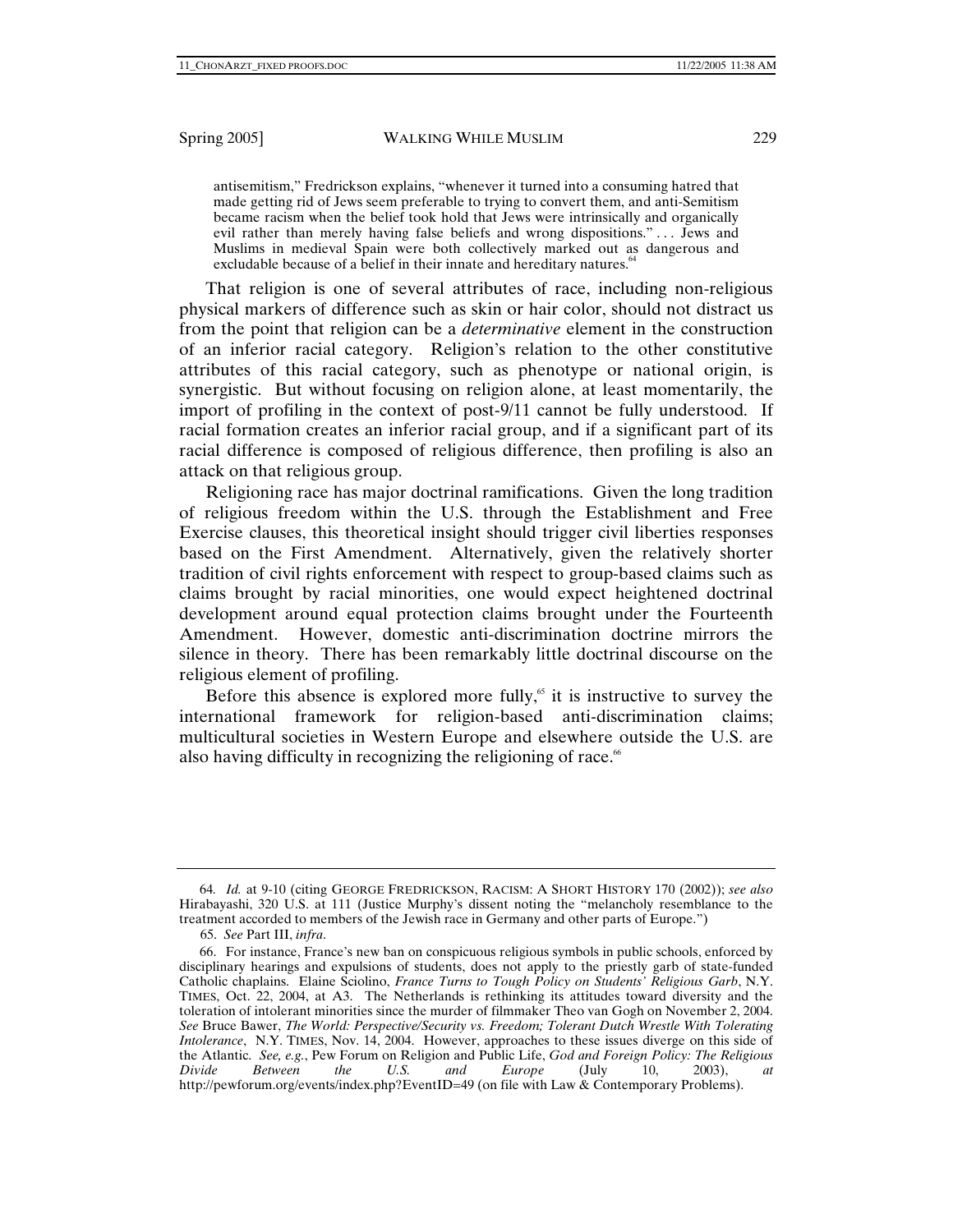#### B. International Human Rights

International law, particularly international human rights law, is relevant to the question of screening and profiling of suspected terrorists for a number of reasons. Generally, international law, which is incorporated into U.S. law, $\sigma$  is always applicable to government regulation of the trans-border movement of persons, especially when the regulation purports to address the problem of international terrorism.<sup>68</sup> More specifically, international human rights law guarantees freedom of religion and the rights of religious minorities; $\frac{6}{9}$  promotes the elimination of religious intolerance and discrimination; $\alpha$  and provides rules and criteria for imposing limitations on the right to practice religion and for derogating from certain rights though never the right to freedom of religion in times of a public emergency threatening the life of the nation.<sup>71</sup>

69*. International Covenant on Civil and Political Rights*, G.A. Res. 2200A, U.N. GAOR, 21st Sess., Annex, Supp. No. 16, at 52, U.N. Doc. A/6316 (1996), 999 U.N.T.S. 171 (entered into force March 23, 1976) [hereinafter *ICCPR*]. Article 18 begins, "[e]veryone shall have the right to freedom of thought, conscience and religion[,]" while Article 27 reads, "[i]n those states in which ethnic, religious or linguistic minorities exist, persons belonging to such minorities shall not be denied the right, in community with the other members of their group, to enjoy their own culture, to profess and practice their own religion, or to use their own language." *Id.* at 55-56; *see also Declaration on the Rights of Persons Belonging to National or Ethnic, Religious and Linguistic Minorities*, *supra* note 23. *See generally* NATAN LERNER, RELIGION, BELIEFS, AND INTERNATIONAL HUMAN RIGHTS (2000); BAHIYYIH G. TAHZIB, FREEDOM OF RELIGION OR BELIEF: ENSURING EFFECTIVE INTERNATIONAL LEGAL PROTECTION (1996).

70*. Declaration on the Elimination of All Forms of Intolerance and of Discrimination Based on Religion or Belief*, G.A. Res. 36/55, U.N. GAOR, 36th Sess., Supp. No. 51, at 171, U.N. Doc. A/Res/36/55 (1981) [hereinafter *Declaration on Religious Intolerance*]. Article 13(1) of the *International Covenant on Economic, Social and Cultural Rights*, G.A. Res. 2200A, U.N. GAOR, 21st Sess., Annex, Supp. No. 16, at 49, U.N. Doc. A/6316 (1966), 993 U.N.T.S. 3 (1967) (entered into force January 3, 1976), states that one purpose of education is to "promote understanding, tolerance and friendship among all nations and all racial, ethnic or religious groups." *Id.* at 51. Moreover, Articles 2(1) and 26 of the *ICCPR* include religion in their non-discrimination coverage. ICCPR, *supra* note 69, at 53, 55-56. The *Convention on the Prevention and Punishment of the Crime of Genocide*, G.A. Res. 260A, U.N. GAOR, 3d Sess., at 174, U.N. Doc. A/810 (1948), 78 U.N.T.S. 277 (open for signature Dec. 9, 1948 and entered into force Jan. 12, 1951), protects "national, ethnical, racial or religious" groups from, *inter alia*, "[d]irect and public incitement to commit genocide." *Id.* at 174-75 (Articles 2 and 3(c)). The incitement provision was implemented in U.S. law at 18 U.S.C. §1091 (2004). *See also* Abdelfattah Amor, *Civil and Political Rights, Including Religious Intolerance*, U.N. ESCOR, 56th Sess., U.N. Doc. E/CN.4/2003/66 (2003) (in accordance with Commission on Human Rights resolution 2002/40). Amor is the UN Special Rapporteur on freedom of religion or belief.

 71. The Covenant permits no limitations on freedom of religious belief or the rights of religious minorities. By contrast, freedom to manifest one's religion or beliefs (through conduct such as prayer) "may be subject only to such limitations as are prescribed by law and are necessary to protect public

 <sup>67.</sup> The Paquette Habana, 175 U.S. 677, 700 (1900) ("International law is part of our law."); United States v. Ravara, 2 U.S. (2 Dall) 297, 297 n<sup>\*</sup> (1793) ("[The] law of nations is part of the law of the United States"). *See generally* JORDAN J. PAUST, INTERNATIONAL LAW AS LAW OF THE UNITED STATES 3-66 (2d ed. 2003).

 <sup>68.</sup> Almost twenty separate international and regional conventions (treaties) have been adopted that address the problem of terrorism. *See United Nations Treaty Collection: Conventions on Terrorism*, *at* http://untreaty.un.org/English/Terrorism.asp (last modified Oct. 20, 2003) (on file with Law & Contemporary Problems). The United States has ratified at least twelve of these. *International Terrorism Conventions*, *at* http://www.state.gov/documents/organization/31570.pdf (on file with Law & Contemporary Problems); *see also* Joan Fitzpatrick, American Society of International Law Task Force on Terrorism, *Terrorism and Migration* (October 2002), *at* http://www.asil.org/taskforce/fitzpatr.pdf (on file with Law & Contemporary Problems).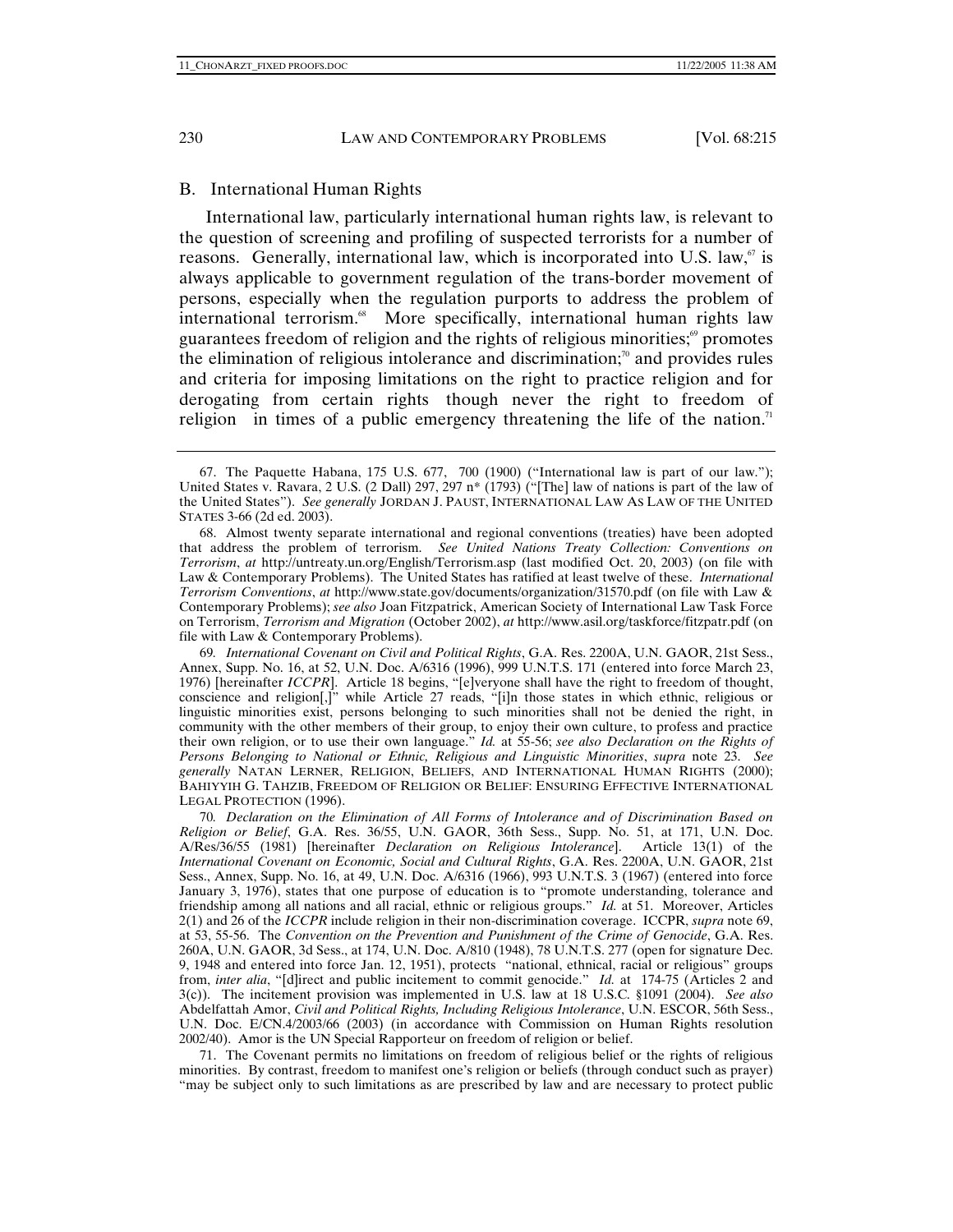Indeed, the very origins of international law are closely intertwined with religious conflicts and their resolution.<sup>72</sup> Moreover, the Nazi persecution of the Jews was the catalyst for the human rights revolution that began in the late 1940s, while persecution of religious minorities remains one of the contemporary world's most persistent problems, from "ethnic cleansing" of Bosnian Muslims by Christian Serbs and Croats, to China's oppression of the Falun Gong, to slave-raids on the Christian and animist peoples of Southern Sudan. $73$ 

Nonetheless, international human rights law has been much less of a guardian of religion than one might expect. Unlike racial and gender discrimination or the rights of children, no binding treaty is dedicated to eliminating religious discrimination or to protecting religious minorities. No international enforcement body not even one as toothless as a United Nations standing committee is dedicated solely to upholding religious freedom. Only non-binding "soft law,"74 in the form of two General Assembly declarations,

safety, order, health, or morals or the fundamental rights and freedoms of others." *ICCPR*, *supra* note 69, at 54. The limitation of national security is pointedly absent from that provision. Contrast *ICCPR*  Article 18 with Article 12(3), which includes national security along with public order, health or morals. *Id.* Significantly, Article 18 is one of the articles from which no derogation is ever permitted, even in time of public emergency. *Id*., at 18. *See General Comment Adopted by the Human Rights Committee Under Article 40, Paragraph 4 of the International Covenant on Civil and Political Rights*, U.N. Doc. CCPR/C/21/Rev.1/Add.4 (1993). By contrast, the *European Convention on Human Rights and Fundamental Freedoms*, E.T.S. No. 5, Rome, 4.XI (1950), does allow derogations in time of war or other public emergency to the right to freedom of religion.

 <sup>72.</sup> The intellectual "founder" of international law, Hugo Grotius, "relied heavily on Old and New Testament citations to demonstrate a universal law of nations in his monumental 17th century text, *The Law of War and Peace*, usually seen as the first book on international law." Mark Weston Janis, *Religion and International Law*, ASIL INSIGHTS (Nov. 2002), *at* http://www.asil.org/insights/insigh93.htm (on file with Law & Contemporary Problems). The first modern treaty is considered to be 1648's Peace of Westphalia, which ended the Thirty Years War between Protestants and Catholics by guaranteeing the rights of religious minorities of one in the territory of the other. *See generally*, RELIGION AND INTERNATIONAL LAW (Mark W. Janis & Carolyn Evans eds., 1999). Michael Perry argues that "the idea of human rights" is "ineliminably religious." MICHAEL J. PERRY, THE IDEA OF HUMAN RIGHTS: FOUR INQUIRIES 11-41 (1998).

 <sup>73. &</sup>quot;The Jewish victims of the Holocaust were clearly contemplated by the drafters of the Refugee Convention when they included religion as one of the five grounds for protection in the Convention. Religious persecution and the importance of protection from it has not become an anachronism in the half-century following World War II. To the contrary, although the contours and context of religious persecution have changed since World War II, its persistence as a contemporary reality has not." KAREN MUSALO, CLAIMS FOR PROTECTION BASED ON RELIGION OR BELIEF: ANALYSIS AND PROPOSED CONCLUSIONS 2 (Department of International Protection, United Nations High Commissioner for Refugees, Dec. 2002). For information relating to Bosnia, China and Sudan, see, e.g., U.S. DEPARTMENT OF STATE, BUREAU OF DEMOCRACY, HUMAN RIGHTS, AND LABOR, THE INTERNATIONAL RELIGIOUS FREEDOM REPORT FOR 2001 (2002).

 <sup>74. &</sup>quot;Soft law" consists of non-binding instruments adopted by international organizations in the form of declarations, resolutions, and codes of conduct, as well as by states, in the form of final acts at global summits, such as the Helsinki Accords, the Final Act of the Conference on Security and Cooperation in Europe held in Helsinki in 1975, or the Beijing Declaration and Platform for Action adopted by the Fourth World Conference on Women in 1995. It is often noted that though nonbinding, soft law can be widely adhered to, perhaps due to its characteristically reduced precision in defining norms. It may eventually "harden" into binding international law. *See* COMMITMENT AND COMPLIANCE: THE ROLE OF NON-BINDING NORMS IN THE INTERNATIONAL LEGAL SYSTEM (Dinah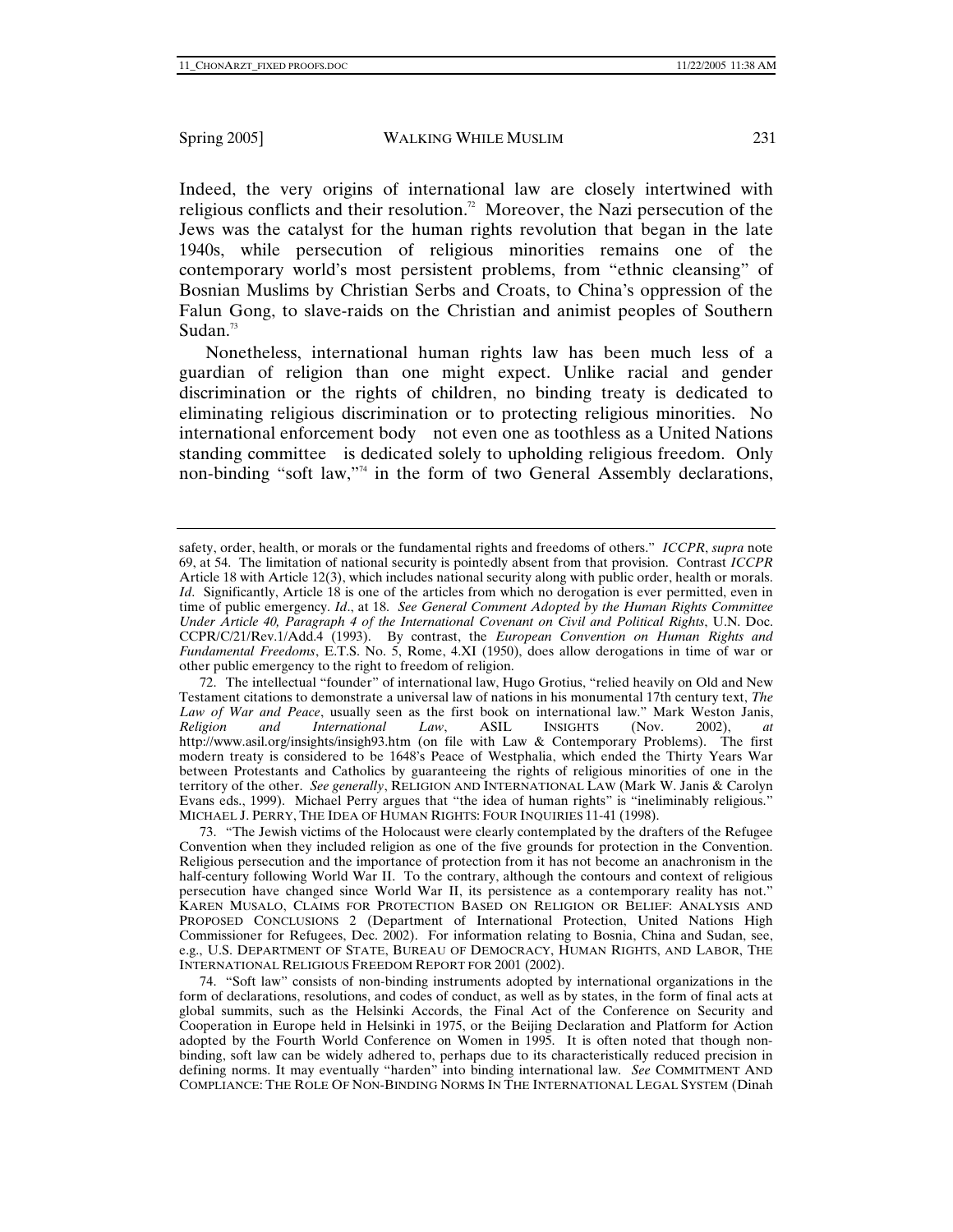promotes the Elimination of All Forms of Intolerance and of Discrimination Based on Religion or Belief, $\frac{\pi}{2}$  adopted in 1981, and the Rights of Persons Belonging to National or Ethnic, Religious and Linguistic Minorities, $\alpha$ <sup>6</sup> adopted in 1992. The absence of a "Convention on the Elimination of Religious Discrimination," with a committee to implement and monitor compliance with it, is glaring, especially given that the International Convention on the Elimination of All Forms of Racial Discrimination, $\eta$  the Convention on the Elimination of All Forms of Discrimination Against Women, $^{78}$  and the Convention on the Rights of the Child,<sup> $\alpha$ </sup> were each preceded by similarly titled declarations.<sup>80</sup>

Robert Drinan, S.J., critical of the UN's failure to provide mechanisms to protect and enforce religious freedom, charges that "[t]he abdication, or at least the silence, of international law on the subject of religious freedom allows nations to feel certain that they will not be punished for doing dreadful things to persons who practice a religious faith of which the government disapproves."<sup>81</sup> Furthermore, "[t]he feeling is somehow pervasive that government organizations—or even a transnational legal body—should not get involved in

77*. International Convention on the Elimination of All Forms of Racial Discrimination*, G.A. Res. 2106 U.N. GAOR, 20th Sess., Annex, Supp. No. 14, at 47, U.N. Doc. A/6014 (1966), 660 U.N.T.S. 195 (entered into force Jan. 4, 1969) [hereinafter *CERD*]. Although religion is mentioned in the first paragraph of *CERD*'s preamble in the context of the purposes of the United Nations ("to promote and encourage universal respect for and observance of human rights and fundamental freedoms for all, without distinction as to race, sex, language or religion"), significantly, the definition of racial discrimination in Article 1 of the Convention omits religion as a protected aspect of that category ("race, colour, descent, or national or ethnic origin"). *Id.* at 47.

78*. Convention on the Elimination of All Forms of Discrimination Against Women*, G.A. Res. 34/180, U.N. GAOR, 34th Sess., Annex, Supp. No. 46, at 193, U.N. Doc. A/34/46 (entered into force Sept. 3, 1981) [hereinafter *CEDAW*]. *CEDAW* does not contain the word "religion" even once, despite its extensive provisions on marriage, procreation, familial roles, child upbringing, and so forth*. Id.* Nevertheless, numerous Middle Eastern countries have entered reservations that purport to negate the Convention's obligations when they conflict with the Shari'a. *See* Rebecca J. Cook, *Reservations to the Convention on the Elimination of All Forms of Discrimination Against Women,* 30 VA. J. INT'L L. 643 (1989-1990).

79*. Convention on the Rights of the Child*, G.A. Res. 44/25, U.N. GAOR, 44th Sess., Annex, Supp. No. 49, at 167, U.N. Doc. A/44/49 (1989) (entered into force Sept. 2, 1990). Article 14 guarantees the "right of the child to freedom of thought, conscience and religion." *Id.* at 168.

80*. United Nations Declaration on the Elimination of All Forms of Racial Discrimination*,

G.A. Res. 1904, U.N. GAOR, 18th Sess., at 35, U.N. Doc. A/Res/1904(XVIII) (1967) (entered into force Jan. 4, 1969); *Declaration on the Elimination of Discrimination against Women*, G.A. Res. 2263, U.N. GAOR, 22nd Sess., at 35, U.N. Doc. A/Res/2263(XXII) (1967); *Declaration of the Rights of the Child*, G.A. Res. 1386, U.N. GAOR, 14th Sess., at 19, U.N. Doc. A/Res/1386(XIV) (1959).

 81. ROBERT F. DRINAN, S.J., CAN GOD AND CAESAR COEXIST? BALANCING RELIGIOUS FREEDOM AND INTERNATIONAL LAW 13 (2004). Drinan notes that the Committee on Human Rights, which monitors violations of the *ICCPR*, has jurisdiction over religious freedom, but its "treatment of complaints about infringement of religious freedom guaranteed under the ICCPR has not exactly been generous. . . . No overwhelming victories for religious freedom have occurred" there. *Id*. at 36, 37.

Shelton ed., 2003); INTERNATIONAL COMPLIANCE WITH NON-BINDING ACCORDS (Edith Brown Weis ed., 1997); Hartmut Hillgenberg, *A Fresh Look at Soft Law,* 10 EUR. J. INT'L. L. 499 (1999).

<sup>75</sup>*. Declaration on Religious Intolerance*, *supra* note 70.

<sup>76</sup>*. Declaration on the Rights of Persons Belonging to National or Ethnic, Religious or Linguistic Minorities, supra* note 23. The preamble notes that the Declaration was inspired by Article 27 of the *ICCPR*. *Id.* at 1.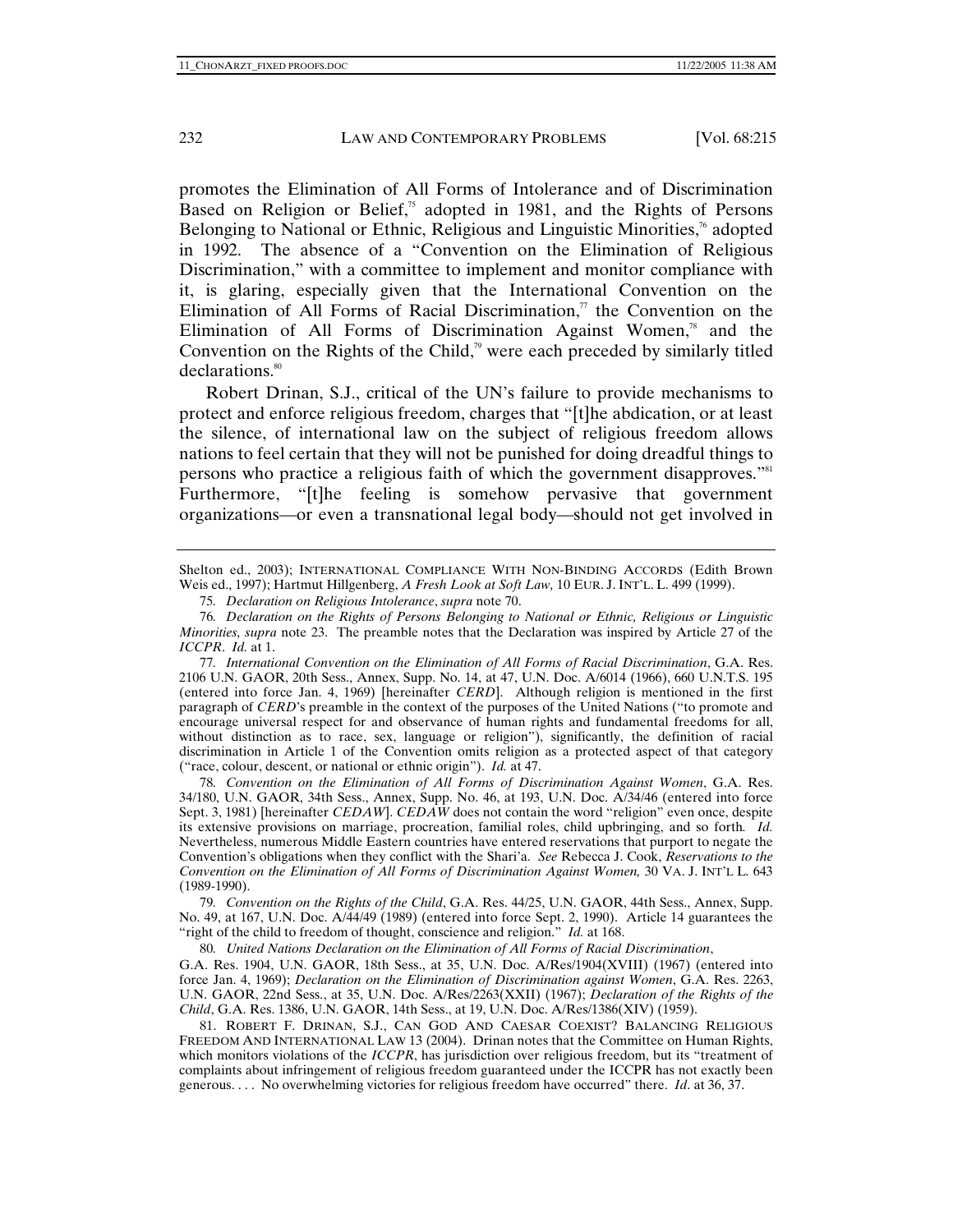the religious practices of 84 percent of the human race."<sup>82</sup> Searching for an explanation for why religion has been forsaken by the very body that was created to forestall another Holocaust, Drinan vaguely attributes its failure to the "uncertainty,"<sup>83</sup> "volatility,"<sup>84</sup> and "complexity"  $\frac{1}{2}$  of religious questions. Others have noted that religious discrimination and persecution arise from "questions of politics and power, relations between States, social and cultural factors, economics and even ancient history."<sup>86</sup> One historical factor Drinan alludes to is the assumption that with the demise of the atheist superpower, the Soviet Union, the threat to world religious freedom had subsided. $87$  When the Cold War was in full force, the USSR could not have been expected to go along with any codification of religious rights.<sup>88</sup> Yet, with the end of the Cold War, should there not have been common cause for adoption of a binding convention on religious freedom? However, as so many have pointed out, the Cold War was quickly replaced by wars of a religious nature. Not surprisingly, UN law lags behind world reality.<sup>89</sup>

One might expect the European Court of Human Rights (ECHR), which is commonly regarded as part of the "most advanced and effective" of the international human rights enforcement systems, $\frac{9}{30}$  to have a better track record

85*. Id*. at 13.

87. DRINAN, *supra* note 81, at 31, 66-67.

 88. Indeed, although persecution on account of religion is one of the five grounds for gaining refugee status under the 1951 Convention Relating to the Status of Refugees, that treaty's *travaux preparatoires* do not include any actual discussion of religion. Musalo, *supra* note 73, at 5 (citing NEHEMIAH ROBINSON, CONVENTION RELATING TO THE STATUS OF REFUGEES: ITS HISTORY, CONTENTS AND INTERPRETATION: A COMMENTARY 65 (1953)). UN bodies in those days may have been leery of "offending" the USSR by discussing religion. Due to the temporal and geographical restrictions in the Refugee Convention, victims of Soviet religious persecution were not then entitled to international protection.

 89. There may also be some practical reasons for a shortage of international concern about religious liberty. Perhaps a significant number of human rights advocates in the most influential NGOs, at least those in the West, are secular and therefore indifferent to religion, or suspicious of it, if not downright hostile. Drinan writes: "Somewhere beneath the ambivalence or quiet hostility to religion in the minds of millions of people is the desire, even the hope, that international law will more and more privatize religion and preclude it from any active role in international affairs. Many international law experts share this hope; they tend to think that the elements of international order and the advancement of human rights will be better off without the influence or voice of religion." DRINAN, *supra* note 81, at 42. Just as likely, the academic, activist, and UN diplomatic communities may be reluctant to be seen as bestowing legitimacy on Israel for its legislatively sanctioned preferences for immigrants who are Jewish. *See* DRINAN, *supra*, at 201-03.

 90. THOMAS BUERGENTHAL, INTERNATIONAL HUMAN RIGHTS 84 (1988). The ECHR system originally included a Commission of Human Rights, which gave preliminary consideration to complaints until it was phased out in 1998.

<sup>82</sup>*. Id.* at 6.

<sup>83</sup>*. Id.* at 3.

<sup>84</sup>*. Id.* at 42

 <sup>86.</sup> Musalo, *supra* note 73, at 3-4, (quoting the U.N. Special Rapporteur on Religious Intolerance in *Racial Discrimination and Religious Discrimination: Identification and Measures*, U.N. Doc. A/CONF.189/PC.1/7, para. 123 (Apr. 13, 2000). An earlier Special Rapporteur is in accord. Elizabeth Odio Benito, *Study of the Current Dimensions of the Problems of Intolerance and Discrimination Based on Religion or Belief*, U.N. Doc. E/CN.4/Sub2/1987/26, para. 163 (Aug 31, 1986).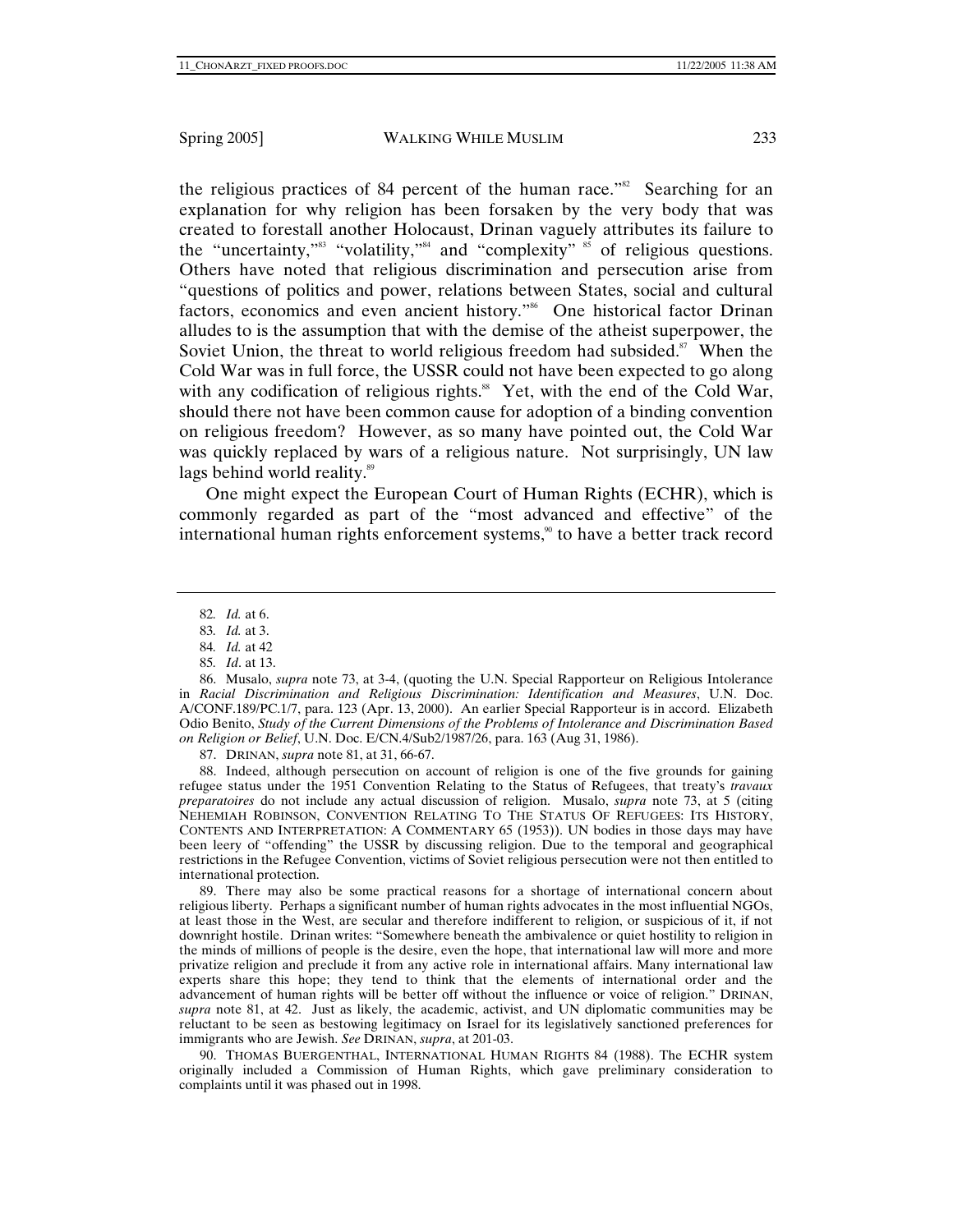than the U.N. in the protection of religious rights. $91$  While the ECHR has been operating since 1959, it was not until 1993 that it first found a government in violation of the right to freedom of conscience for convicting a Jehovah's Witness of illegal proselytizing.<sup>92</sup> Even that decision was so narrowly decided that one observer continued to fear that "rights of conscience are, at best, only tenuously protected" in the European rights system. $\frac{93}{10}$  "The European court has too often treated rights of conscience as an awkward inconvenience to be tolerated rather than as a matter of fundamental importance.<sup> $34$ </sup> by failing to require governments to impose less restrictive burdens on manifestations of religion, in deferring to state-established religions, and in allowing biases against nontraditional religions.<sup>95</sup> For instance, without considering the possibility of accommodation, a public school in the United Kingdom was allowed to deny a Muslim teacher a forty-five minute lunch break on Fridays to attend prayers.<sup>%</sup> Recently, foreshadowing how it might decide a case involving France's controversial new ban on wearing "conspicuous religion symbols" in public schools, the ECHR upheld Turkey's prohibition on the *hijab* the Islamic headscarf in universities. The Court concluded that the prohibition protected the paramount principles of secularism and equality and was necessary to maintain public order. $\frac{97}{97}$ 

The nature of international human rights, as well as that of religion, suggests two conceptual reasons for the "religion deficit" at the UN, in the ECHR, and throughout international law. First, human rights law grew out of a philosophical and political attachment to libertarian individualism,<sup>98</sup> and despite some contemporary jurisprudence on group rights, the traditional vision of human rights remains skeptical that group rights are either rationally coherent

 <sup>91.</sup> The ECHR enforces the *European Convention for the Protection of Human Rights and Fundamental Freedoms*, *supra* note 71. Religious rights are guaranteed "either alone or in community with others." *Id.* at 9. (Article 9(1) guarantees freedom of thought, conscience and religion). *See also id*. at 10 (Article 14 prohibits discrimination); *Protocol to the Convention for the Protection of Human Rights and Fundamental Freedoms*, E.T.S. No. 9, Paris, 20.III (1952) (open for signature 2 March 1952 and entered into force 18 May 1954) (Article 2 discusses religious education of children).

 <sup>92.</sup> Kokkinakis v. Greece, 260 Eur. Ct. H.R. (ser. A) at 18 (1993). *See* T. Jeremy Gunn, *Adjudicating Rights of Conscience Under the European Convention on Human Rights*, *in* RELIGIOUS HUMAN RIGHTS IN GLOBAL PERSPECTIVE: LEGAL PERSPECTIVES 305 (Johan D. van der Vyver & John Witte, Jr. eds., 1996).

 <sup>93.</sup> Gunn, *supra* note 92, at 306.

<sup>94</sup>*. Id*. at 307-08.

<sup>95</sup>*. Id.* at 325.

 <sup>96.</sup> Ahmad v. United Kingdom, App. No. 8160/78, 4 Eur. H.R. Rep. 126 (1981)(Eur. Comm'n).

 <sup>97.</sup> Sahin v. Turkey, App. No. 44774/98 (Eur. Ct. H.R. June 29, 2004) *at* http://cmiskp.echr.coe.int/tkp197/view.asp?item=5&portal=hbkm&action=html&highlight=Sahin%20 %7C%20v.%20%7C%20Turkey&sessionid=520565&skin=hudoc-en (on file with Law & Contemporary Problems).

<sup>98</sup>*. See, e.g*., DAVID KELLEY, A LIFE OF ONE'S OWN: INDIVIDUAL RIGHTS AND THE WELFARE STATE 1 *et seq.* (1998), *excerpted in* INTERNATIONAL HUMAN RIGHTS IN CONTEXT: LAW, POLITICS, MORALS 257 (Henry J. Steiner & Philip Alston eds., 2000) [hereinafter STEINER & ALSTON]; HERSH LAUTERPACHT, INTERNATIONAL LAW AND HUMAN RIGHTS 61 *et seq.* (1950), *excerpted in* STEINER & ALSTON, *supra*, at 147; *see also* JACK DONNELLY, UNIVERSAL HUMAN RIGHTS IN THEORY AND PRACTICE 23-27, 112-14 (2d ed. 2003).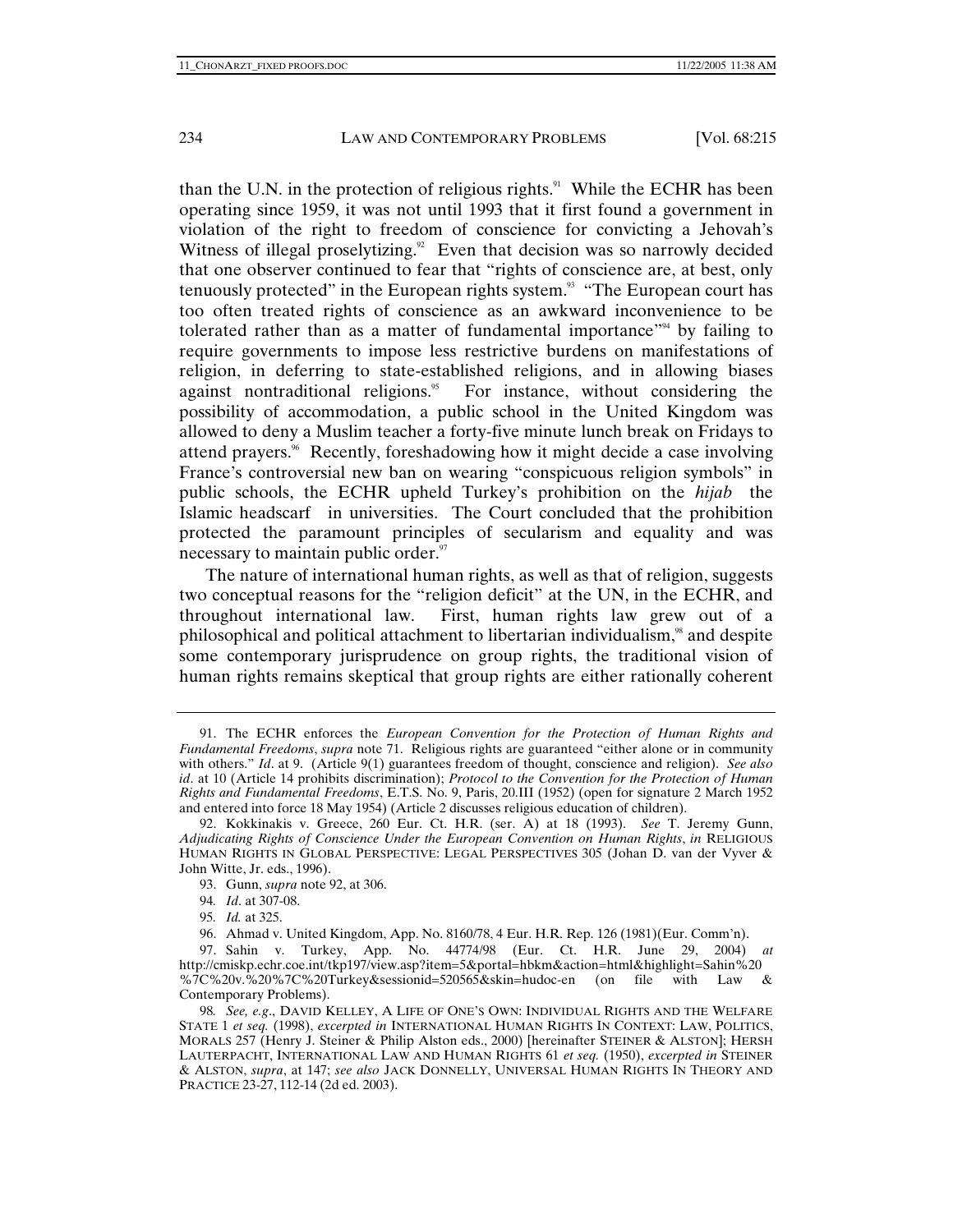or practically effective.<sup>99</sup> Religion, however, is predominantly exercised in a community of adherents who, generally, identify with each other. Moreover, while individualism grants to each person the right and the will to make her own autonomous choices, religious persons believe that their conduct is mandated and dictated by its divine origin, if not the community's moral code itself.100 Religion embraces a "confessional community," which "defines the group of individuals who embrace and live out [the religion's] creed, cult and code of conduct, both on their own and with fellow believers."<sup>101</sup>

A second reason reflects the tension between cultural relativism and universalism which has preoccupied the human rights movement for over two decades. As the authors of a leading human rights textbook explain:

Put simply, the partisans of universality claim that universal human rights like rights to equal protection, physical security, free speech, freedom of religion and free association are and must be the same everywhere. . . . Advocates of cultural relativism claim that . . . rights and rules about morality are encoded in and thus depend on cultural context. . . . Hence notions of right (and wrong) and moral rules based on them necessarily differ throughout the world because the cultures in which they take root and inhere themselves differ.<sup>102</sup>

This debate raises a dilemma for international human rights law, particularly regarding the issue of gender equality. On the one hand, as noted above, religious human rights are protected by international law, which strives to treat all religions fairly and equivalently. On the other hand, some, if not most, religions are non-egalitarian regarding women and religious minorities.<sup>103</sup>

<sup>99</sup>*. See* DONNELLY, *supra* note 98, at 204-08. *But see* GROUP RIGHTS (Judith Baker ed., 1994); INTERNATIONAL HUMAN RIGHTS IN THE 21ST CENTURY: PROTECTING THE RIGHTS OF GROUPS (Gene M. Lyons & James Mayall eds., 2003).

<sup>100</sup>*. See, e.g*., CATHOLICISM AND LIBERALISM: CONTRIBUTIONS TO AMERICAN PUBLIC PHILOSOPHY (R. Bruce Douglass, David Hollenbach, eds., 1994); DAVID HOLLENBACH, CLAIMS IN CONFLICT : RETRIEVING AND RENEWING THE CATHOLIC HUMAN RIGHTS TRADITION (1979); WILLIAM A. LESSA & EVON Z. VOGT, READER IN COMPARATIVE RELIGION: AN ANTHROPOLOGICAL APPROACH (4th ed. 1979).

 <sup>101.</sup> JOHN WITTE, JR., RELIGION AND THE AMERICAN CONSTITUTIONAL EXPERIMENT 230  $(2000).$ 

 <sup>102.</sup> Henry J. Steiner & Philip Alston, *Comment on the Universalist-Relativist Debate*, *in* STEINER & ALSTON, *supra* note 98, at 366. They go on to comment: "But the strong relativist position goes beyond arguing that there is—as a matter of fact, empirically—an impressive diversity. It attaches an important consequence to this diversity: that no transcendent or transcultural ideas of right can be found or agreed on, and hence that no culture or state (whether or not in the guise of enforcing international human rights) is justified in attempting to impose on other cultures or states what must be understood to be ideas associated particularly with it. In this strong form, cultural relativism necessarily contradicts a basic premise of the human rights movement." *Id.* at 367; *see also* DONNELLY, *supra* note 98, at 89-92. For an example of the critique of human rights from a religious perspective, that of Hinduism, see Raimundo Panniker, *Is the Nation of Human Rights a Western Concept?* 120 DIOGENES 75 (1982) *excerpted in* STEINER & ALSTON, *supra* note 98, at 383.

<sup>103</sup>*. See* HUMAN RIGHTS AND RELIGIOUS VALUES: AN UNEASY RELATIONSHIP*?* (Abdullahi An-Naim et al. eds., 1995); Abdullahi Ahmed An-Na'im**,** *Religious Minorities under Islamic Law and the Limits of Cultural Relativism*, 9 HUM. RGTS. Q. 1 (1987); Courtney W. Howland, *The Challenge of Religious Fundamentalism to the Liberty and Equality Rights of Women: An Analysis under the United Nations Charter*, 35 COLUM. J. TRANSNAT'L L. 271 (1997); Donna J. Sullivan, *Gender Equality and Religious Freedom: Toward a Framework for Conflict Resolution*, 24 N.Y.U. J. INT'L L. & POL. 795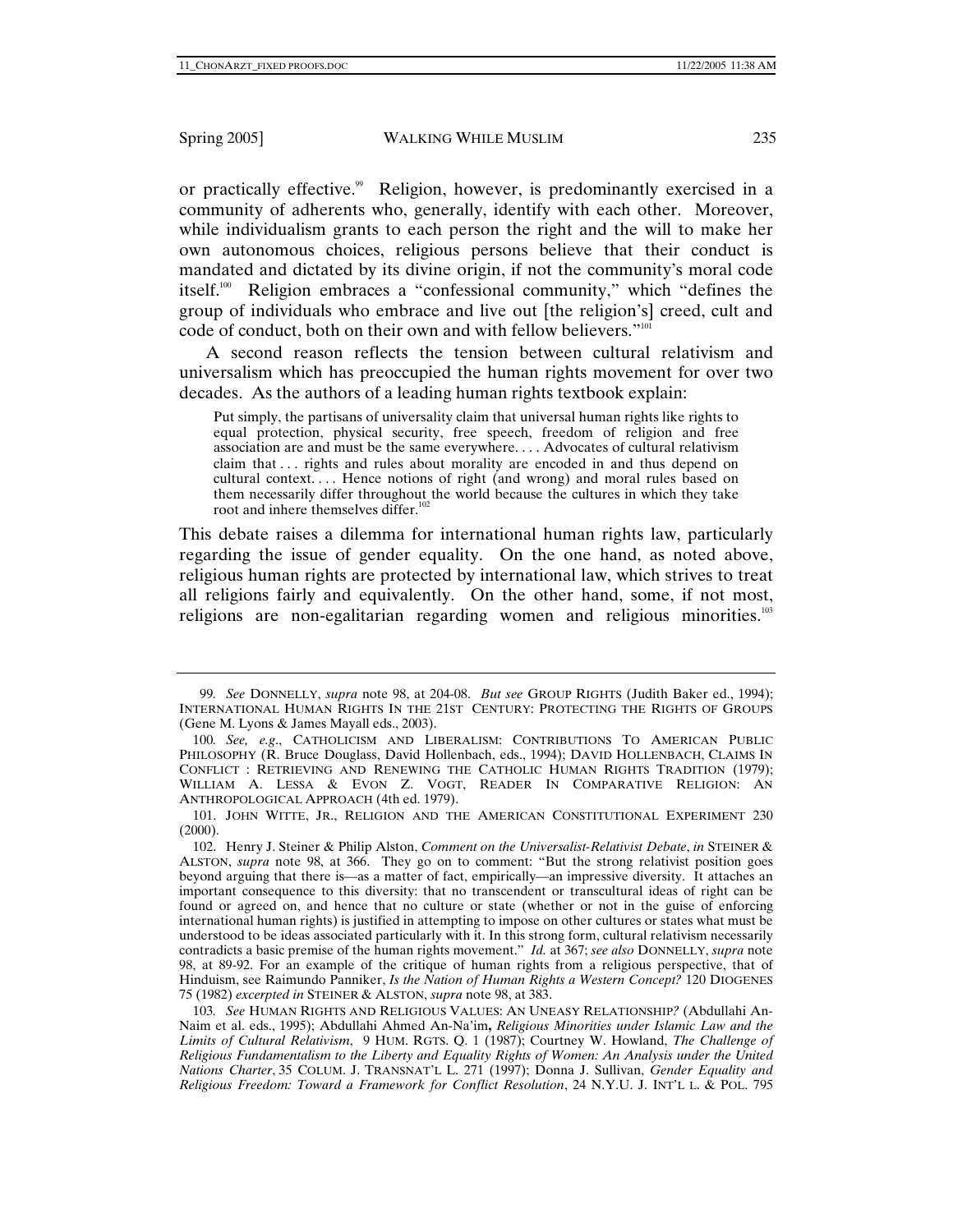Therefore, should international human rights law treat religions such as Islam as "less than equal" when it comes to women's equal rights for instance, should it reject as incompatible with the Convention on the Elimination of All Forms of Discrimination Against Women all reservations that purport to hold Islamic law as superior?<sup>104</sup> The international human rights movement has been slow to respond in this way because the universalism/cultural relativism conundrum has still not been adequately resolved.105

#### C. Conclusion

Reasons exist for the tentative quality of religion-based anti-discrimination analysis, whether domestic or international. However, the urgent question now is whether religion is a legitimate basis for judgments about group profiling. The Japanese American experience suggests that it is all too easy to draw unfounded inferences from religious difference. In the end, the inability or unwillingness of domestic and international legal frameworks to address religion-based discrimination contributes to the formation of an inferior racial category. Law's absences speak as clearly as its presence. As Bayoumi writes, quoting Hannah Arendt, "Citizenship is ... the 'right to have rights.'"<sup>106</sup> Conversely, the obscuring of potential rights or the erosion of recognized rights<sup>107</sup> tells us much about who is *not* considered a citizen, regardless of formal citizenship, $108$  and who is different, or presumed inferior. Law constructs this difference and inferiority through its silence.

If we break the silence and foreground religious difference, what then?

<sup>(1991-1992);</sup> Donna J. Sullivan, *Resolving Conflicting Human Rights Standards in International Law: Remarks*, 85 AM. SOC'Y INT'L L. PROC. 344 (1991).

<sup>104</sup>*. See* Cook, *supra* note 78. For instance, "The Government of the State of Kuwait declares that it does not consider itself bound by the provision contained in article 16(f) inasmuch as it conflicts with the provisions of the *Islamic Shariah*, Islam being the official religion of the State." *Declarations and Reservations to CEDAW: United Nations Treaty Collection* (Feb. 5, 2002), *at* http://www.unhchr.ch/html/menu3/ b/treaty9\_asp.htm (on file with Law & Contemporary Problems). Article 16 provides that "States Parties shall take all appropriate measures to eliminate discrimination against women in all matters relating to marriage and family relations and in particular shall ensure, on a basis of equality of men and women:  $\ldots$  [t]he same rights and responsibilities with regard to guardianship, wardship, trusteeship and adoption of children, or similar institutions where these concepts exist in national legislation; in all cases the interests of the children shall be paramount." *CEDAW*, *supra* note 78, at 196.

 <sup>105.</sup> But see attempts to resolve it such as PERRY, *supra* note 72, at 57-86 and Diane F. Orentlicher, *Relativism and Religion*, *in* HUMAN RIGHTS AS POLITICS AND IDOLATRY 141 (Amy Gutman ed., 2001).

 <sup>106.</sup> Moustafa Bayoumi, *A Bloody Stupid War*, MIDDLE EAST REPORT NO. 231, Summer 2004, at 36-45 (quoting HANNAH ARENDT, THE ORIGINS OF TOTALITARIANISM 296-97 (1973)).

<sup>107</sup>*. See, e.g.*, Natsu Taylor Saito, *For "Our" Security: Who is an "American" and What is Protected by Enhanced Law Enforcement and Intelligence Powers?*, 2 SEATTLE J. SOC. JUST. 23 (Fall/Winter 2003); American Civil Liberties Union, *USA PATRIOT Act, at* http://www.aclu.org/SafeandFree/ SafeandFree.cfm?ID=12126&c=207 (on file with Law & Contemporary Problems).

 <sup>108.</sup> Muneer Ahmad, *Homeland Insecurities: Racial Violence the Day After September 11*, 72 SOCIAL TEXT 101, 103 (2002) ("September 11 and its aftermath expose the precariousness of citizenship status for all people of color, immigrants and nonimmigrants alike.").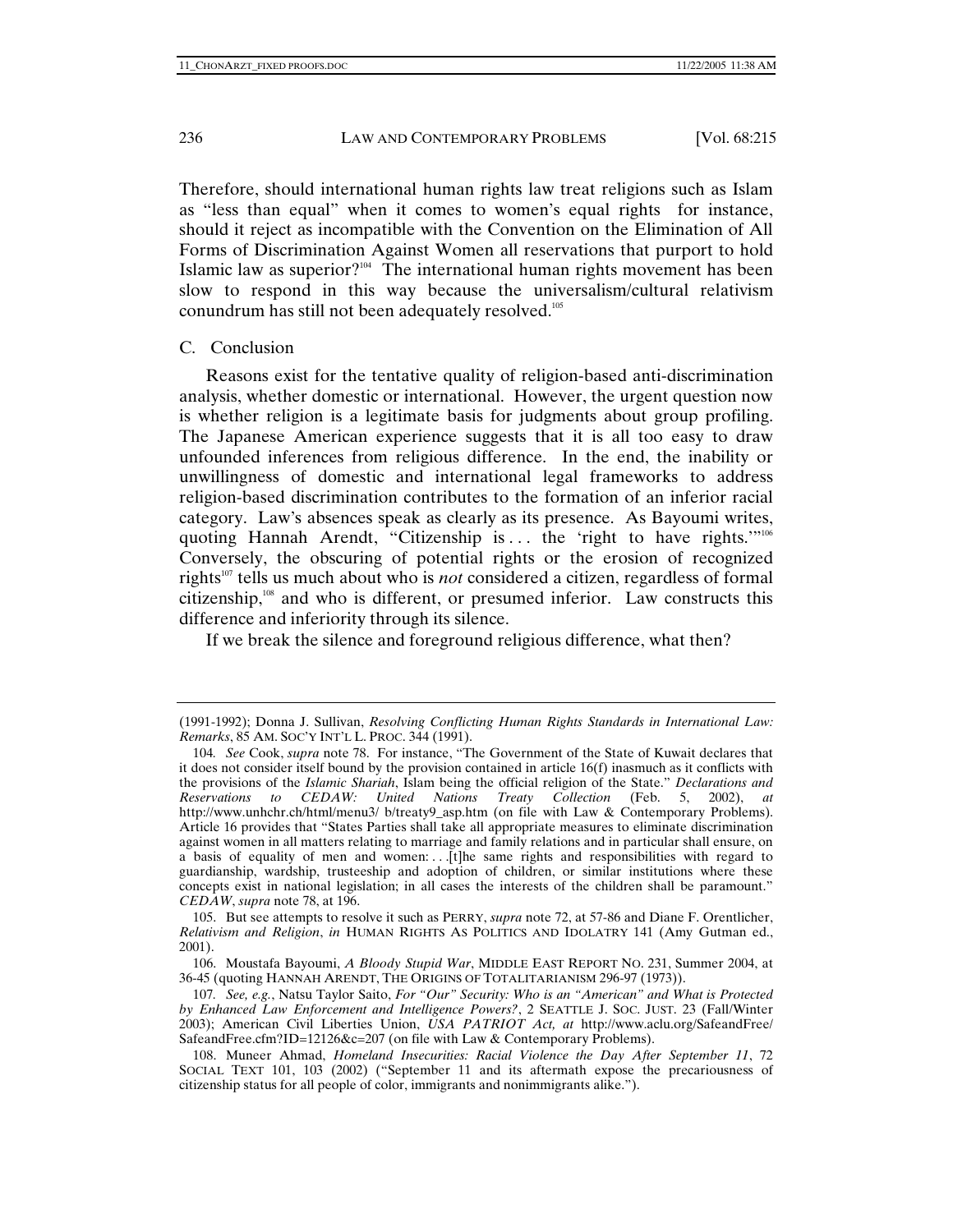## III

## FINDING LAW

Religion is a component missing from racial anti-discrimination theory and doctrine for reasons that have little to do with the absence of actual discriminatory action based on religion. If anything, the war on terror has heightened the need for legal shields against religious discrimination as an aspect of racial discrimination. When attention is paid to religious discrimination, it becomes apparent that law operates simultaneously through its overreaching and its absence: its commissions and omissions.

# A. Law's Commissions: Constructing Race through Religious Discrimination

Racial profiling is typically understood to be a primary mechanism for constructing racial inferiority. What difference would it make if we better understood the religious dimension of racial formation through acts of profiling? Arguably, a more informed understanding of Islam might support profiling, if it leads to the targeting of potential terrorist groups based more on relevant facts and less on false information or stereotypes. Indeed, some post-9/11 commentators who are critical of large-scale sweeps or detentions do advocate more nuanced forms of profiling.<sup>109</sup>

However, a closer look at instances in which religion has been a factor in profiling since 9/11 strengthens arguments against profiling. This is not only because of very obvious instances of indiscriminate and wrongful targeting, some of which have come to the attention of the public, $110$  but also because the inclusion of an estimated six to seven million U.S. Muslims not to mention the over one billion more outside the  $U.S.<sup>111</sup>$  into potential target groups vastly increases the social costs in the cost-benefit matrix of profiling, whether domestically or globally.

<sup>109</sup>*. See* Samuel R. Gross & Debra Livingston, *Racial Profiling Under Attack*, 102 COLUM. L. REV. 1413 (2002); Eric Muller, *12/7 and 9/11: War, Liberties, and the Lessons of History*, 104 W. VA. L. REV. 571 (2002); Eric Muller, *Inference or Impact? Racial Profiling and the Internment's True Legacy*, 1 OHIO ST. J. CRIM. L. 1 (2003); William J. Stuntz, *Local Policing After the Terror*, 111 YALE L.J. 2137 (2002). *But see* Sameer M. Ashar, *Immigration Enforcement and Subordination: The Consequences of Racial Profiling After September 11*, 34 CONN. L. REV. 1185 (2002); Devon W. Carbado, (E)racing the Fourth Amendment, 100 MICH. L. REV. 946 (March 2002); Sharon L. Davies, *Profiling Terror*, 1 OHIO ST. J. CRIM. L. 45 (Fall 2003); Jerry Kang, *Thinking Through Internment: 12/7 and 9/11*, 9 ASIAN L.J. 195, 197 (May 2002); Deborah Ramirez, Jennifer Hoopes, & Tara Lai Quinlan, *Defining Racial Profiling in a Post-September 11 World*, 40 AM. CRIM. L. REV. 1195 (2003).

 <sup>110.</sup> The Detroit convictions for material support of terrorism were recently thrown out by a federal district court. *Defendant Is Released in Detroit Terror Case*, N.Y. TIMES, Oct. 13, 2004, at A13. This is but one example of wrongful profiling, but also one of the few that actually implicates the terrorism provisions of the USA PATRIOT Act. Much post-9/11 profiling seems to have little to do with counter-terrorism and much more to do with with minor violations of immigration and other laws.

<sup>111</sup>*. See* Table 1, *infra* at p. 254.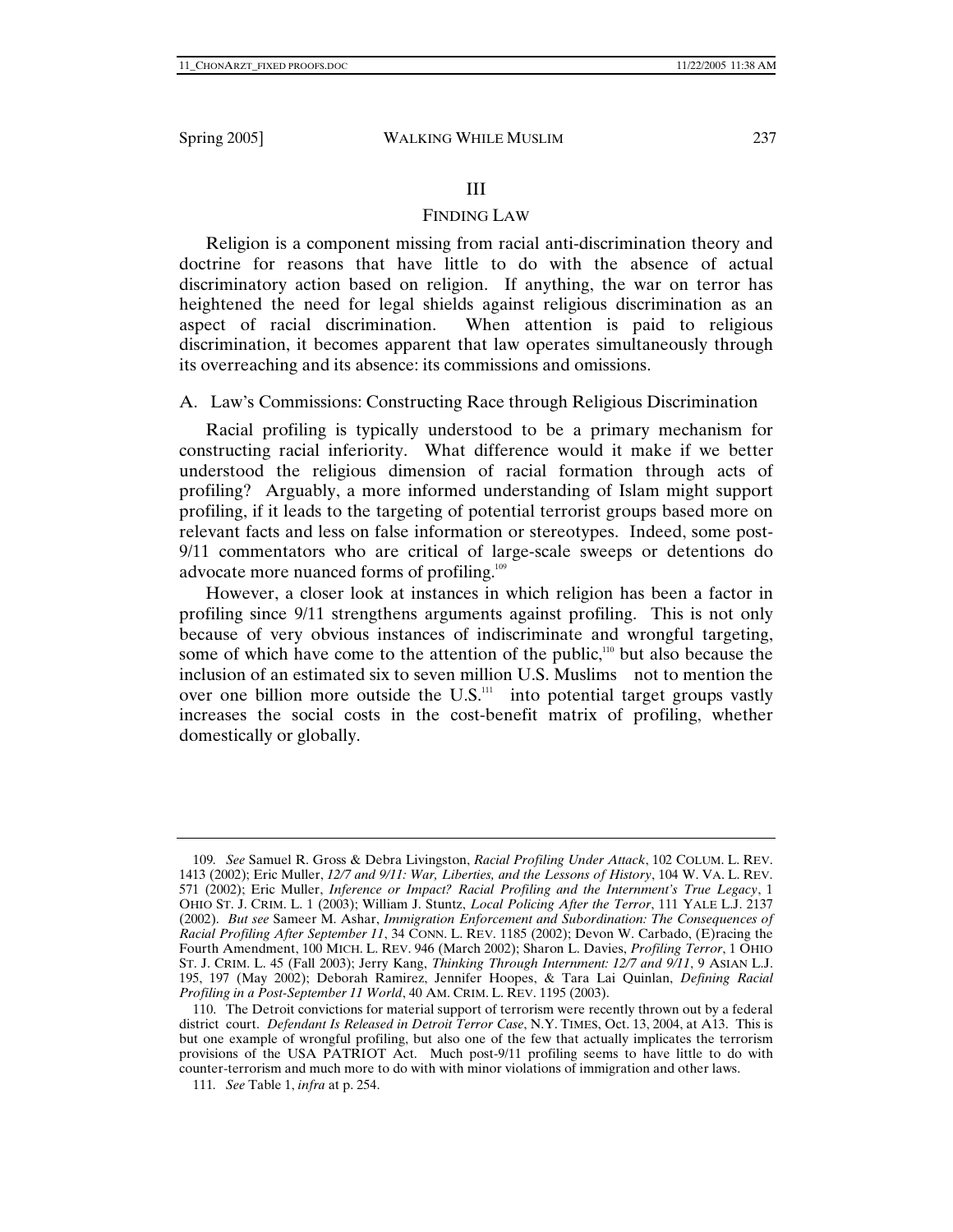## *1. Terror-Profiling: A Suggested Definition*

Profiling, as analyzed in this essay, is not within the standard definitions of racial profiling prior to  $9/11$ .<sup>112</sup> Terror-profiling is the selectively negative treatment both by government and private entities of individuals or groups thought to be associated with terrorist activity, based on race, ethnicity, national origin and/or religion. Most definitions of racial profiling are far narrower, focusing on (a) government action, excluding private activity; (b) individuals, excluding institutions or groups; and (c) race, ethnicity or national origin, but excluding religion. It also goes without saying that much of the discussion of profiling has been within the context of domestic criminal law enforcement rather than the much more amorphous and global context of combating terrorism. $113$ 

Terror-profiling is coined here not because of the desire to set up a straw man against which to make the anti-profiling argument more appealing, but rather because this broader definition captures more accurately the profiling taking place since 9/11. While this paper is mainly concerned with religious difference, other differences bear brief discussion. First, a discernable nexus exists between public (or government) and private (or non-state-sponsored) action: What the government does or does not do sets the tone for acts of violence by individuals.<sup>114</sup> While the official rhetoric of the current While the official rhetoric of the current Administration counsels against racial or religious discrimination,<sup>115</sup> the reality

114. Professor Leti Volpp has written:

 <sup>112.</sup> For a fuller discussion comparing racial profiling in the pre to post-9/11 context, see *Resurrecting Korematsu*, *supra* note \*, at 57-66. Mixed motive profiling (profiling based on both permissible and impermissible reasons) is not addressed in detail in this essay, but explored in *Resurrecting Korematsu*. *Id.* at 57-58 (comparing Gross & Livingston's tolerance of mixed motive profiling with Carbado's rejection of it).

 <sup>113.</sup> For example, the National Asian Pacific American Bar Association (NAPABA) recently defined racial profiling as "law enforcement initiated action that relies on the race, ethnicity or national origin of an individual rather than the behavior of the individual or information that leads the agency to a particular individual who has been identified as being, or having been, engaged in criminal activity." Paula Daniels, *NAPABA Position Paper: Recommendations for Oversight of the USA PATRIOT Act and for Federal Racial Profiling Legislation*, *at* http://www.napaba.org/uploads/napaba/RPPaperFINAL.pdf (on file with Law & Contemporary Problems). While this definition was propounded after 9/11, it is based largely on a pre-9/11 analysis. DEBORAH RAMIREZ, JACK MCDEVITT, & AMY FARRELL, A RESOURCE GUIDE ON RACIAL PROFILING DATA COLLECTION SYSTEMS: PROMISING PRACTICES AND LESSONS LEARNED (November 2000), *at* http://www.ncjrs.org/pdffiles1/bja/184768.pdf (on file with Law & Contemporary Problems).

<sup>[</sup>S]ince September 11, the general public has engaged in extralegal racial profiling in the form of over one thousand incidents of violence homes, businesses, mosques, temples, and gurdwaras firebombed; individuals attacked with guns, knives, fists, and words; women with headscarves being beaten, pushed off buses, spat upon; children in school harassed by parents of other children, by classmates, and by teachers.

Volpp, *supra* note 29, at 1580-81; *see also* Ahmad, *supra* note 108, at 106 ("[T]he resulting racial hierarchy [is] a citizenship exchange market in which the relative belonging of any one racial or ethnic community fluctuates in accordance with prevailing social and political pressures. What is more, communities of color learn the *imperative* of subordination of others.").

 <sup>115.</sup> President George W. Bush, Address to a Joint Session of Congress and the American People (Sept. 20, 2001), *at* http://www.whitehouse.gov/news/releases/2001/09/20010920-8.html (on file with Law & Contemporary Problems).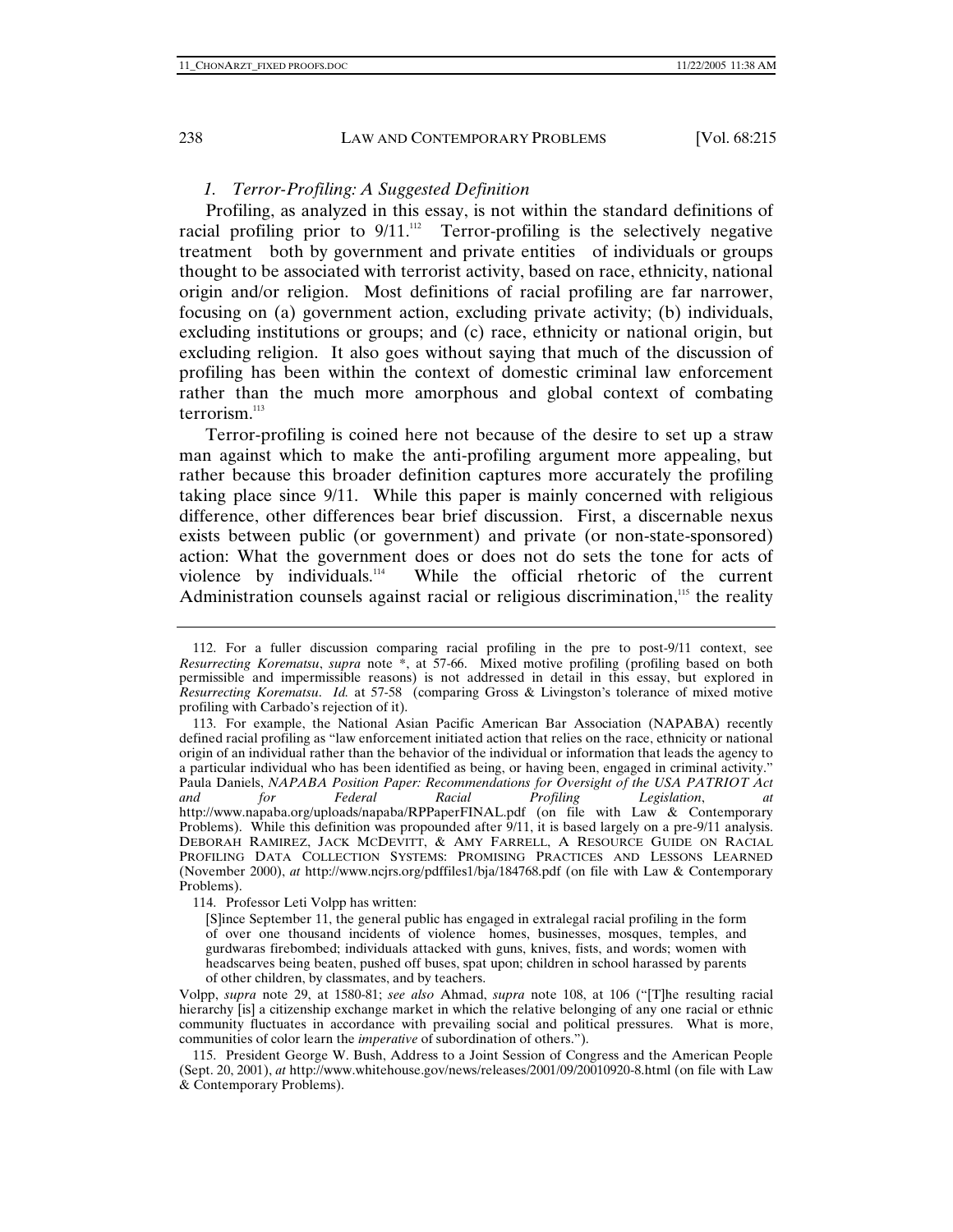is one of tacit endorsement and even participation.<sup>116</sup> The Council on American-Islamic Relations estimates that incidents of anti-Muslim physical violence have more than doubled from 2002 to 2003.<sup>117</sup> Reported discriminatory incidents involving government agents rose from twenty-three percent of all cases in 2002 to thirty-three percent in 2003.<sup>118</sup> Moreover, in the war against terror, the federal government has actively encouraged private surveillance of suspected terrorists through its TIPS program.<sup>119</sup>

Consider also the impact of the media, which is supposedly protected from government pressure by the Free Press Clause of the First Amendment. Despite this protection, the media has contributed in large part to the construction of a terrorist "other" that is defined in part by religious difference.<sup>120</sup> This First Amendment protected activity could be viewed as a particularly potent and insidious form of private profiling. While private profiling has always been an aspect of profiling, it has rarely been included in recent standard definitions. In order to assess the true impact of profiling, however, it must be taken into account.

Second, it is beyond cavil that the USA PATRIOT Act is aimed not just at terrorists acting individually, but also at groups or institutions associated with terrorism.<sup>121</sup> Thus the traditional focus on profiling of individuals is simply inaccurate.<sup>122</sup>

If religion is an integral aspect of construing the terrorist as a racially inferior other, $123$  the opposite is also true, if one uses the term "race" as it is typically understood, as tracking census categories. Islam cuts across all racial groups, including the so-called White race. Arabs not all of whom are

118*. Id*. at 11.

 119. Anita Ramasastry, *We Don't Need Citizen Spies: The Problem with the Bush Administration's Proposed "Operation TIPS'* (Aug. 5, 2002), *at* http://writ.news.findlaw.com/ramasastry/20020805.html (on file with Law & Contemporary Problems).

120*. See* Leonard M. Baynes, *Racial Profiling, September 11 and the Media: A Critical Race Theory Analysis*, 2 VA. SPORTS & ENT. L.J. 1 (2002).

121. 8 U.S.C. § 212(a)(3)(B) (2001) (section 411 of the Act, adding new provision to INA that permits designation of foreign *and domestic* groups as terrorist organizations, without procedural safeguards) (emphasis added); 18 U.S.C. §2339B(a) (criminalizing provision of "material support or resources to a foreign terrorist organization"). *See generally* Nancy Chang, Silencing Political Dissent , *supra* note 26, at 44-46, 103-13 (discussing the fact that the USA PATRIOT Act prosecutes people based on their ideology and ideological associations); American Civil Liberties Union, *supra* note 107.

 122. Humanitarian Law Project v. Ashcroft, 309 F. Supp. 2d 1185 (C.D. Cal. 2004) (striking down as vague the USA PATRIOT Act's prohibition of "expert advice and assistance" to designated foreign terrorist organizations).

123. *See* C. Conclusion, Part II, *supra*.

 <sup>116.</sup> Volpp notes:

These myriad attacks have occurred, despite Bush['s] meeting with Muslim leaders, taking his shoes off before he visited the Islamic Center in Washington, D.C., and stating that we must not target people because they belong to specific groups. His statements have done little to disabuse people of their "common sense" understanding as to who is the terrorist and who is the citizen. This is connected to the fact that the government has explicitly engaged in racial profiling in terms of its targets of our "war on terrorism."

Volpp, *supra* note 29, at 1581.

 <sup>117.</sup> CAIR, THE STATUS OF MUSLIM CIVIL RIGHTS IN THE UNITED STATES 2004, at 10.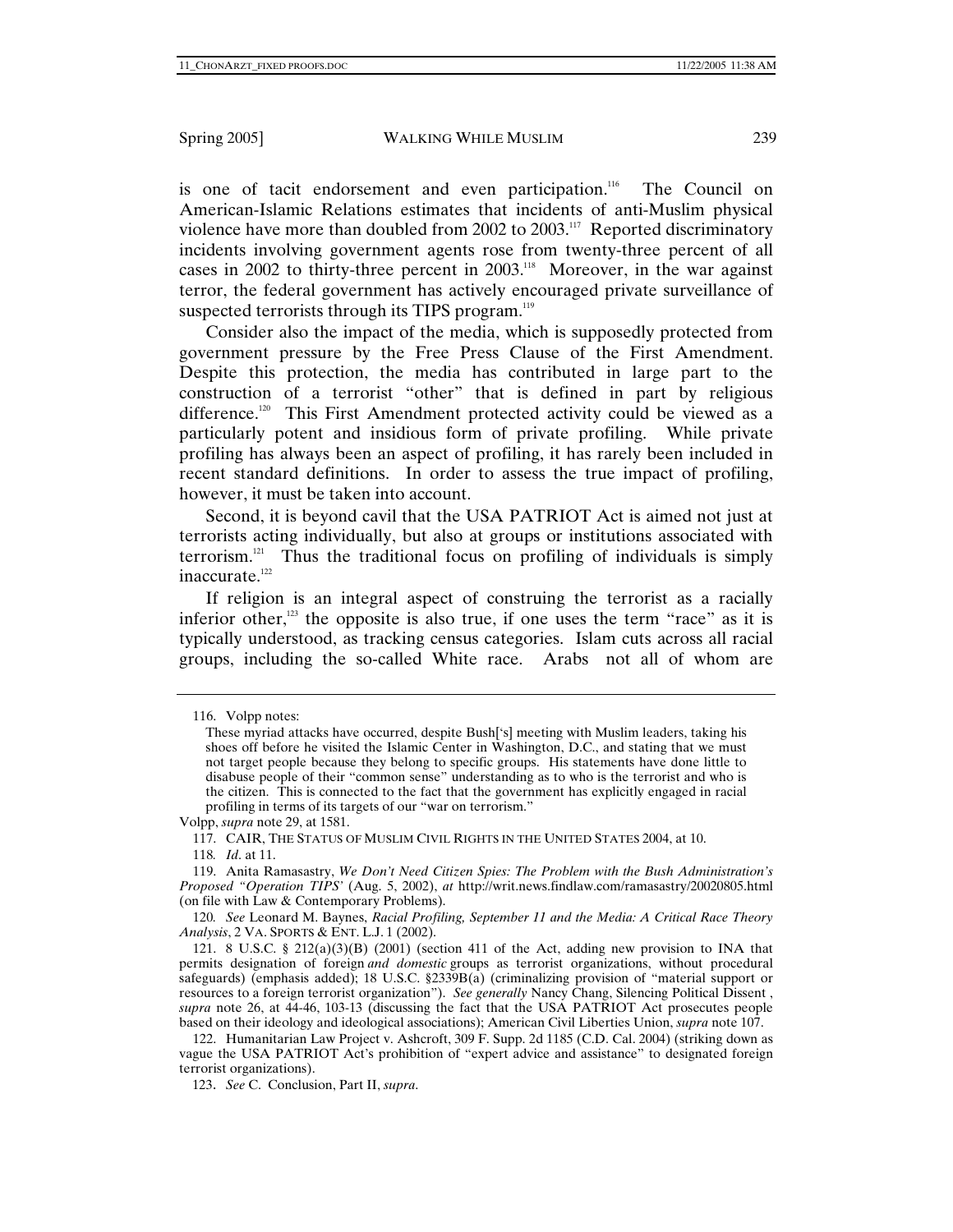Muslim are currently classified as White by the U.S. Census Bureau,<sup>124</sup> although their status as "Whites" has shifted over time.<sup>125</sup> The federal government has targeted not only Muslim people of Arab ancestry, but also European Americans such as attorney Brandon Mayfield, $126$  Asian Americans such as U.S. Army chaplain James Yee,<sup>127</sup> and Latinos such as enemy combatant Jose Padilla<sup>128</sup> for differential treatment. None is Arab, all are U.S.-born citizens, and Mayfield is White. Yet, their race, ethnicity, and indeed national origin seemed to play a far less important role in terror-profiling than their religious difference from the U.S. Christian majority. A substantial U.S.-born Black Muslim population as well as a growing group of African Muslim immigrants have also experienced selective treatment by public and private entities.<sup>129</sup> Thus a definition of profiling that mentions race, ethnicity or even national origin but excludes religion would be profoundly misleading. It points away from the common denominator that ties these disparate racial groups together as associated with terrorist activity. Although phenotype still matters a great deal it is probably more likely that someone who is a dark-skinned Muslim will be targeted than a light-skinned Muslim<sup>130</sup> perceived religious difference is a critical component of the racial formation of the other in the context of terrorism.

#### *2. Profiling Religion*

In the post-9/11 era, the U.S. government has relied on a number of different legal grounds for selective treatment of Muslims. Many of these acts of profiling have resulted in high-profile "mistakes" without any resulting

130*. See, e.g.*, AMNESTY INTERNATIONAL, *supra* note 129, at 8.

<sup>124</sup>*. Cf.* Saint Francis Coll. v. Al-Khazraji, 481 U.S. 604, 613 (1987) (allowing section 1981 brought by an U.S. citizen of Arab ancestry based on "identifiable classes of persons who are subjected to intentional discrimination solely because of their ancestry or ethnic characteristics" regardless of scientific racial classification as "Caucasian"); Shaare Tefila Congregation v. Cobb, 481 U.S. 615 (1987) (noting that "Jews and Arabs were among the peoples then considered[ ]to be distinct races" at the time of the enactment of section 1982).

 <sup>125.</sup> Samhan, *supra* note 22; John Tehranian, *Performing Whiteness: Naturalization Litigation and the Construction of Racial Identity in America*, 109 YALE L.J. 817, 837-42 (2000) (discussing naturalization decisions involving Arab applicants); Bayoumi, *supra* note 63, at 18-26.

 <sup>126.</sup> Mark Larabee, *Portland Cases Fuel Rights Debate*, THE OREGONIAN, May 31, 2004, at A01.

 <sup>127.</sup> Ray Rivera, *Suspicion in the Ranks: Inside the Spy Investigation of Capt. James Yee*, THE SEATTLE TIMES, January 9-16, 2005, *at* http://seattletimes.nwsource.com/news/nation-world/jamesyee (on file with Law & Contemporary Problems); Tim Golden, *Loyalties and Suspicions: The Muslim Servicemen; How Dubious Evidence Spurred Relentless Guantanamo Spy Hunt*, N.Y. TIMES, December 19, 2004, at A1 (detailing how the Yee prosecution fed in part on "antipathy between some Muslim and non-Muslim troops at Guantánamo").

 <sup>128.</sup> Deborah Sontag, *Terror Suspect's Path From Streets to Brig*, N.Y. TIMES, Apr. 25, 2004, § 1, at 1.

<sup>129.</sup> AMNESTY INTERNATIONAL, THREAT AND HUMILIATION: RACIAL PROFILING, DOMESTIC<br>SECURITY, AND HUMAN RIGHTS IN THE UNITED STATES 15-16 (2004), at RIGHTS IN THE UNITED STATES 15-16 (2004), *at* http://www.amnestyusa.org/racial\_ profiling/report/rp\_report.pdf (on file with Law & Contemporary Problems); UNCONSTITUTIONAL: THE WAR ON OUR CIVIL LIBERTIES (film directed by Robert Greenwald; written and produced by Nonny de la Pena) (interviewing a young African American, Catholic, U.S. national rowing champion who happens to have a Muslim name, has been stopped frequently at airports and ultimately discovered that his name was on a national security list).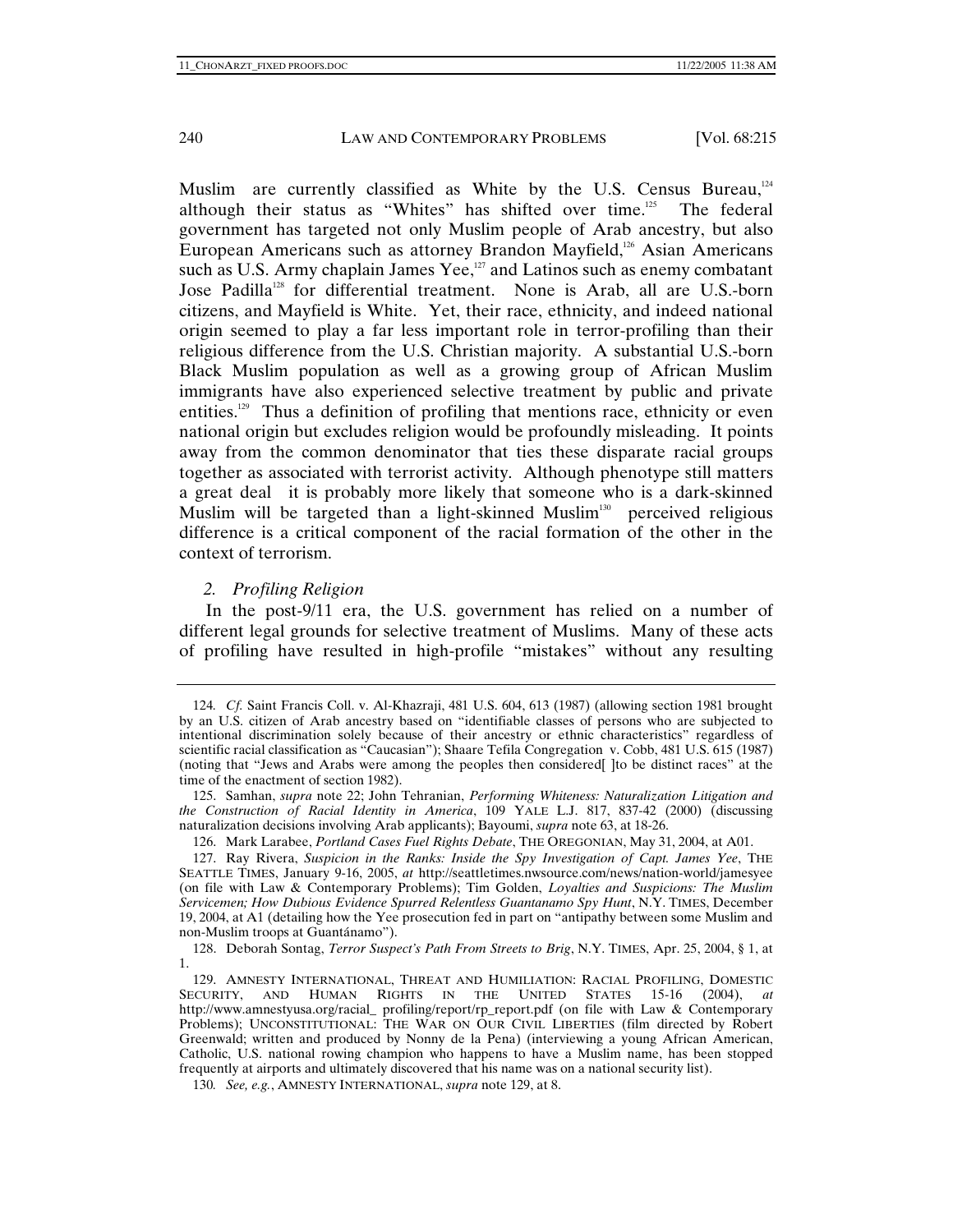obvious increase in national security. Examples range from the use of the International Economic Emergency Powers Act, which resulted in the unconstitutional seizure of Somalian businesses in Seattle, $131$  to the use of the federal material witness statute to detain at least fifty people for terrorist investigations,<sup>132</sup> such as attorney Mayfield, to the threatened court martial of Army Chaplain Yee on charges, since dropped, of mishandling classified information.<sup>133</sup>

Much of the federal government's terror-profiling has occurred in the context of immigration. The immediate post-9/11 dragnet was overly inclusive, detaining anyone looking "Middle Eastern" or speaking a foreign language, including Israeli Jews.<sup>134</sup> Pursuant to the subsequent Absconder Apprehension Initiative, thousands of immigrants—including women from Middle Eastern countries—none of whom have yet been demonstrated to have links to terrorism, and who were out of status for various reasons, have been detained indefinitely.<sup>135</sup> Of the over twelve hundred men subsequently detained on immigration violations since June 2002, when NSEERS was implemented, many had pending applications for permanent resident status that were not processed due to INS backlog:<sup>136</sup>

Of the estimated 3.2 to 3.6 million persons in the US who are "out of status," and the 8 million undocumented [persons], Arabs and Muslims constitute a very small proportion, yet they are the target of this initiative. The number of persons who will be "removed" from the US as a result of this program is unknown, but Ashcroft has already removed more Arabs and Muslims (who were neither terrorists nor criminals)

 135. Under the Absconder Apprehension Initiative, immigration "authorities were ordered to seize some 314,000 people who had previously been ordered to leave the United States [under final deportation orders]. Priority was given to finding 6,000 Arab nationals. A total of 3,348 people of all nationalities . . . have been detained so far." Florangela Davila, *2 In Family From Syria Freed From INS Custody*, SEATTLE TIMES, Nov. 19, 2002, at B1.

 <sup>131.</sup> Doug Merling, *U.S. to Pay 2 Raided In Error*, SEATTLE TIMES, July 23, 2004, at B1.

 <sup>132.</sup> Stacey M. Studnicki & John P. Apol, *Witness Detention and Intimidation: The History and Future of Material Witness Law*, 76 ST. JOHN'S L. REV. 483 (Summer 2002).

 <sup>133.</sup> Rivera, *supra* note 127.

 <sup>134.</sup> By late November 2001, approximately fifty young Israeli Jews were being held, primarily in INS detention facilities, in New York City, San Diego, Houston, Kansas City, St. Louis, and Cleveland, for periods ranging from three weeks to over two months. In one bond hearing, an immigration judge found that "the service has failed to submit any evidence of terrorist activity or a threat to the national security." The government then promptly sought an emergency appeal of her ruling. Tamar Lewin with Alison Leigh Cowan, *Dozens of Israeli Jews are Being Kept in Federal Detention*, N.Y. TIMES, Nov. 21, 2001, at B7. According to an Israeli commentator, the people who conducted the investigation of five Israelis, "are so ignorant of the Middle East that they do not know the difference between Hebrew and Arabic. They did not grasp that young men who tried to fast on Yom Kippur, the Jewish Day of Atonement, were probably not Muslim fanatics." Gershom Gorenberg, *A Foreigner in Solitary in America*, WASH. POST, Dec. 8, 2001, at A25.

 <sup>136.</sup> LAWYERS COMMITTEE FOR HUMAN RIGHTS, IMBALANCE OF POWERS: HOW CHANGES TO U.S. LAW AND POLICY SINCE 9/11 ERODE HUMAN RIGHTS AND CIVIL LIBERTIES 43 (2002-2003)<br>Intereinafter **IMBALANCE** OF POWERSL at [hereinafter IMBALANCE OF POWERS], *at*  http://www.humanrightsfirst.org/us\_law/loss/imbalance/powers.pdf (on file with Law & Contemporary Problems); *see also* LAWYERS COMMITTEE FOR HUMAN RIGHTS, *supra* note 37.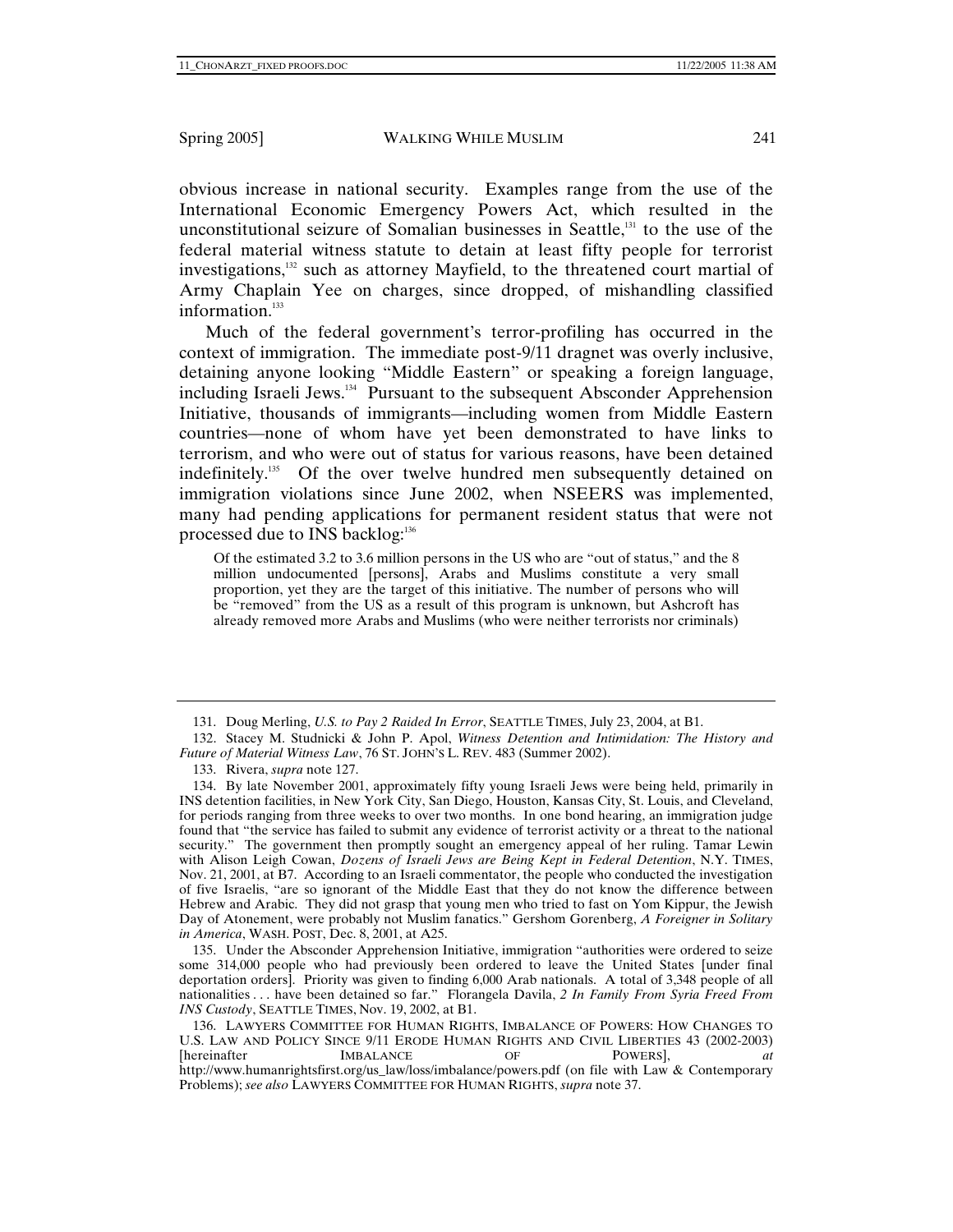from the US in the past year than the total number of foreign nationals deported in the infamous Palmer raids of 1919.<sup>137</sup>

Finally, visa applications are increasingly scrutinized through the U.S. VISIT program.<sup>138</sup> A recent case in which a visa application seems to have been denied on the basis of religion is that of Tariq Ramadan, a Muslim scholar from Switzerland who was known for his views on reconciling Islam with Western values and was scheduled to visit at the University of Notre Dame in the fall of  $2004.<sup>139</sup>$ 

Young immigrant men from mostly majority Muslim countries are disproportionately a target of terror-profiling in the deportation context. However, the government's overall profiling activities encompass all sorts of people: White, Asian, African, Latino, female, older, U.S. citizen, or noncitizen.<sup>140</sup> For example, the Department of Homeland Security, through its agency U.S. Citizenship and Immigration Services (USCIS, formerly the Immigration and Naturalization Service), has engaged in selective enforcement of immigration orders vis-à-vis individuals from countries of origin associated with terrorism.<sup>141</sup> The key commonality among these diverse individuals is that they share a Muslim religious identity or are from countries with majority

 140. Sandi Doughton, *Civil Rights Again Teeter as in WWII, Speakers Say*, SEATTLE TIMES, Feb. 10, 2003, at B1, *available at* http://archives.seattletimes.nwsource.com/cgibin/texis.cgi/web/vortex/display?slug=intern 10m0&date=20030210&query=hamoui (describing arrest and detention of young female Syrian) (on file with Law & Contemporary Problems).

 <sup>137.</sup> Louise Cainkar, *Targeting Muslims, at Ashcroft's Discretion*, MIDDLE EAST REPORT ONLINE (March 14, 2003), *at* http://www.merip.org/mero/mero031403.html (on file with Law & Contemporary Problems).

 <sup>138.</sup> United States Visitor and Immigrant Status Indicator Technology, which does not affect the implementation of NSEERS. Notice of Privacy Act System of Records, 68 Fed. Reg. 69412 (Dec. 2, 2003). The US VISIT program was never published as a single rule in the CFR. On January 5, 2004, the Department of Homeland Security (DHS) issued an interim final rule and notice, effective the same day, implementing the program. Implementation of the United States Visitor and Immigrant Status Indicator Technology Program ("US-VISIT"), 69 Fed. Reg. 468 (Jan. 5, 2004) (implementing US-VISIT program by amending  $\overline{8}$  C.F.R. 214.1(a)(3),  $\overline{8}$  C.F.R. 235.1, and adding  $\overline{8}$  C.F.R. 215.8).

 <sup>139.</sup> Deborah Sontag, *Mystery of the Islamic Scholar Who Was Barred by the U.S.*, N.Y. TIMES, Oct. 6, 2004, at A1; *see also* Rosemary Bechler, *A Bridge Across Fear: An Interview with Tariq Ramadan*, July 14, 2004, *at* http://www.opendemocracy.net/xml/xhtml/articles/2006.html (open democracy interview with Tariq Ramadan; 8/31) (on file with Law & Contemporary Problems); Tariq Ramadan, *What Does America Have to Fear From Me?* INT'L HERALD TRIBUNE, Aug. 31, 2004, *at*  http://www.iht.com/articles/536614.html (International Herald Tribune reply by Ramadan) (on file with Law & Contemporary Problems).

<sup>141</sup>*. A Rage Shared by Law*, *supra* note 30, at 1269; *see also* Brief of Yusuf Ali Ali, Mohamed Aweys, Mohamed Hussein Hundiye, Gama Kalif Mohamud, and The Class Of Individuals That They Represent as Amici Curiae in Support of the Petitioner at 19, Jama v. INS, No. 04-674, 2005 WL 49257 (U.S. Jan. 12, 2005), *at* 2004 WL 1148635 [hereinafter Amici Curiae Brief] ("Following the terrorist attacks of September 11, 2001, the Government stepped up efforts to deport aliens from countries suspected of having terrorist connections.") The selective deportation is particularly egregious in the *Jama* case because of the heightened risk that petitioner faced in being deported to Somalia, which has no functioning government and is in a perpetual state of violent conflict. *See* Eric Jeffrey Ong Hing, Comment, *Deportation Into Chaos: The Questionable Removal of Somali Refugees*, 38 U.C. DAVIS L. REV. 309, 326 n.123 (2004); *see also* COLE, *supra* note 34, at 268 (arguing even before 9/11 that group associational rights were violated by selective enforcement of immigration laws against Muslims). Nonetheless, the U.S. Supreme Court recently implicitly endorsed the policy, by allowing deportations to Somalia. Jama v. Immigr. and Customs Enforcement, 125 S. Ct. 694 (2005).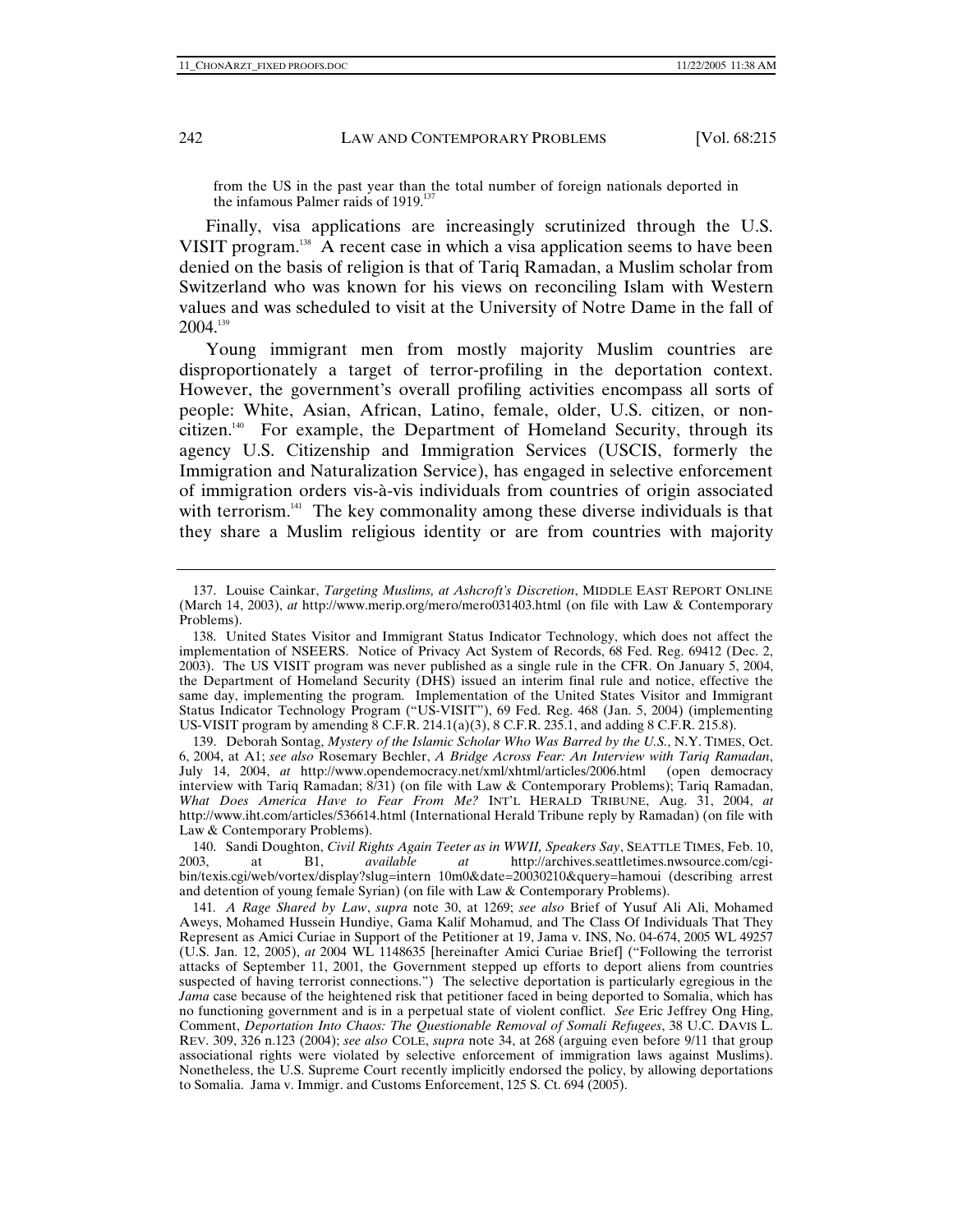Muslim populations. Furthermore, non-Muslim immigrants are the collateral damage. The Department of Homeland Security, for example, has extended its national security dragnet to arrest and deport Mexicans in the U.S. with no connections to terrorist activity, while harassing and sometimes groundlessly detaining Latino and Latina legal residents and U.S. citizens.142

When private profiling is factored in, the social costs of profiling inevitably increase. A 2004 study suggests that almost half of U.S. citizens support the restriction of civil rights of Muslim Americans.<sup>143</sup> A 2002 report released by the FBI reveals 481 hate crimes against Arabs and Muslims in the year 2001, representing an increase of  $1600$  percent over the previous year.<sup>144</sup> The "false" positives" of profiling also increase because much of the general U.S. public has difficulty differentiating between Muslims and non-Muslims who might have physical attributes or other markers similar to Muslims, such as Arab surnames, turbans, facial hair or dark skin. For example, violent hate crimes were committed against Sikhs in the immediate aftermath of  $9/11$ <sup>145</sup> Even when falling short of violence, private action often targets persons of color

 <sup>142.</sup> Marisa Taylor, *Immigration Sweep Targets 80 People*, SIGNONSANDIEGO.COM (Jan. 22, 2003), *at* http://www.signonsandiego.com/sports/superbowl/metro/20030122-9999\_1n22ins.html (on file with Law & Contemporary Problems). For example, INS officials rounded up over 80 foreign-born security guards and transportation workers in San Diego County as part of its on-going security investigations for Super Bowl Sunday. *Id.* Some were in the U.S. illegally, while other legal permanent residents were targeted for deportation because of criminal records. None, however, was suspected of terrorism. Latinos and Latinas in particular were targeted. *Id.*

 <sup>143.</sup> William Kates, *OK to Restrict Muslims, Almost 50% in U.S. Say*, SEATTLE TIMES, December 18, 2004, at A6.

 <sup>144.</sup> IMBALANCE OF POWERS, *supra* note 136, at 42. The FBI's 2003 Annual Report of Hate Crime Statistics indicates that of the 1,489 victims of single-bias crimes motivated by religious intolerance during 2003, 68.8 percent were victims of anti-Jewish bias, 11.5 percent were victims of anti-Islamic bias, 5.4 percent were anti-Catholic 3.6 percent were motivated by anti-Protestant bias. FEDERAL BUREAU OF INVESTIGATION, HATE CRIME STATISTICS: 2003 (Nov. 2004), at BUREAU OF INVESTIGATION, HATE CRIME STATISTICS: 2003 (Nov. 2004), *at* http://www.fbi.gov/ucr/03hc.pdf (on file with Law & Contemporary Problems).Based on FBI statistics, the Anti-Defamation League has calculated that in the eleven-year period between 1991 and 2001, from sixteen to nineteen percent of all reported hate crimes in the United States have had a religious bias. Anti-Defamation League, *Hate Crimes: Offenders' Reported Motivations* (table). *at* bias. Anti-Defamation League, *Hate Crimes: Offenders' Reported Motivations* (table), *at* http://www.adl.org/99hatecrime/offenders\_Motivations.asp (on file with Law & Contemporary Problems). In that same period, a decreasing percentage, from 88 to 57, of the crimes with a religious bias have had anti-Semitic motivations. *Id*. A strong inference is that a greater proportion of victims in the later years were Muslims and members of other religious minorities. While forty-four states plus the District of Columbia have enacted hate crime statutes that include religion along with race and ethnicity and other categories of perpetrator motivation, twenty-one states plus DC also have statutes specifically criminalizing interference with religious worship. Anti-Defamation League, *Map: State Hate Crimes Statutory Provisions*, *at* http://www.adl.org/learn/hate\_crimes\_laws/map\_frameset.html (on file with Law & Contemporary Problems); Religious Freedom Watch, *What is a Hate Crime? U.S. State Hate Crime Laws*, *at* http://www.parishioners.org/hcandlaw/law\_us3.html (last visited Jan. 4, 2005) (on file with Law & Contemporary Problems).

 <sup>145.</sup> For example, in late 2001, teenagers set fire to a Sikh temple of Gobind Sadan USA, an interfaith worship community in upstate New York, under the mistaken impression that the group was affiliated with Osama bin Laden. Renee K. Gadoua, *Sikhs Welcome the World; Center Marks Anniversary of Arson*, POST-STANDARD SYRACUSE, NY, November 18, 2002, at B1. Among the more well-known examples of this violence is the death of Baldar Singh in the days following the 9/11 attack. *See* Volpp, *supra* note 29, at 1590; *A Rage Shared by Law*, *supra* note 30, at 1265-67 (documenting at least nineteen deaths attributed to post-9/11 animus).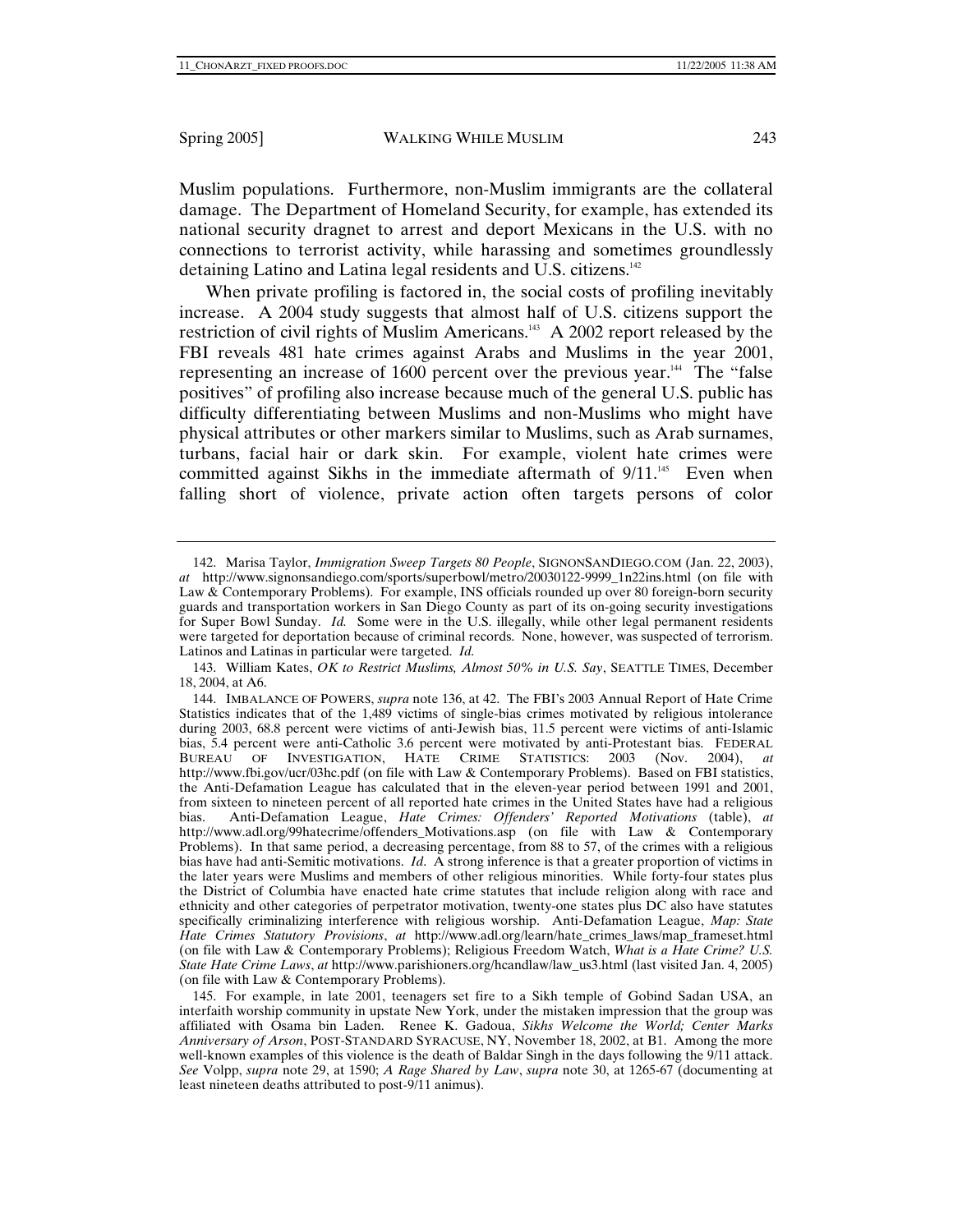generally.<sup>146</sup> Even European Americans who happen to be in the "wrong" place such as eating in an Indian restaurant being raided by FBI agents can be caught up in racial sweeps.<sup>147</sup> Additionally, places of worship are affected.<sup>148</sup>

In response to an April 2002 request by the United Nations Commission on Human Rights,149 the Special Rapporteur on racism, Doudou Diène, examined the incidence of physical assaults and verbal attacks on Muslims and Arabs in various parts of the world, particularly North America and Europe.<sup>150</sup> Utilizing the findings of non-governmental organizations such as the American Civil Liberties Union, the Canadian Human Rights Foundation, and the European Monitoring Centre on Racism and Xenophobia, his report documents the following findings:

The widespread pattern of physical assaults and attacks against the property, places of worship and cultural centres of Muslim and Arab minorities and communities in many non-Muslim countries;

The direct, chronological and explicit link between these physical assaults and attacks and the events of 11 September 2001 in the United States of America;

The ideological dimension of the explicit and public defamation of Islam and the equation of Islam with violence, terrorism and cultural and social backwardness by intellectual, political and media figures in non-Muslim countries, particularly in the United States and Western Europe;

The ambiguous position of the authorities in these countries, whose public statements condemning the assaults and attacks are accompanied by legislative and security measures that discriminate against Muslims and Arabs, whether or not they are citizens of the country concerned; and

The deep sense of insecurity and injustice felt by Muslim and Arab minorities in the countries concerned . . . [including] stereotyping and demonization of the other; a hostile interpretation of diversity, especially religious, cultural and ethnic diversity, as a radical and insurmountable difference . . . and the reemergence of the concept of the foreigner as an alien. $151$ 

The report highlights hundreds of arbitrary arrests in North America for "crimes of appearance" in which men and women were arrested on account of

 <sup>146.</sup> Patel, *supra* note 28, at 2 ("As a South Asian woman, when a security guard at the New York ACLU office over-scrutinizes my license and then says, 'Well, you're not a terrorist, are you?' I cannot simply brush off the comment."); *see also A Rage Shared by Law*, *supra* note 30.

<sup>147</sup>*. See* Jason Halperin, *Commentary: Feeling the Boot Heel of the Patriot Act*, L.A. TIMES, May 2, 2003, at B19.

 <sup>148.</sup> Amnesty International documents profiling directed against places of worship. AMNESTY INTERNATIONAL, *supra* note 129, at 12.

<sup>149</sup>*. Combating Defamation of Religion*, E.S.C. Res. 2002/19, U.N. ESCOR, 58th Sess., Supp. No. 3, at 56, U.N. Doc. E/CN.4/2002/200 (2002).

 <sup>150.</sup> Doudou Diene, *Racism, Racial Discrimination, Xenophobia and All Forms of Discrimination: Situation of Muslim and Arab Peoples in Various Parts of the World in the Aftermath of the Events of 11 September 2001,* U.N. ESCOR, 59th Sess., Agenda Item 6, U.N. Doc. E/CN.4/2002/23 (2003).

<sup>151</sup>*. Id*. at 5-6. In a section of the report titled, "Promotion of Intolerance by the Media and Intellectuals," the Canadian Human Rights Foundation (CHRF) is quoted as finding that the media "consistently confuse 'Arab' with 'Muslim' and make outrageous categorizations and generalizations while neglecting differences. These almost comical errors are sometimes even committed by people presented as 'experts.'" *Id.* at 12, (citing Terrorism and Resisting War: Does Human Rights Education Matter? summary of a forum organized by the CHRF, 6 November 2001.)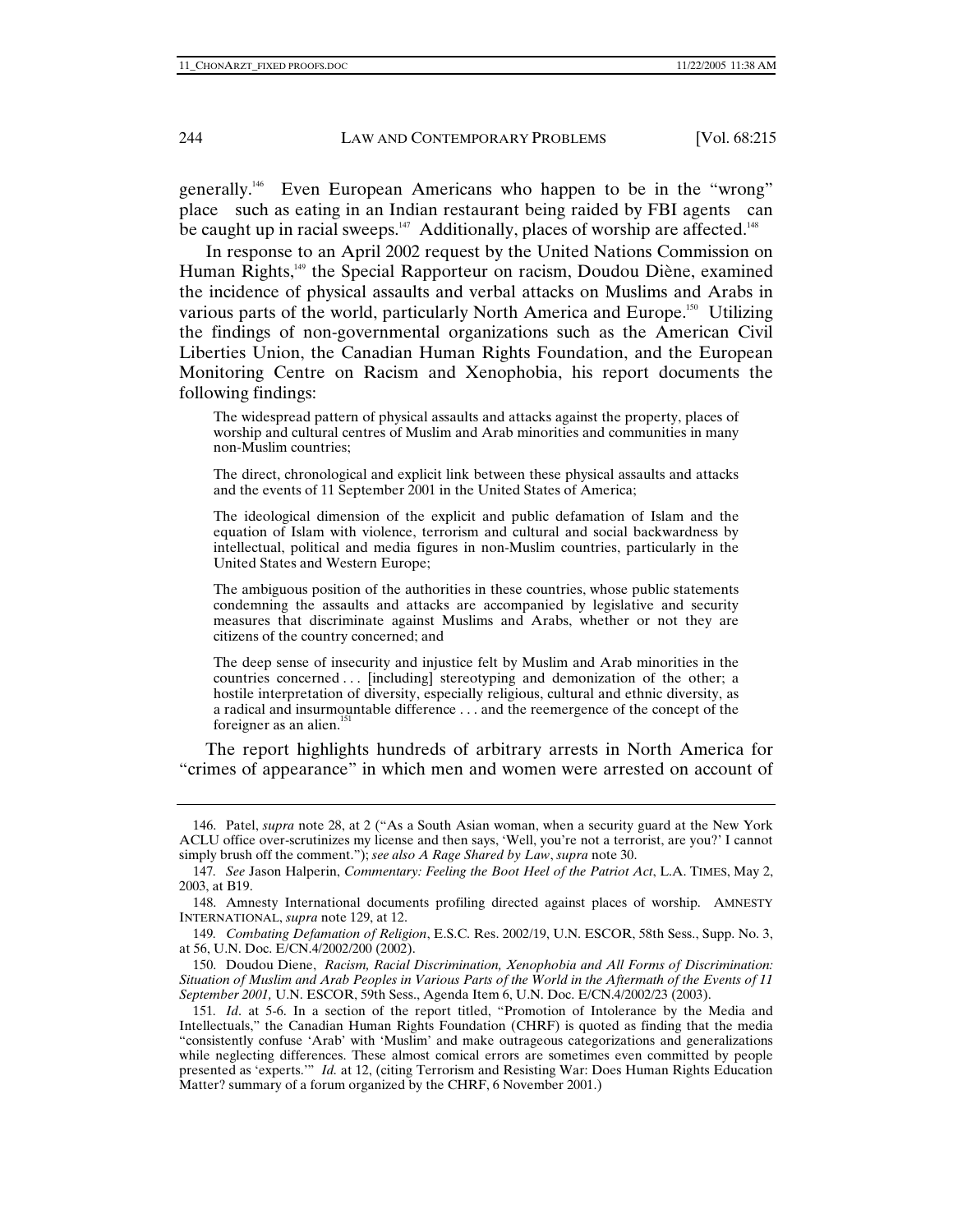their "physical appearance (for looking like Arabs or Middle Easterners) or because they are followers of the Muslim religion (recognizable by the fact that they wear the *hijab*, or headscarf, or attend a mosque)."<sup>152</sup> Likewise, "nowhere in Europe have Muslims been so terrorized" as in the Netherlands, where Mosques were covered with graffiti or targeted by arsonists on almost a daily basis in the two weeks after  $9/11$ .<sup>153</sup> Renewed violence in the Netherlands was catalyzed recently when the film maker Theo van Gogh was murdered by an alleged Muslim militant.<sup>154</sup>

# *3. Conclusion*

The most widely acknowledged way in which law can construct racial subordination through *commission* is by legally sanctioning acts of profiling. And when religion is factored into "race," it is easier to see that the "profile" is expanding far beyond the young Middle-Eastern-looking male. Religious difference is being used as a basis for selective treatment of all sorts of groups of people. If religion is fully accounted for, the social costs of profiling can only go up. Furthermore, foregrounding religion more fully helps us to understand other kinds of private profiling that are arguably linked to the dominant Christian ideology.<sup>155</sup>

It is not the purpose of this essay to delve deeply into the profiling debate.<sup>156</sup> Arguments against profiling can be summarized as based on (1) consistency, (2) effectiveness, and  $(3)$  fairness.<sup>157</sup> Arguments in favor are based on assertions that (1) race is usually not the sole factor but one of several; (2) race or ethnic identity is a strong predictor of the characteristics of a possible perpetrator;<sup>158</sup> and (3) some profiling action might be legitimate investigations of individuals that, putting aside mass detentions, has resulted in successful deportations and prosecutions.<sup>159</sup> Where one comes out on the profiling question depends in large part on how one assesses the costs against the benefits. The point is

 156. For a more in-depth treatment, see generally *Resurrecting Korematsu*, *supra* note \*, at 57-61 and references cited therein.

157. Kang, *supra* note 161, at 197.

159. Muller, *Inference or Impact? Racial Profiling and the Internment's True Legacy*, *supra* note 109.

<sup>152</sup>*. Diene, supra* note 150, at 7.

<sup>153</sup>*. Id*. at 12, *citing De Volkskrant*, 25 September 2001.

<sup>154</sup>*. See Life of Slain Dutch Filmaker*, BBC NEWS, Nov. 2, 2004, *at* http://news.bbc.co.uk/1/hi/entertainment/film/3975211.stm (on file with Law & Contemporary Problems).

 <sup>155.</sup> Cross-burning is an outgrowth of white supremacy linked with Christian religious symbolism. *See* Ku Klux Klan, *Fiery Cross*, *at* http://www.kkk.net/fierycross.htm (last visited March 6, 2005) (on file with *Law & Contemporary Problems*). *See also* Jeannine Bell, *O Say, Can You See: Free Expression by the Light of Fiery Crosses,* 39 HARV.C.R.-C.L. L. REV. 335, 343 (2004) (describing the KKK practice of cross-burning as sparked by D.W. Griffith's 1915 film, *Birth of a Nation,* and based on Thomas Dixon's novel *The Clansman*). Its allegedly Christian origins are downplayed by the Supreme Court in its various opinions addressing cross-burning.

 <sup>158.</sup> The argument goes that since all nineteen of the 9/11 perpetrators were Muslim men from Middle Eastern countries of which fifteen were Saudi, it is supposedly logical to have a heightened suspicion of *all* Muslims or Middle Eastern men. This ignores the statistical unlikelihood that any single Muslim is a terrorist, in a population numbering in the millions.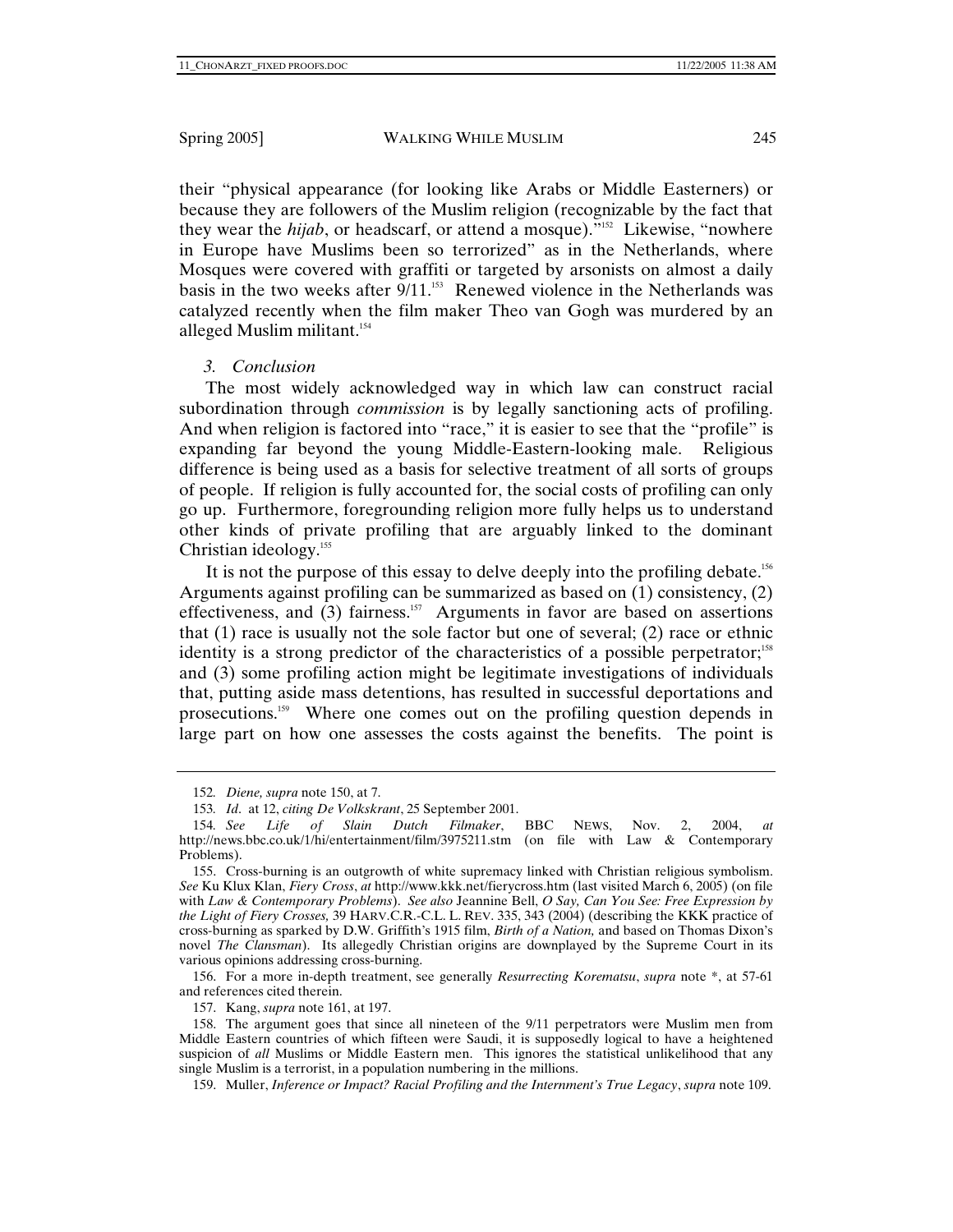simply that the social costs of terror-profiling increase dramatically if the estimated six to seven million Muslims in the U.S. and over one billion worldwide $160^\circ$  are explicitly factored into what we call "race." The potential for unfair and abusive terror-profiling is also extremely high.

# B. Law's Omissions: Rectifying Racialized Religious Discrimination

While profiling is certainly the most overt way of enacting racial "otherness" through law, racial inferiority is also inscribed through law's omissions. The role of these legal silences is discussed far less frequently. Examples already exist of legally endorsed or legally sanctioned profiling based on religion that resulted in discrimination. For many of the individuals wrongly targeted by this process, the remedies for overreaching by private or public profilers may lie in anti-discrimination laws such as domestic civil rights laws or international human rights laws, which may check the inevitable "false positives"<sup>161</sup> associated with overzealous terror-profiling.

However, a brief survey of these potential remedies illustrates major omissions in the law. These legal silences construct the racialized terrorist just as powerfully as does the overreaching of overly broad profiling. And in the realm of law's omissions, as in that of its commissions, religion plays an underacknowledged role in both domestic and international legal frameworks.<sup>162</sup> This is also true of anti-discrimination doctrine, although scattered exceptions exist.<sup>163</sup> While hate crime statutes usually include religion as a basis for prosecution,<sup>164</sup> civil remedies are few and far between. A recent Amnesty International survey of profiling laws finds that only four states specifically proscribe religion as a basis for profiling.<sup>165</sup> This is one example of the way law excises religion out of anti-discrimination protections that might provide meaningful shields to the excesses of terror-profiling. International law is similarly barren of meaningful remedies.

If religion is taken more seriously as a source of group-based harm, where can group-based discrimination claims be developed? Two areas with doctrinal potential that might provide useful approaches are Fourteenth Amendment equal protection jurisprudence and international treaty law.

164. Anti-Defamation League, *supra* note 144.

<sup>160</sup>*. See* Table 1, *infra* at p. 144.

 <sup>161.</sup> Kang, *supra* note 109, at 198.

 <sup>162.</sup> Compare this silence about religious minorities to Europe's affirmative protection of certain linguistic minorities. Framework Convention for the Protection of National Minorities, Feb. 1, 1998, CETS No. 157; European Charter for Regional or Minority Languages, Mar. 1, 1998, CETS No. 148.

 <sup>163.</sup> One exception is Title VII's proscription of employment discrimination based on religion. Title VII, Civil Rights Act of 1964, Pub. L. No. 88-352, 78 Stat. 241 (codified as amended in scattered sections of 42 U.S.C.) (prohibiting discrimination based on race, color, religion, sex, or national origin); *see generally* Richard T. Foltin & James D. Standish, *Reconciling Faith and Livelihood, Religion in the Workplace and Title VII*, HUMAN RIGHTS, Summer 2004, at 19.

 <sup>165.</sup> They are Alaska, Arkansas, California and Massachusetts. AMNESTY INTERNATIONAL, *supra* note 129, at 33 n.3 and Appendix 1.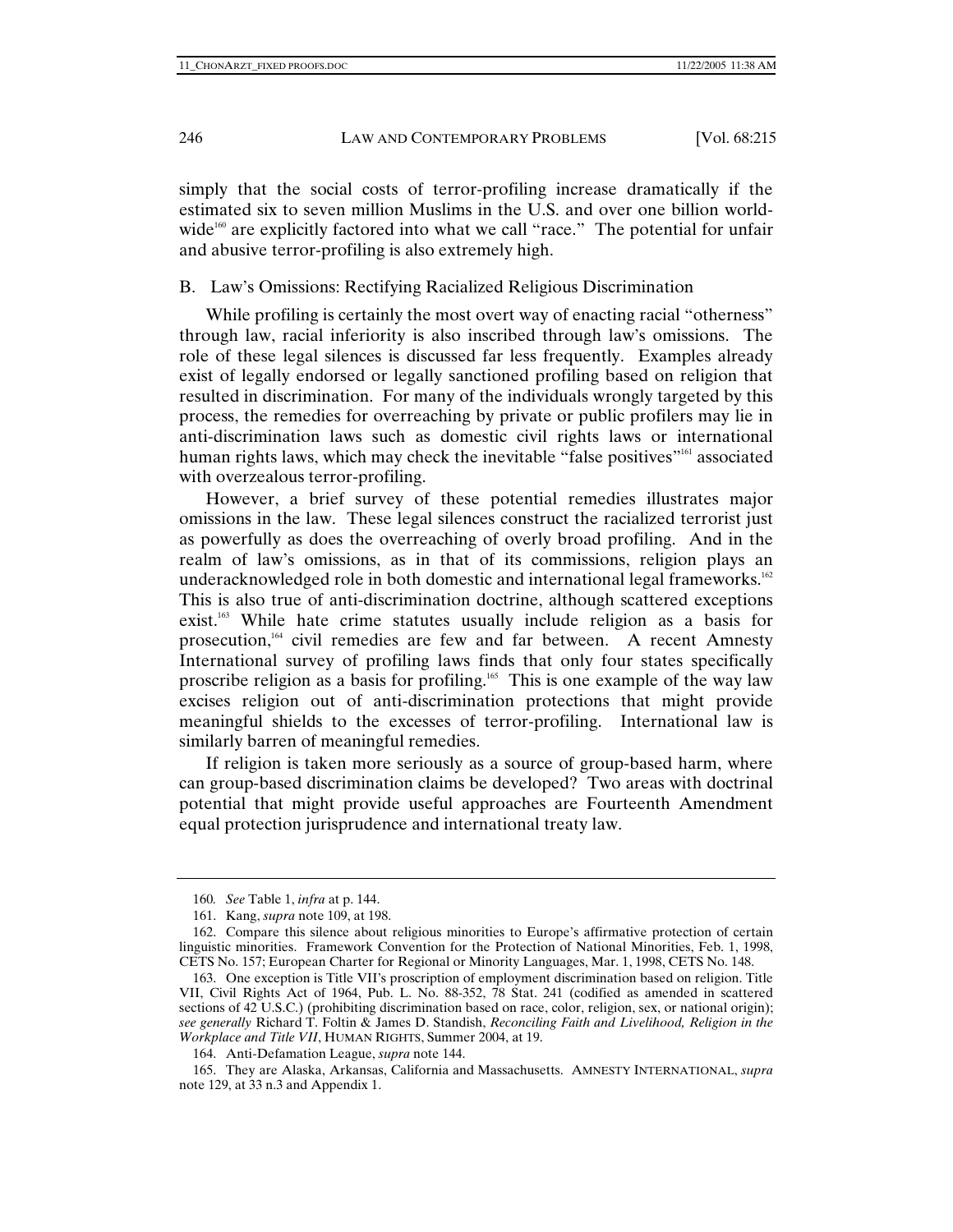## *1. Domestic Remedies: Equal Protection of Religious Minorities*

Freedom to practice religion is a fundamental liberty subject to strict scrutiny, but, as emphasized earlier, this essay's focus is not the individual right to practice Islam. Rather, it is the right to claim freedom from discrimination based on group religious affiliation. Thus, cases of religious discrimination based on the Free Exercise Clause are not strictly relevant to the analysis here. Nonetheless, they shed some light on the challenges in the Fourteenth Amendment equal protection context. For example, empirical research shows that "claimants who belonged to mainstream Catholic and Protestant sects were more likely to win [free exercise cases] than were claimants who belonged to other religions (38.9% vs. 24.5%)."<sup>166</sup> The low success rates of all claimants, but particularly those of non-Christian minorities, show the difficulty that religious minorities have generally in making their presence felt in the dominant religious mainstream even when remedies are available.<sup>167</sup>

Whatever their shortcomings, one of the primary legacies of the *Hirabayashi*  and *Korematsu* opinions is the Supreme Court's recognition of race as a group category, subject to equal protection analysis. This insight should inform the law's treatment of terror-profiling. Thus a Fourteenth Amendment equal protection claim, as distinguished from a free exercise claim, asserting discrimination based on state action against a particular religious group, as opposed to interference with a particular religious practice, should treat religion the same way that "race" is now treated: as a suspect classification.<sup>168</sup> Indicia of suspectness include the history of societal discrimination, the history of political powerlessness, the presence of a discrete and insular minority, and, most importantly, the fact of immutability.<sup>169</sup> Respecting Muslim group identity, each of these indicia, including immutability, is satisfied.

Cases claiming discrimination based on religious group identity, compared to those couched as free exercise claims, are scarce. Existing cases are typically decided within the context of prisoners' civil rights claims brought under 42

 <sup>166.</sup> James C. Brent, *An Agent and Two Principals: U.S. Court of Appeals Responses to*  Employment Division, Department of Human Resources v. Smith *and the Religious Freedom Restoration Act*, 27 AM. POL. Q. 236, 250-51 (1999), *quoted in* Stephen M. Feldman, *Religious Minorities and the First Amendment: The History, The Doctrine, and the Future*, 6 U. PA. J. CONST. L. 222, 251 (2003) *reprinted in* FRANK S. RAVITSCH, LAW AND RELIGION, A READER: CASES, CONCEPTS, AND THEORY 661 (2004); *cf.* Cantwell v. Connecticut, 310 U.S. 296 (1940) (overturning the conviction of a Jehovah's Witness for breach of the peace while in the act of distributing religious literature and soliciting funds).

<sup>167</sup>*. See, e.g.*, United States v. Board of Educ., 911 F.2d 882, 894 (3d Cir. 1990) (affirming rejection of claims based on Title VII and on a challenge to a Pennsylvania religious garb act brought by Muslim female plaintiff for not being allowed to wear head scarf and long-sleeved loose clothing, despite evidence that the 1895 act was motivated by anti-Catholic animus).

<sup>168</sup>*. See e.g*., Grutter v. Bollinger, 539 U.S. 306 (2003) (couching equal protection rationale in terms of racial diversity in higher education).

 <sup>169.</sup> ERWIN CHEMERINSKY, CONSTITUTIONAL LAW: PRINCIPLES AND POLICIES § 9.3.2 (2d ed. 2002).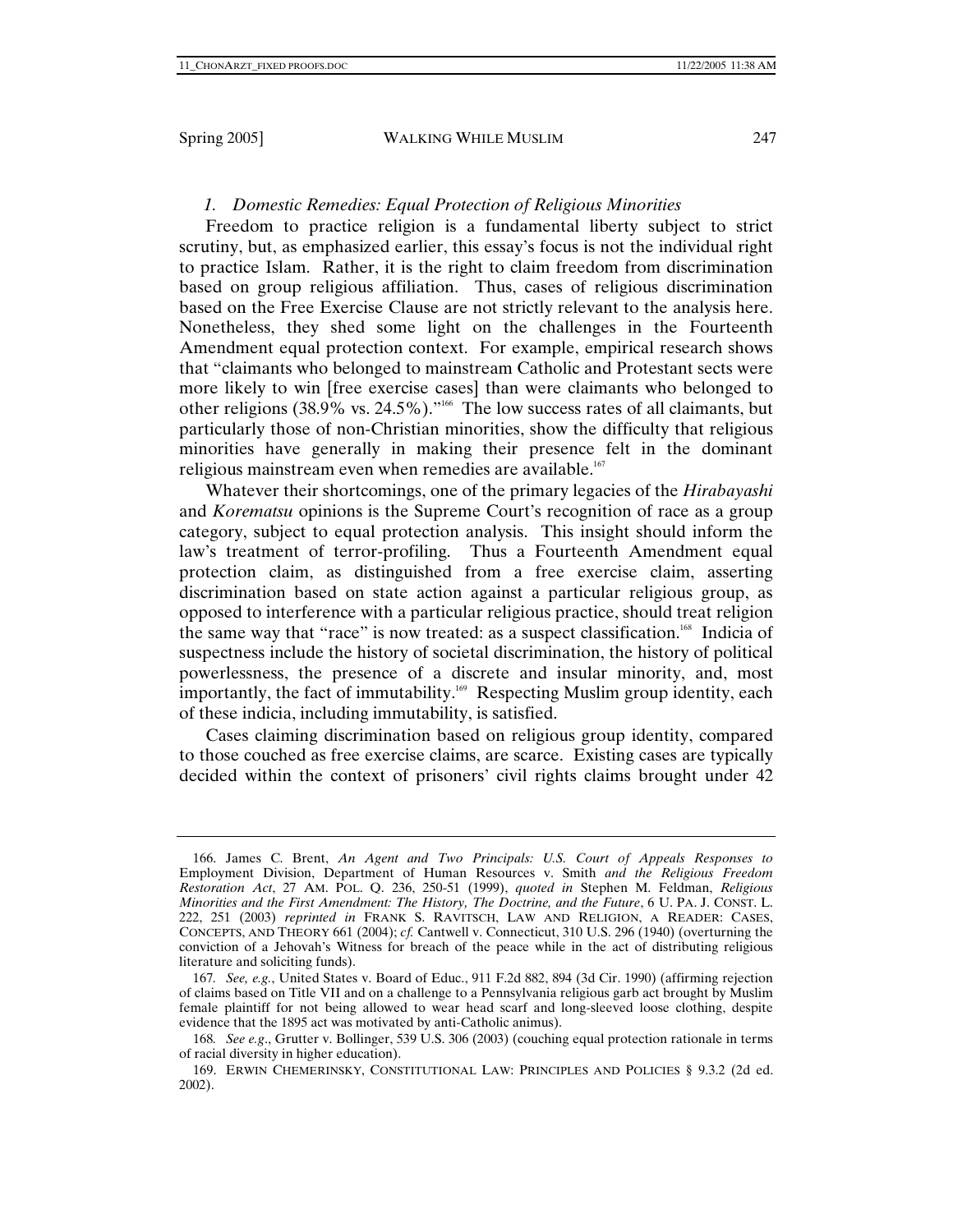U.S.C. § 1983.<sup>170</sup> Because of the broad administrative discretion of prison officials, $171$  these cases are generally unsuccessful<sup>172</sup> and their application to terror-profiling is questionable. Arguably, the prison context not unlike the national security rationale, which serves to disrupt otherwise accepted doctrine in so many areas of U.S. constitutional law is so exceptional as to render rights claims by prisoners to be uniquely undeserving of meaningful judicial scrutiny.173 Nonetheless, it is instructive to survey them briefly.

In *Cruz v. Beto*,<sup>174</sup> the leading case involving an equal protection claim by a Buddhist prisoner claiming discrimination based on religion, the Supreme Court reversed a dismissal for failure to state a claim.<sup>175</sup> In so doing, the majority did not elaborate on the equal protection claim, although the Court seemed to endorse the claim by allowing the case to proceed. Justice Rehnquist noted in his dissent that

[a] long line of decisions by this Court has recognized that the "equal protection of the laws" guaranteed by the Fourteenth Amendment is not to be applied in a precisely equivalent way in the multitudinous fact situations that may confront the courts. On the one hand, we have held that racial classifications are "invidious" and "suspect." I think it quite consistent with the intent of the framers of the Fourteenth Amendment, many of whom would doubtless be surprised to know that convicts came within its ambit, to treat prisoner claims at the other end of the spectrum from claims of racial discrimination. Absent a complaint alleging facts showing that the difference in treatment between petitioner and his fellow Buddhists and practitioners of denominations with more numerous adherents could not reasonably be justified under any rational hypothesis, I would leave the matter in the hands of the prison officials.<sup>176</sup>

This dissent suggests that the majority rejected a possibly debilitating binarism between actionable racial discrimination claims, on the one hand, and non-actionable religious discrimination claims, on the other. At the same time, a handful of other published cases in addition to *Cruz* suggests that equal protection claims based on religious discrimination are indeed viable, if rarely

175. Cruz, 405 U.S. at 319.

 <sup>170.</sup> Most of these section 1983 prisoner cases involve free exercise claims. *See, e.g.*, O'Lone v. Estate of Shabazz, 482 U.S. 342 (1987); Hamilton v. Schriro 74 F.3d 1545 (8th Cir. 1996); Wares v. Vanbebber*,* 319 F. Supp. 2d. 1237 (D. Kan. 2004). Only a handful allege or are construed as alleging equal protection claims. *See, e.g.,* Dehart v. Horn, 227 F.3d 47 (3d Cir. 2000); Allen v. Toombs, 827 F.2d 563 (9th Cir. 1987); Gonzalez v. Litscher, 230 F. Supp. 2d 950 (W.D. Wis. 2002); Sutton v. Stewart, 22 F. Supp. 2d 1097 (D. Ariz. 1998).

 <sup>171.</sup> Turner v. Safley, 482 U.S. 78, 89 (1987) ("When a prison regulation impinges on inmates' constitutional rights, the regulation is valid if it is reasonably related to legitimate penological interests.")

 <sup>172.</sup> 

We do not suggest, of course, that every religious sect or group within a prison—however few in number—must have identical facilities or personnel. A special chapel or place of worship need not be provided for every faith regardless of size; nor must a chaplain, priest, or minister be provided without regard to the extent of the demand. But reasonable opportunities must be afforded to all prisoners to exercise the religious freedom guaranteed by the First and Fourteenth Amendment without fear of penalty.

Cruz v. Beto, 405 U.S. 319, 322 n.2 (1972).

 <sup>173.</sup> We are indebted to Michael Rooke-Ley for this observation.

 <sup>174. 405</sup> U.S. 319 (1972).

<sup>176</sup>*. See, e.g.*, Cruz, 405 U.S. at 325-26.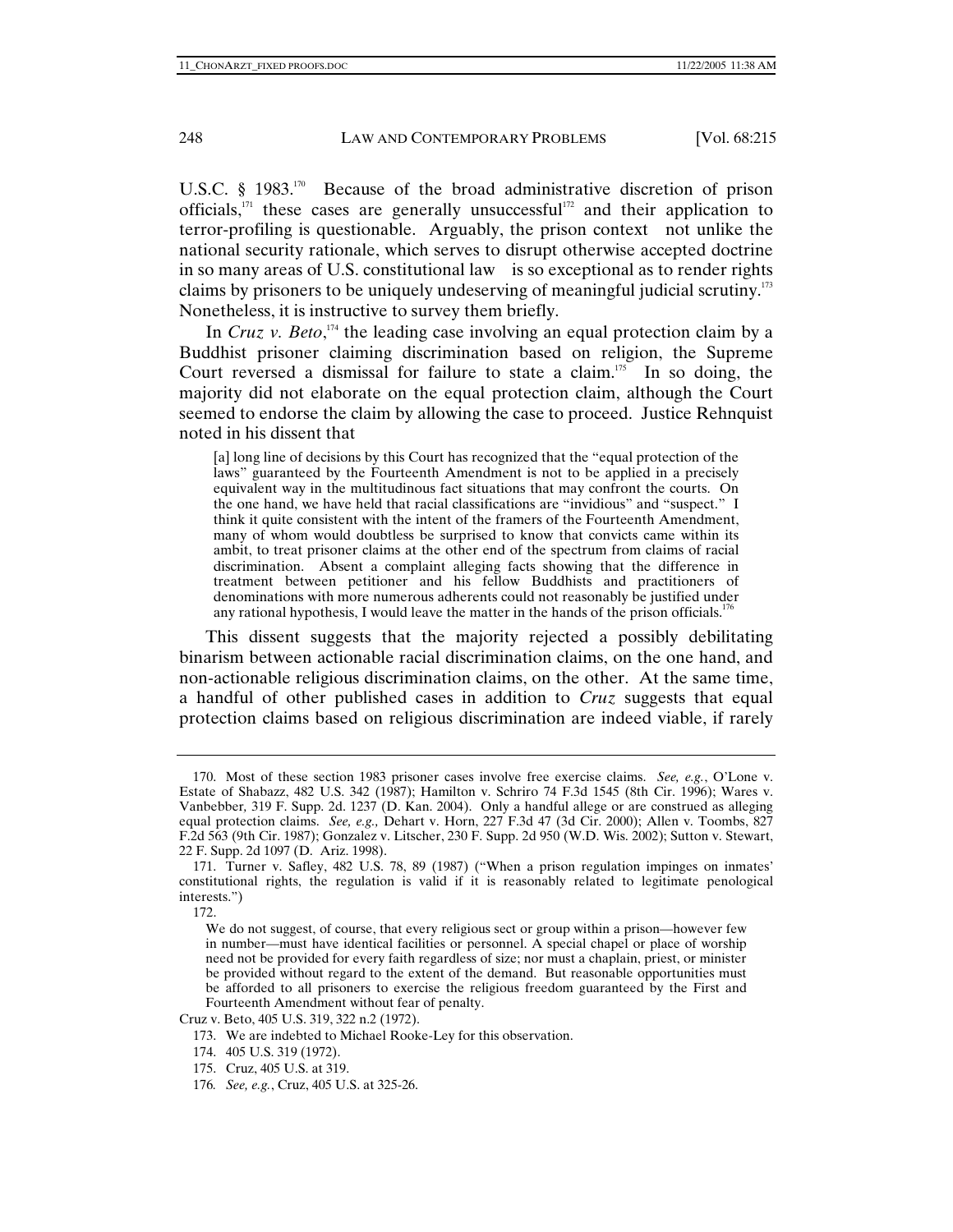asserted and even more rarely won. $177$  Thus far, the majority of prisoner cases do not exactly raise theories based on the melding of religious and racial identity, nor do they raise facts that suggest religious-group-based discrimination as opposed to individual claims of interference with free exercise.<sup>178</sup>

Like challenges to state regulations governing prisoners, equal protection challenges to selective enforcement of federal immigration law are hindered by a lower level of judicial scrutiny, such as the religion-based terror profiling in the post-9/11 context effected through immigration laws.<sup>179</sup> Moreover, the government argues that it is selectively enforcing immigration laws based on the arguably permissible category of "'country of issuance of passport,"<sup>180</sup> rather than the impermissible category of race. However, national origin-based immigration enforcement almost always implicates race.<sup>181</sup>

Immigration is not a fortuitous context for the assertion of strong equal protection claims,<sup>182</sup> whether based on a narrow view of race as phenotype only or on the broad view of race advocated here that includes national origin and religion. Nonetheless, some courts are starting to recognize these kinds of claims.183 It remains to be seen how this area of equal protection doctrine is developed in the context of the war on terror.

Although plaintiff has submitted an affidavit in which he alleges that "[a]ll other religions at SMCI are allowed to ... meet their religious needs" and that "all inmates at SMCI, except Native Americans, are allowed to practice their religious tenets," he does not explain how he acquired the personal knowledge necessary to make such sweeping assertions in a sworn affidavit.

*Id.*; *accord* Sutton v. Stewart, 22 F. Supp. 2d 1097, 1108 (D. Ariz. 1998) (summary judgment granted against Muslim plaintiff claiming equal protection violation based on inability to receive religious oils or wear prayer caps).

 180. Gross and Livingston, *supra* note 109, at 1419 (quoting Michael Chertoff's testimony before the Senate Judiciary Committee Hearing on Preserving Freedoms While Defending Against Terrorism).

181*. See, e.g.*, Kevin R. Johnson, *Race, The Immigration Laws, and Domestic Race Relations: A "Magic Mirror" into the Heart of Darkness*, 73 IND. L.J. 1111 (1998).

 <sup>177.</sup> DeHart v. Horn, 227 F.3d 47 (3d Cir. 2000) (reversing summary judgment against Buddhist prisoner claiming violation of free exercise and equal protection rights); Allen v. Toombs, 827 F.2d 563 (9th Cir. 1987) (affirming summary judgment against Native American claimants claiming violation of equal protection rights).

<sup>178</sup>*. E.g.*, Gonzalez v. Litscher, 230 F. Supp. 2d 950, 962 (W.D. Wisc. 2002) (granting summary judgment on equal protection claim based on Native American religious discrimination).

<sup>179</sup>*. See supra* notes 131-40 and accompanying text; *see also* Victor C. Romero, *DeCoupling "Terrorist" from "Immigrant:" An Enhanced Role for the Federal Courts Post 9/11*, 7 J. GENDER, RACE & JUST. 201 (2003); Victor C. Romero, *Proxies for Loyalty in Constitutional Immigration Law: Citizenship and Race After September 11*, 52 DEPAUL L. REV. 871 (2003).

<sup>182</sup>*. See* Saito, *supra* note 45; *cf.* Gerald Neuman, *Terrorism, Selective Deportation and the First Amendment After* Reno v. AADC, 14 GEO. IMMIGR. L.J. 313, 339-40 (2000) (arguing that distinctions based on national origin and not race are not constitutionally suspect).

 <sup>183.</sup> An example of this is the Ninth Circuit decision in Ali v. Ashcroft 346 F.3d 873 (9th Cir. 2003), in which claims of discriminatory enforcement were explicitly noted but not used as a basis for an equal protection challenge. *See* Amici Curiae Brief, *supra* note 141, at 19. However, Ali was implicitly overruled by Jama v. INS, 329 F.3d 630 (8th Cir. 2003), *aff'd*, Jama v. Immigr. and Customs Enforcement, 125 S. Ct. 694 (2005).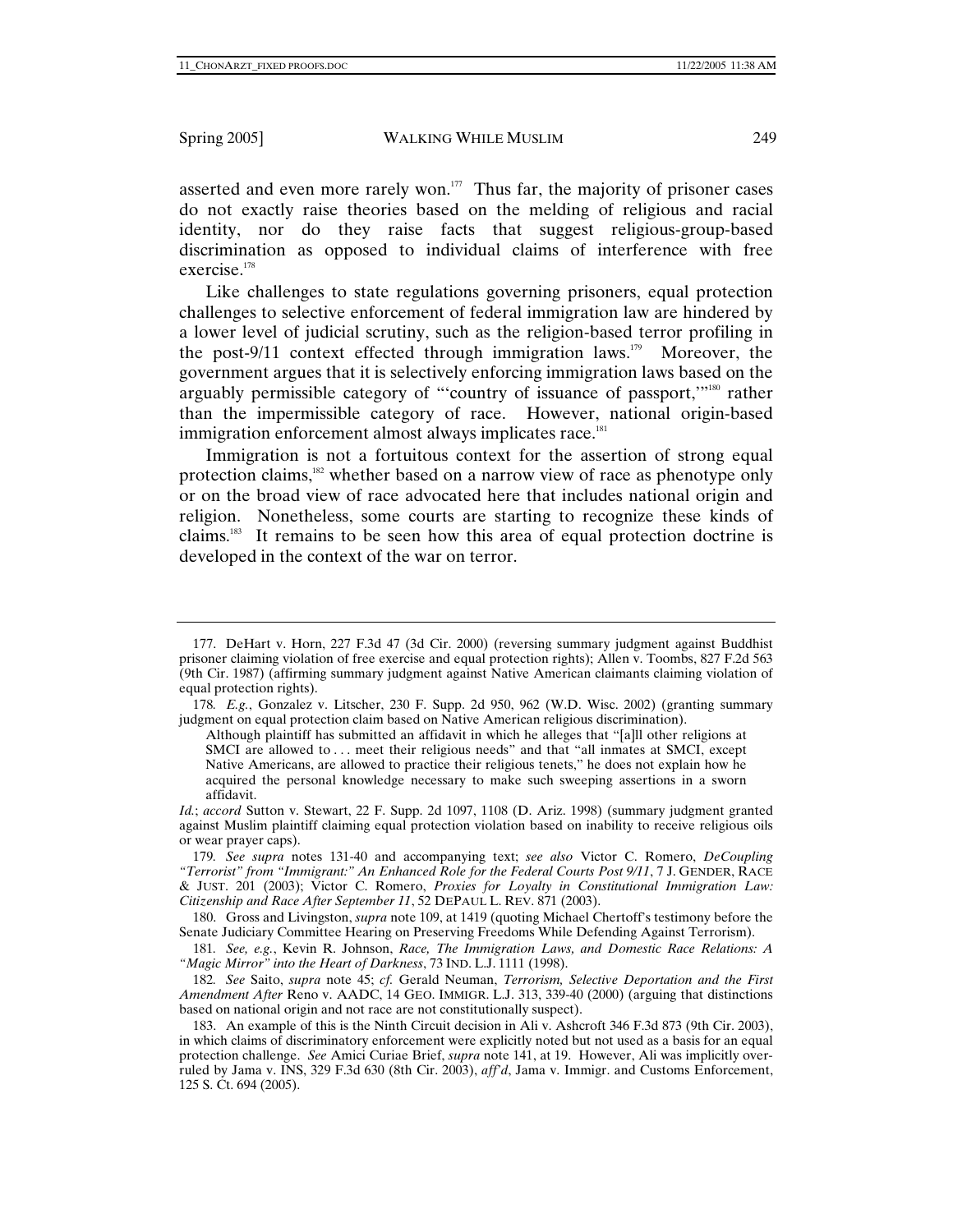### *2. International and Comparative Approaches*

International and comparative law suggests two possible approaches. The first would require codification of the 1981 UN Declaration on Intolerance and Discrimination Based on Religion or Belief into a legally binding treaty that could be monitored and implemented through a committee comparable to those that implement the Convention on the Elimination of All Forms of Racial Discrimination and the International Covenant on Civil and Political Rights.<sup>184</sup> However, there is always the chance that codification may result, due to drafting and negotiation compromises, in a weaker set of provisions. That would be unfortunate, particularly when the Declaration goes beyond the individualism of most human rights instruments to encompass the rights of religious groups, in both their ritualistic and their more broadly communal contexts. Natan Lerner has suggested:

Such rights cannot be adequately protected, unless the rights of religious organizations, communities, or congregations as such are recognized and ensured beyond the purely individualist freedoms. This may be of great importance for collectivities or communities of a religious origin in which the religious element may appear combined with ethnic and cultural characteristics.<sup>185</sup>

Such a treaty should also incorporate protections for religious minorities that appear in the Declaration on the Rights of Persons Belonging to National or Ethnic, Religious and Linguistic Minorities.<sup>186</sup>

A second approach, either in conjunction with or independent of a treaty, is the widespread adoption of national legislation that domestically implements similar rights of religious groups.<sup>187</sup> The discussion underway in the United Kingdom over a new government proposal to criminalize incitement of religious hatred reflects a recognition that the country's existing laws are inadequate to protect Muslims from public and private profiling.<sup>188</sup> Parliament rejected a

<sup>184</sup>*. See infra* notes 67 to 105 and accompanying text.

 <sup>185.</sup> Natan Lerner, *Religious Human Rights Under the United Nations*, *in* RELIGIOUS HUMAN RIGHTS IN GLOBAL PERSPECTIVE: LEGAL PERSPECTIVES, *supra* note 92, at 132.

<sup>186</sup>*. Declaration on the Rights of Persons Belonging to National or Ethnic, Religious or Linguistic Minorities*, *supra* note 23. Article 2(1) states:

Persons belonging to national or ethnic, religious and linguistic minorities (hereinafter referred to as persons belonging to minorities) have the right to enjoy their own culture, to profess and practice their own religion, and to use their own language, in private and in public, freely and without interference or any form of discrimination.

*Id.* at 4. Article 3(1) provides: "Persons belonging to minorities may exercise their rights, including those set forth in the present Declaration, individually as well as in community with other members of their group, without any discrimination." *Id.* at 5.

 <sup>187.</sup> A project to draft such a model law began in 1979. *See* Dinah Shelton and Alexandre Kiss, *A Draft Model Law on Freedom of Religion, With Commentary*, *in* RELIGIOUS HUMAN RIGHTS IN GLOBAL PERSPECTIVE: LEGAL PERSPECTIVES, *supra* note 92, at 559, n.1. The purposes of such a law would include: (a) to guarantee freedom of religion and belief; (b) to promote understanding, tolerance and respect in matters relating to freedom of religion or belief; (c) to establish offenses against freedom of religion or belief and to prohibit discrimination based on religion or belief. *Id*. at 561-62. *See also* DRINAN, *supra* note 81, at 216-20. Additional purposes such as ensuring separation of state and religion would likely be adopted in only some states.

 <sup>188.</sup> Home Secretary David Blunkett gave a speech in July, 2004 to announce the reform, which will "fill a gap" in Britain's patchwork of anti-discriminatory legislation, in order to create a society where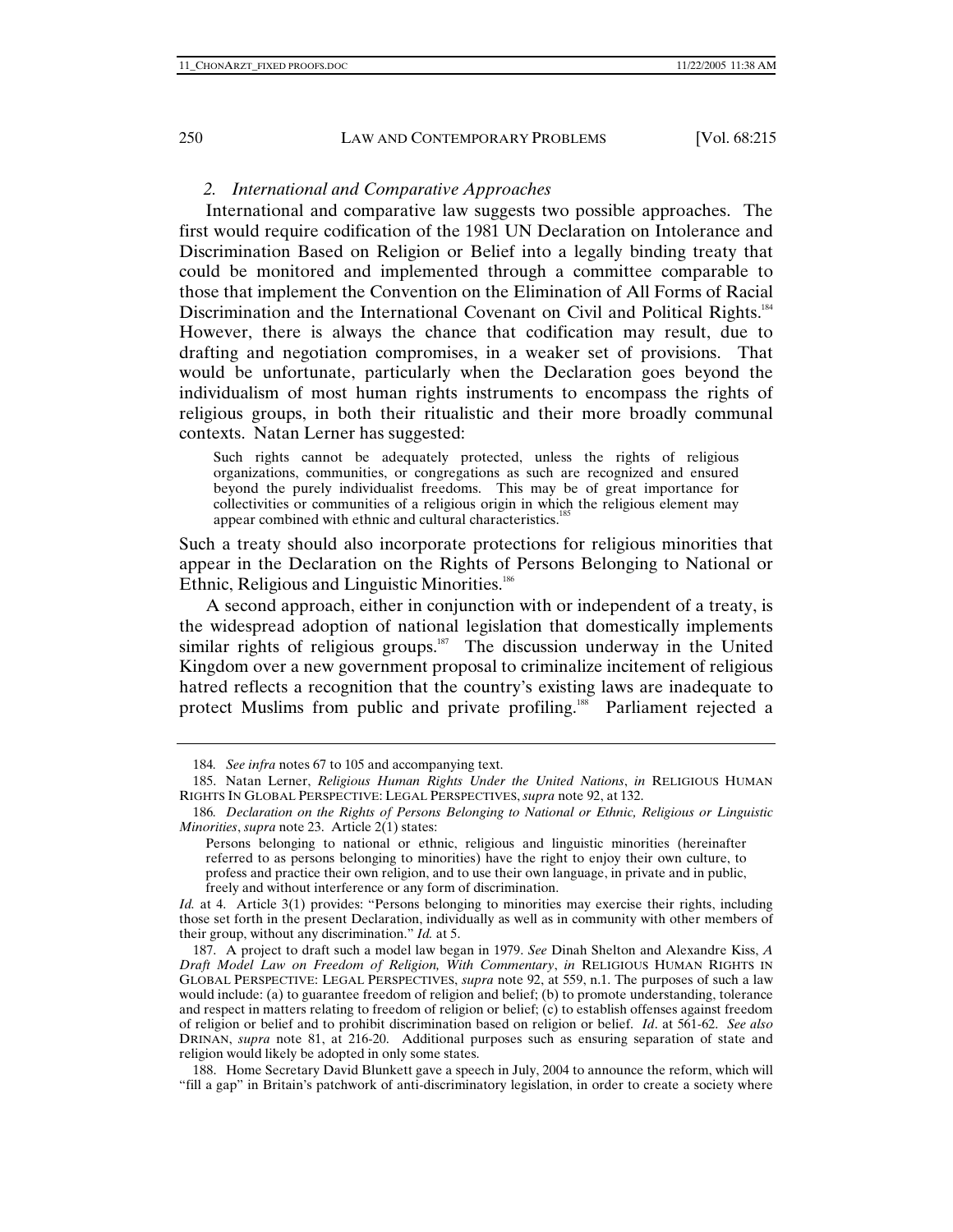similar bill in the fall of 2001, despite over 600 cases in the U.K. of "Islamophobic" harassment, violence, and criminal damage in the two weeks after  $9/11.^{189}$ 

Currently, the U.K. Criminal Libel Act of 1819 (the Blasphemy Law), protects only the Anglican Church, not even non-Anglican Christian denominations, let alone non-Christian religions.<sup>190</sup> The Race Relations Act of 1976, as extended by the Public Order Act of 1986, prohibits race discrimination and incitement to racial hatred but confines its scope to "colour, race, nationality or racial or ethnic origins" omitting religion. $I<sup>91</sup>$  Case law extended the meaning of "racial group" to encompass mono-ethnic religious communities such as Jews and Sikhs.<sup>192</sup> But multi-ethnic religious communities, which include Christians as well as Muslims, are not considered protected. The Crime and Disorder Act of 1998 and the Anti-Terrorism, Crime and Security Act of 2001 provide higher penalties for racially and religiously aggravated crimes.<sup>193</sup> The latter, which would cover hate crimes against Muslims, was the first law to begin closing the legal lacuna in the United Kingdom. However, many legislative

<sup>&</sup>quot;diversity without fear" is possible. Dominic Casciani, *Q&A: Religious Hatred Law*, BBC NEWS (July 7, 2004), *at* http://news.bbc.co.uk/2/hi/uk\_news/3873323.stm (on file with Law & Contemporary Problems). "We cannot hope to promote a positive, inclusive sense of British identity and citizenship which newcomers feel welcome to commit to and which established communities feel proud to be a part of—unless we face down extremism and racism in all their forms." David Blunkett, *New Challenges For Race Equality and Community Cohesion In the 21st Century* 11 (July 7, 2004), *at* http://www.ippr.org.uk/events/files/Blunkettspeech.pdf (originally a speech to the Institute of Public Policy Research) (on file with Law & Contemporary Problems).

 <sup>189.</sup> Forum Against Islamophobia and Racism (FAIR), *Welcome*, *at* http://www.fairuk.org/introduction.htm (last visited Jan. 4, 2005) (on file with Law & Contemporary Problems); *see* Dominic Casciani, *Islamophobia Pervades UK – Report*, BBC NEWS, (June 2, 2004), *at*  http://news.bbc.co.uk/2/hi/uk\_news/3768327.stm (on file with Law & Contemporary Problems). "'Since the 11 September attacks the single most important concern has been police harassment of Muslims. . . . Even one of the country's Muslim peers, Lord Ahmed, has been stopped twice by police,'" according to a Muslim cleric and advisor to the Commission on British Muslims and Islamophobia. *Id*. (quoting Dr. Abduljalil Sajid). According to the Secretary-General of the Muslim Council of Britain, "'We have been witnessing a relentless increase in hostility towards Islam and British Muslims and it is clear that existing race relations bodies have been either unable or unwilling to combat this phenomenon effectively.'" *Id*. (quoting Secretary-general Iqbal Sacrane). "Islamophobia" has been defined as "dread, hatred and hostility towards Islam and Muslims perpetuated by a series of 'closed views' that imply and attribute negative and derogatory stereotypes and beliefs to Muslims.... Tackling Islamophobia, however, can never be a mandate for stifling free and fair comment. It is not Islamophobic to disagree or disapprove of Muslim beliefs." FAIR, *Racism and Islamophobia*, at http://www.fairuk.org/docs/Islamophobia%20&%20Racism.pdf (on file with Law & Contemporary Problems).

 <sup>190.</sup> Criminal Libel Act, 1819, 60 Geo. 3 & 1 Geo. 4, c. 8 (Eng).

 <sup>191.</sup> Race Relations Act, 1976, c. 74, § 1 (Eng.)

 <sup>192.</sup> Mandla v Lee, 1 All ER 1062 (H.L. 1983), *available at* http://www.sikhcoalition.org/LegalUK1.asp (on file with Law & Contemporary Problems); *see also Lifting the Veil on Discrimination,* BBC NEWS, October 29, 1999, available at http://news.bbc.co.uk/1/hi/uk/492516.stm (on file with Law & Contemporary Problems).

<sup>193</sup>*. See Should "Religious Hatred" Be Illegal?* OPENDEMOCRACY.NET, August 5, 2004, *at* http://www.opendemocracy.net/debates/article.jsp?id=5&debateId=57&articleId=2018 (on file with Law & Contemporary Problems); FAIR, *Protection Against Religious Offences: A Summary of Existing and Proposed Legislation*, *at* http://www.fairuk.org/docs/Legislation.pdf (last visited Jan. 4, 2005) (on file with Law & Contemporary Problems); Peter Cumper, *Religious Liberty in the United Kingdom*, *in* RELIGIOUS HUMAN RIGHTS IN GLOBAL PERSPECTIVE: LEGAL PERSPECTIVES, *supra* note 92, at 205.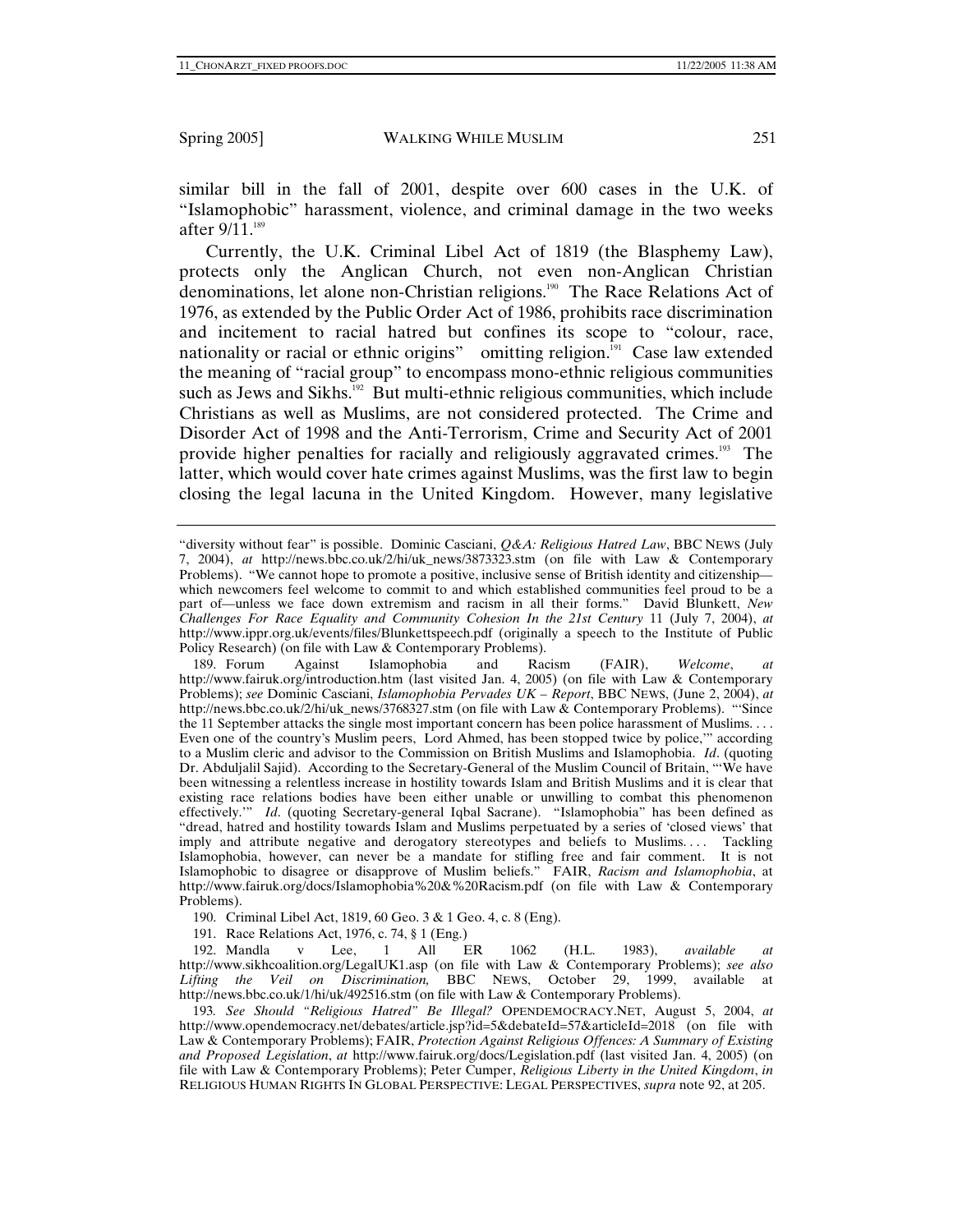inequalities remain, such as the lack of prohibitions on incitement to religious hatred as well as religious discrimination in public services and benefits or in places of public accommodation.<sup>194</sup> Discrimination on religious grounds in employment was not prohibited by UK legislation until December of 2003.<sup>195</sup>

Public debate in Britain over the need for this legislation has also shed light on the nature of non-Muslim attitudes, particularly those on the left, to the British Muslim "other." The Commission on British Muslims and Islamophobia reports that race equality organizations have tended to use the category "Asian" to refer to most non-White people who are not categorized as black, which means that "Muslims [are] rendered invisible. Even local authorities which in other respects [are] at the forefront of implementing race equality legislation, for example, subsumed Muslims under the blanket category of 'Asians.'"196 The philosopher Julian Baggini, in a debate with journalist Nick Cohen over whether religious hatred should be criminalized, wrote:

[W]hite secularists like myself are not just failing to do enough to stop it, but our sins of omission may have helped contribute to creating a climate in which such prejudice thrives. Those of us who seek to defend the secular traditions of British civic life have not done enough to distinguish our legitimate objections to Islam from the kind of anti-Muslim prejudice which threatens to tear our communities apart. . . .

The truth is that British Muslims are in a similar position today to black Britons in the 1970s. This time, though, the liberal political establishment is more muted in its defence of the persecuted minority. The reason for this is not, I think, racism pure and simple—though some racism may be involved. The difference is that matters are complicated by religion. Many left-liberals are hostile to Islam.<sup>197</sup>

#### *3. Conclusion*

Given that terror-profiling based on crude religious stereotypes will take place regardless of the official rhetoric, it is important to examine potential legal checks and balances to wrongful acts of discrimination. The strong

 196. Commission on British Muslims and Islamophobia, *Islamophobia and Race Relations*, *at*  http://www.insted.co.uk/relations.html (lasted visited Jan. 4, 2005) *adapted and abbreviated from* COMMISSION ON BRITISH MUSLIMS AND ISLAMOPHOBIA, ISLAMOPHOBIA—ISSUES, CHALLENGES AND ACTION (Robin Richardson ed. 2004) (on file with Law & Contemporary Problems).

197*. Should "Religious Hatred" Be Illegal? supra* note 193.

 <sup>194.</sup> Hate speech laws are not constitutionally suspect in the United Kingdom, although civil libertarians do raise concerns. When the bill on religious offenses was being considered in 2001, comedians such as Rowan Atkinson had to be assured that they would not be prosecuted and films such as Monty Python's "Life of Brian" would not be banned for satirizing religion. *Should "Religious Hatred" Be Illegal? supra* note 193. The philosopher Julian Baggini would support a law against religious hatred—so long as it carefully distinguished between criticism of religion and hatred of its adherents. *Id*.

 <sup>195.</sup> Geoffrey Bindman, *From Race to Religion: The Next Deterrent Law?* OPENDEMOCRACY.NET, (Aug. 9, 2004), *at* http://www.opendemocracy.net/debates/article-5-57-2049.jsp (on file with Law & Contemporary Problems). Ironically, Parliament has long ago outlawed religious discrimination and incitement against Catholics and Protestants in Northern Ireland. *Id.; see* MUHAMMAD ANWAR, FROM LEGISLATION TO INTEGRATION: RACE RELATIONS IN BRITAIN (1999); *see also* Mandla v. Lee, 2 A.C. 548 (H.L. 1983) (identifying Sikhs as a racial group within the meaning of the U.K. Race Relations Act and articulating a list of characteristics that constitute an ethnic group: a shared history, a cultural tradition, a common geographical origin, a common language, literature and religion, and being a minority or group within a larger community.)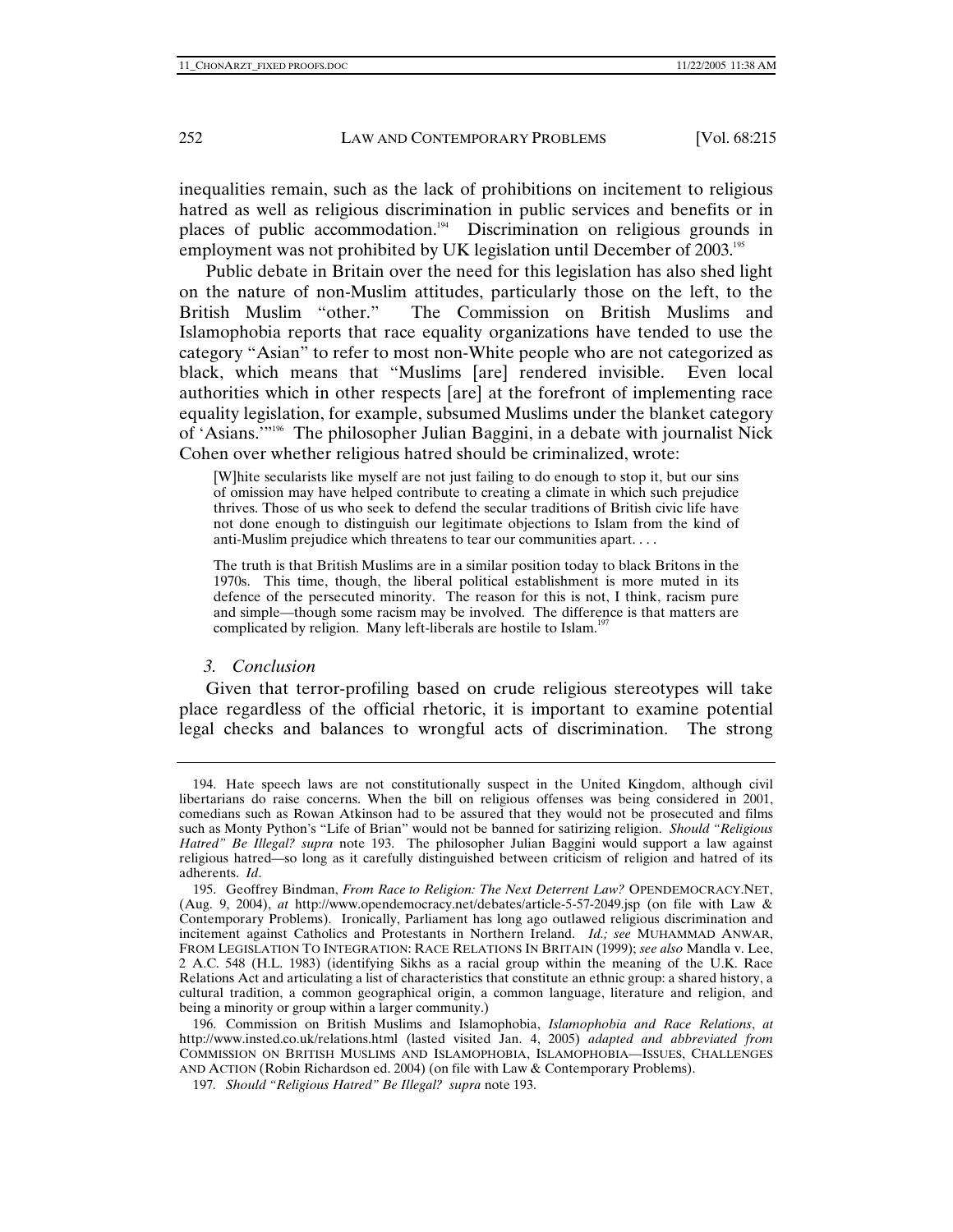philosophical tradition of liberal individualism in the West means that individual rights are far more easily recognized than group rights. Legal theory and doctrine of American constitutional jurisprudence reflect that strong bias as do some international approaches. Nonetheless, in response to law's *omissions*, anti-discrimination remedies should adapt to the changing circumstances of discrimination.

## IV

# CONCLUSION: TERROR, FEAR AND RELIGIOUS EQUALITY

The subterranean quality of religious discourse in U.S. law prevents a full understanding of how and where religion is deployed in post-9/11 terrorprofiling. At the same time that the government loudly proclaims its respect of religious difference, it engages in selective terror-profiling of groups based on religious difference. Thus, a rhetorical sleight-of-hand is occurring by which the law takes with one hand and gives with the other. More subtly and perhaps more curiously, domestic equal protection doctrine as well as international human rights norms have overlooked religion as a category of analysis upon which group rights claims can be asserted.

Terrorism demands a response. As the epigraphs to this essay suggest, while the fearful creation of an enemy "other" is a natural response, it cannot be the only response, at least in a world still governed in part by reason. The Japanese American internment cases, decided in an equally frightening world, remind us of the first principle in a reasoned, as opposed to fear-based, response: "Distinctions between citizens solely because of their ancestry are by their very nature odious to a free people whose institutions are founded upon the doctrine of equality."198

The link between the domestic civil rights claims and international human rights is amplified in the context of the war on terror, in which "[b]y justifying its military actions abroad as preemptive attacks on terrorism, America invites scrutiny of its own history of government-sanctioned terror within its borders."199 Maintaining moral authority under these circumstances requires heightened attention not only to how terror-profiling is deployed, but also to how religiously driven racial discrimination is averted or remedied.

 <sup>198.</sup> Hirabayashi, 320 U.S. at 99.

 <sup>199.</sup> Eric K. Yamamoto, *American Racial Justice on Trial—Again: African American Reparations, Human Rights, and the War on Terror*, 101 MICH. L. REV. 1269, 1328 (2003).